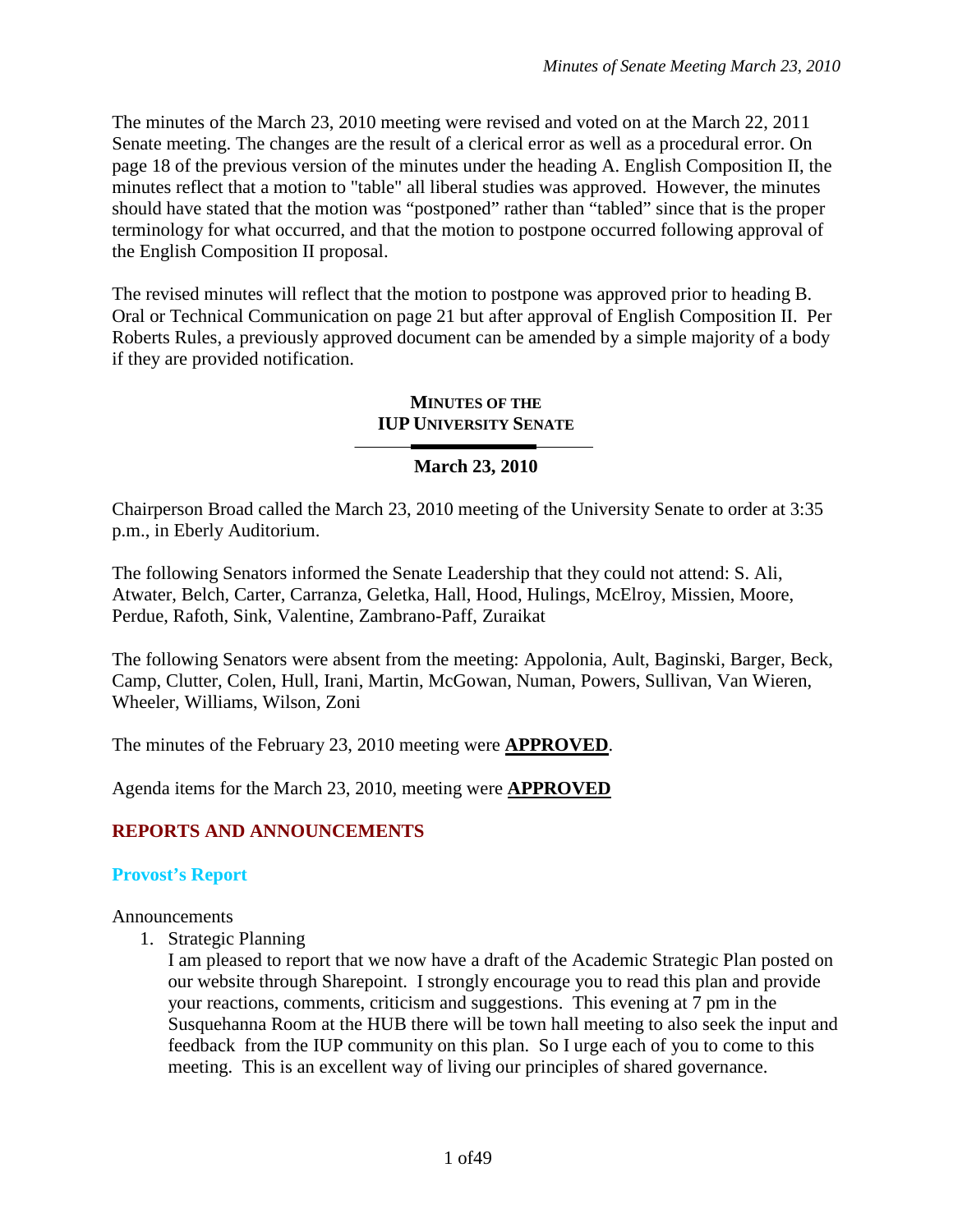# 2. Indirect Cost Revenue Distributions

Because we think it's important in Academic Affairs, we recently returned \$30,000 of the division's indirect F&A revenues generated by external grants directly to departments and principal investigators as part of the new F&A distribution formula that provides 5% of those funds to departments and 5% to principal investigators, to support their research. In addition, this year the colleges received \$134,000, and School of Graduate Studies and Research received \$74,000, to help stimulate further sponsored activity and support research in their areas.

# 3. Lower Enrolled Programs

Now let me turn to low enrolled programs. The final "show cause" reports on low enrolled programs have been submitted by the affected academic departments and are being shared with the UWUCC and the UWGCC for their reviews and recommendations prior to making my final recommendations to the Office of the Chancellor by April  $27<sup>th</sup>$ .

# 4. Budget Update

In the last two months Academic Affairs has continued its efforts to finalize its two-year budget reduction plan as part of the university's overall need to address a projected shortfall of at least \$5.28 million. In developing our plan, I have been guided by five priorities:

- Protect academic quality and preserve the integrity of IUP's teaching mission
- Insure that the instructional needs of all students are met
- Protect all regular faculty lines at the university
- Allow all current 27 faculty searches to proceed on schedule
- Focus on revenue enhancements as well as expenditure cuts

Guided by these priorities and working closely with the college deans, we have developed a plan that includes savings from some anticipated loss of managers and staff (by attrition); savings from resetting of steps in faculty lines as they become vacant from retirements and resignations. I have also proposed some revenue enhancements through a modest increase in tuition for select graduate programs of high demand that we believe will not have their quality or enrollments compromised. But to find the remaining budgetary savings, we decided that permanent reductions would have to come from other Academic Affairs allocations (notably, funds for overloads and temporary faculty complement not already committed for special initiatives). Now, I am not going to try to sugar coat this. This approach will certainly create scheduling challenges and problems as we begin the fall 2010 registration process tomorrow. It will almost certainly lead to some increases in class sizes, the cancellation of certain electives or other nonessential classes, and the reconsideration of non-instructional assignments. But as difficult as this may be, it is important to stress that all permanent faculty lines, representing our most precious academic assets, have been preserved and that the 27 faculty searches currently underway will go on as scheduled. Is this the kind of budget plan for 2010-11 I had hoped for? No. However, the deans and I consider this plan to be the "least worst" alternative at this time as this plan continues to protect all regular faculty lines and buys us time to make more long-term strategic decisions.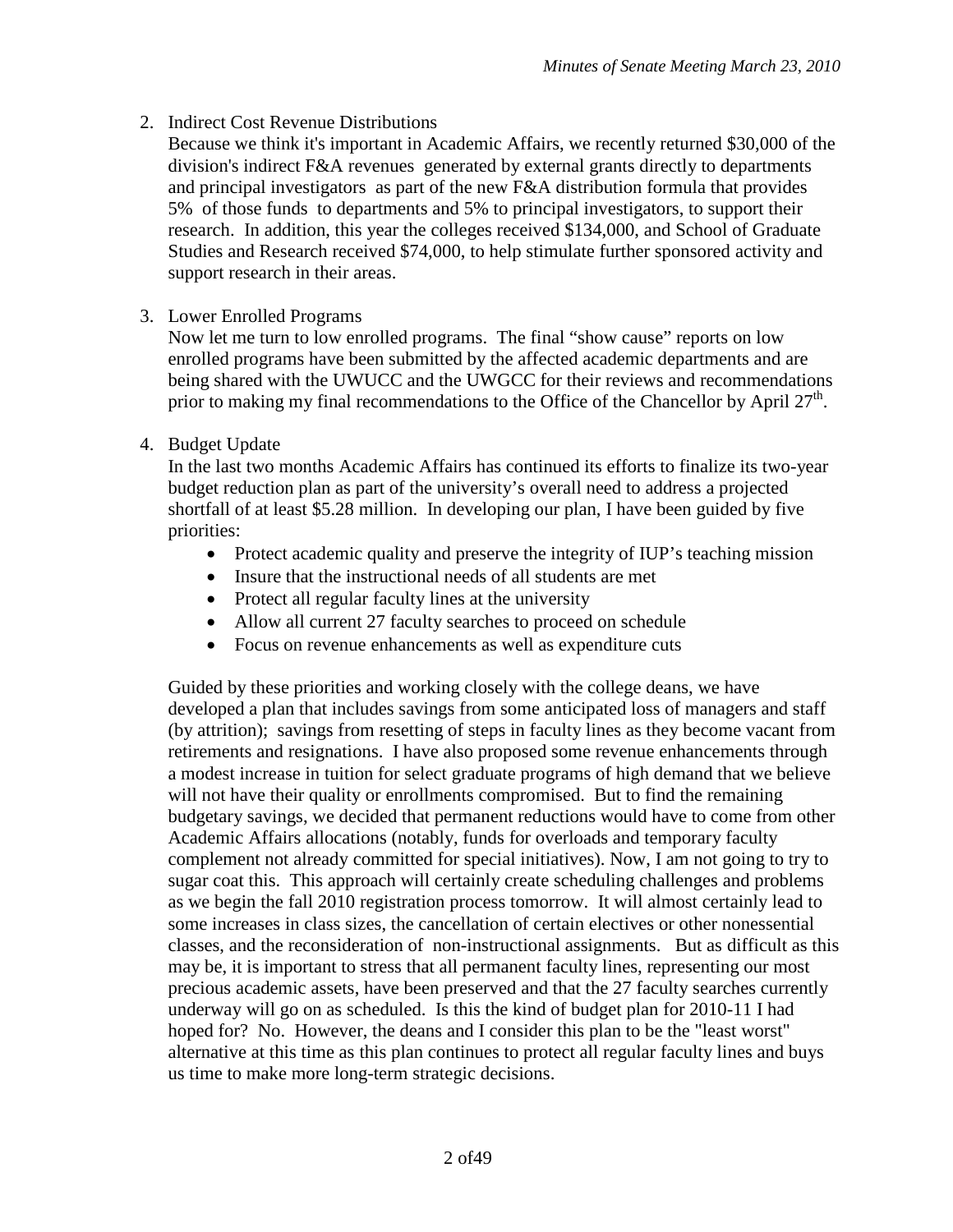These are extraordinarily challenging times for IUP but also for all of public higher education in our nation. Despite our own financial difficulties, try to imagine being at one of the campuses in the University of Nevada system where fiscal, demographic, and academic challenges all rank among the toughest in the nation. The state's projected budget shortfall for 2010-11 is 60% of its total budget. Over the next 10 years the number of high school graduates in Nevada is expected to grow by 26%. And Nevada already struggles with college-pipeline problems, ranking  $50<sup>th</sup>$  among the states on the likelihood of its ninth graders to earn a high school diploma (56%). Times are tough and I do not mean to minimize the challenges IUP is facing. But our institution and the PASSHE system as a whole are not facing anywhere near the magnitude of cuts that some other institutions around the country are facing. We will get through this difficult period and as an institution we will emerge perhaps looking a little differently and hopefully operating more smartly efficiently. But we will prevail as a viable enterprise that provides quality and accessible education to the people of the Commonwealth.

# Curriculum Revisions

In response to the Senate recommendations from the March 23, 2010 meeting, I accept the following:

# Corrections from December 1, 2009 Agenda

A. New program – Middle Level Education Grades 4-8/Mathematics Specialization from the College of Education and the College of Natural Sciences and Mathematics

# From the University-Wide Undergraduate Curriculum Committee:

- A. The following courses are approved by me and may be offered immediately: HPED 330 – Assessment in Physical Education HPED 349 Applied Pediatric Exercise Lab PSYC 389 Psychology of Music
- B. Program revision for the Bachelor of Science in Education Health and Physical Education
- C. Program revision for the Bachelor of Science in Education Music Education

# **Chairperson's Report**

I know we have a lengthy agenda for today, and I don't want to delay things more than necessary. Furthermore, I want to advise everyone to be ready for two, not one, Senate meetings in April. Because of the belated discovery that the Senate does indeed have to give its recommendation before a program can be terminated, we will be presented with a number of recommendations regarding "low-enrolled" programs at our regular meeting on April 20. In order to have time to also deal with the many normal curricular proposals that will come before us at the end of the year, we will probably have to have a special meeting the following week on April 27. The bylaws allow me to call such a meeting, and you can consider this a tentative call.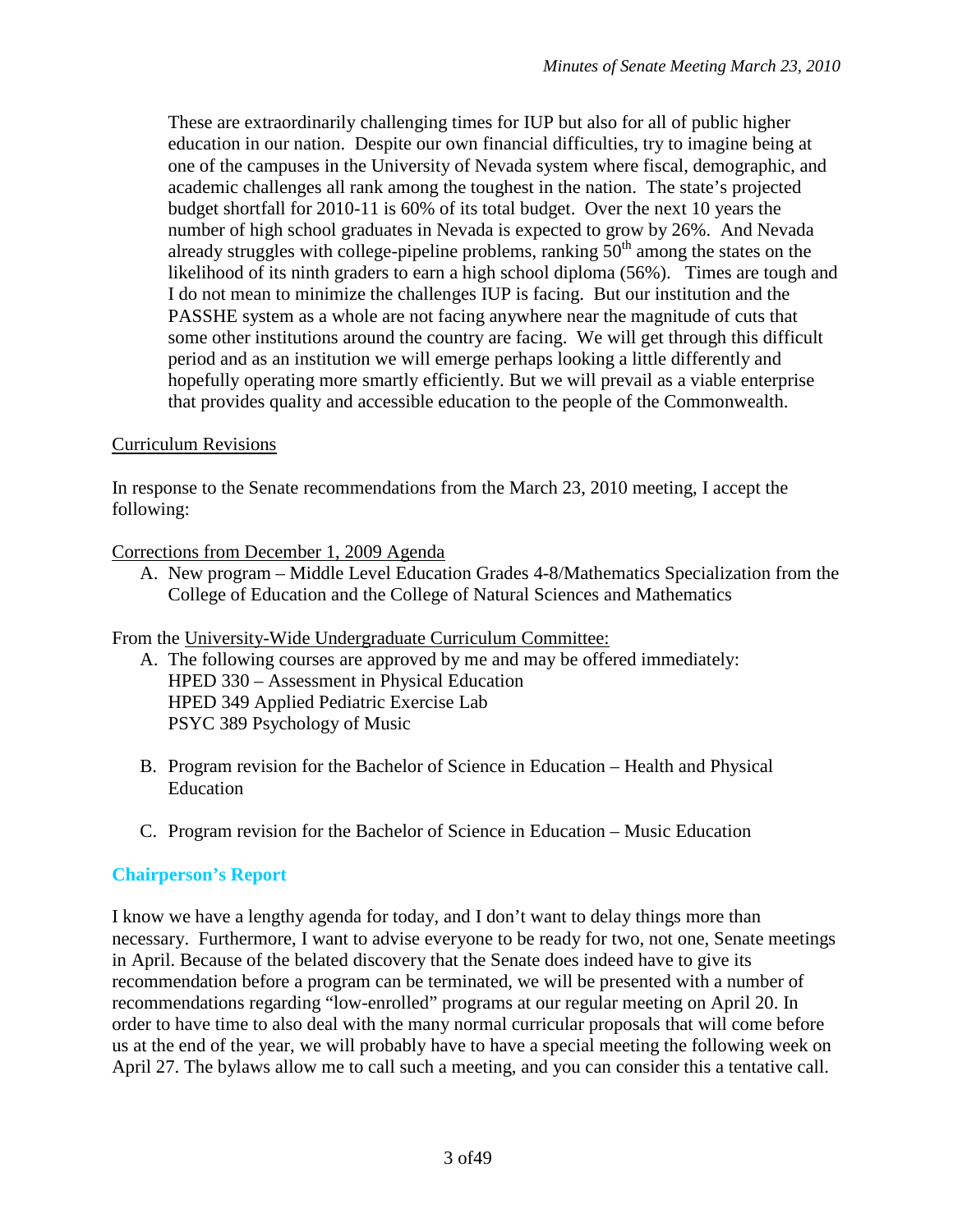In addition, recent events have made it necessary for me to react rather strongly on behalf of the Senate, and I think I owe everyone an explanation. I refer, of course, to the struggle with members of the administration regarding the implementation of what many of us consider new policies without consultation with the Senate. The specific instances here are the imposition of a new fee on students sanctioned by the campus judicial process and the charging of differential tuition for high-demand graduate programs.

In my meetings with Dr. Atwater and Dr. Intemann I have been told that these were not policy changes and that they were provided for in the powers delegated to the President, etc. by Act 188 and by the Board of Governors. Having been told that, I decided to do some investigation on my own.

First I decided to look into the standard definitions of "policy." In the *Oxford English Dictionary* (online) I found the following definition, which is interesting (though probably not relevant since it is described as an obscure meaning):

"A device, a contrivance, an expedient; a stratagem, a trick. *Obs."* (www.oed.com) More to the point, though, is the more usual current definition:

"A principle or course of action adopted or proposed as desirable, advantageous, or expedient; esp. one formally advocated by a government, political party, etc" I'm not sure how one could maintain logically that a decision to impose a fee where none was imposed before or a decision to charge more in tuition for programs deemed to be "high demand" is not a policy under this definition.

However, I also looked into the policies of the Board of Governors of the PASSHE, to which the Provost had referred me. There, with regard to the differential tuition, I found the following:

# *(From the website of the Board of Governors of the Pennsylvania State System of Higher Education www.passhe.edu)*

C. Policy

- 3. The full-time tuition rate charged to resident graduate students will be set annually to reflect more accurately the average System cost of graduate education.
- 4. The tuition charged to full-time nonresident graduate students will be 60 percent of the full-time graduate resident rate.

The chancellor, upon recommendation of the president, has the authority to increase further the graduate tuition rate for specific graduate programs that are high cost or serve a specific market.

# D. Policy Administration

- 3. Presidents may request annually, in conjunction with their budget request, graduate tuition rate requirements over and above the System's normal graduate tuition rate for high cost or market-specific graduate programs. These requests must substantiate the appropriateness of the tuition increase based on the following criteria:
	- The cost of instruction or delivery is higher than other graduate programs.
	- The level of service provided to the student is greater than for other programs.
	- Raising the level of tuition allows the university to offer programs that would not be available at the lower rate.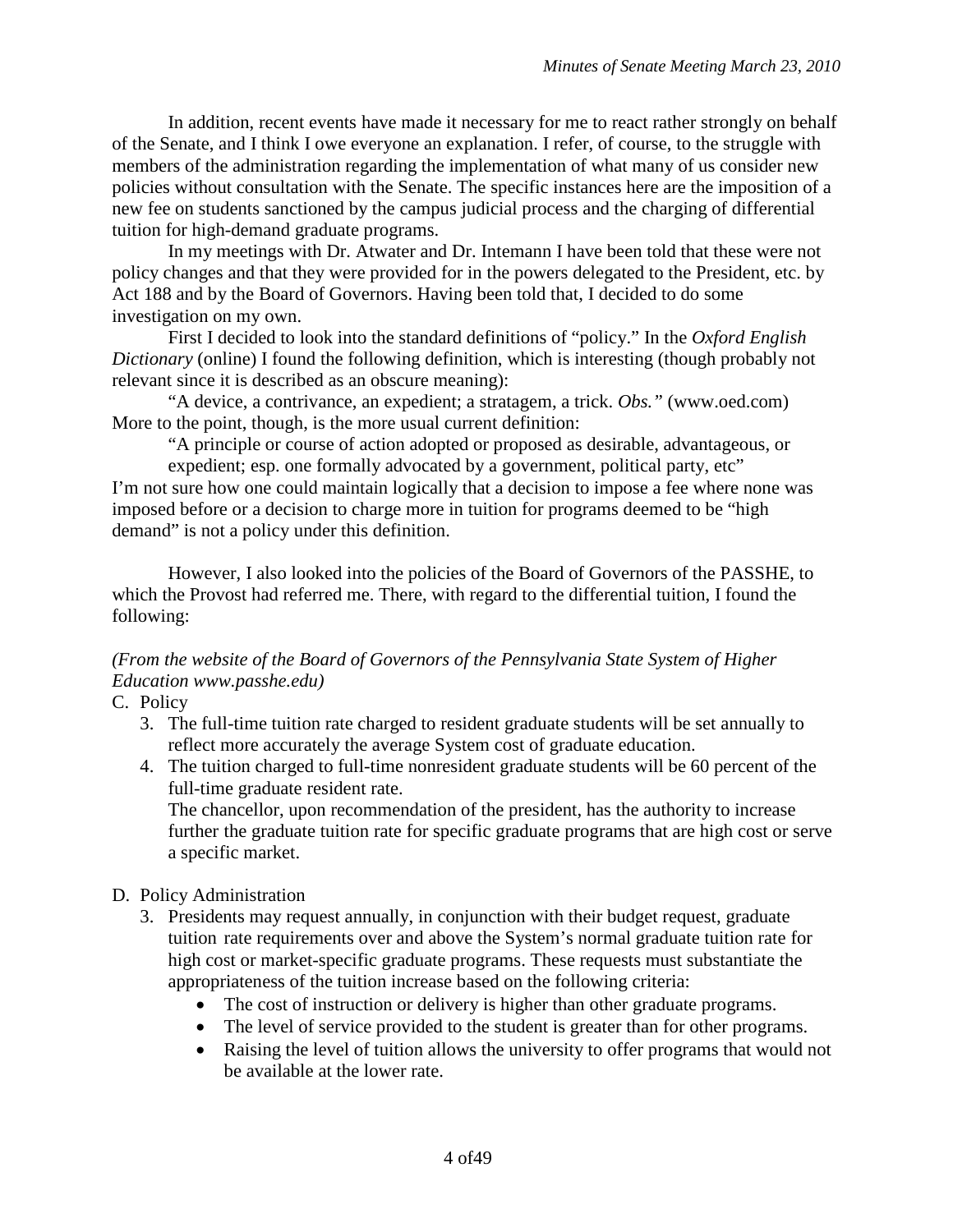I'm not sure how this policy can be used to justify charging higher tuition for "high demand" programs, but I guess that's not my call.

With regard to the new Judicial Fee, I found the following: POLICY 1989-05-A: STUDENT FEES

- **Fee** a fixed charge established by a council of trustees or university president, according to authorities under Act 188, to recover costs of certain services, materials, or activities provided:
- **Penalty fees** to offset costs of special services such as late fees (late registration, payment, application, library return, etc.), bad check, drop/add, lost key, parking fines, I.D. replacement, room change, actual breakage, damage, or related expenses.

This might well be a justification for the imposition of the fee, though, as is clear, the amount is limited to an amount necessary to recover actual costs. In justification of that, the following budget was offered to the Council of Trustees to indicate the costs that were being recovered:

# **2010-2011 JUDICIAL FEE BUDGET PROPOSAL**

| ( <i>EXPENSES</i> )            |          |
|--------------------------------|----------|
| PERSONNEL:                     |          |
| <b>Graduate Assistant</b>      | 20,000   |
| Police Overtime                | 16,350   |
| <b>OPERATIONS</b>              |          |
| Program Development            | 3,500    |
| <b>General Office Expenses</b> | 7,000    |
| TOTAL EXPENSES:                | \$46,850 |

Over \$10,000 for "program development" and "general office expenses"? That's almost the entire non-personnel budget of some academic departments. Maybe I'm just cynical for being skeptical.

Does the administration have the right to make these decisions, policy or otherwise, without consulting the Senate? I obviously don't think so, but regardless of my feelings, I do sincerely wish that, when making decisions of this type, those responsible would keep in mind what our Constitution says, and I quote:

# "CONSTITUTION OF THE UNIVERSITY SENATE

The purpose of the University Senate is to provide a formal means through which the student body, faculty, staff, and the administration, working as a unified group, shall have a representative share in the governance of the University. In order to further a sense of University community on all issues of governance, the Senate shall have a consultative role to the President and Council of Trustees that is designed to empower the Senate with a significant voice in the governance of the University. […]

The Senate can study any issue of university governance and make recommendations to the President and Council of Trustees. The President and the Council of Trustees, (when possible), shall provide the University Senate an opportunity to review all policies and make recommendations prior to their implementation."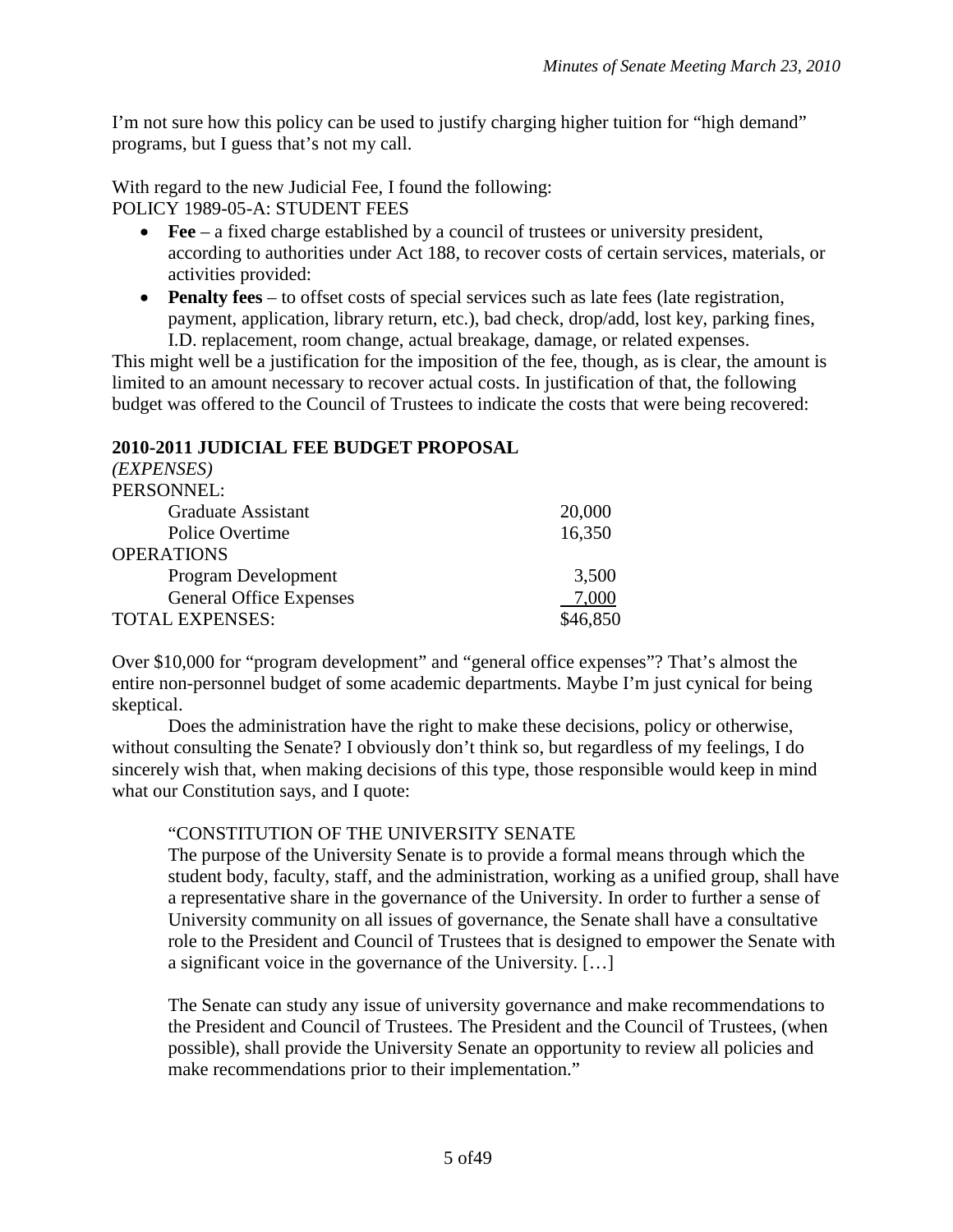IUP's University Senate, as I have said many times before, represents the IUP community. Including the Senate in the decision-making process makes the process stronger. When all of us are involved in the process we all end up having a stake in it. When the decisions are imposed from above it is unlikely that any of us will feel fully committed to their implementation.

# **Vice-Chairperson's Report**

SGA is continuing to place emphasis on changing the nature of student involvement and participation in various aspects of the university. SGA hopes to have better attendance at meetings. SGA is currently at work on the upcoming elections to be held in April.

# **Rules Committee (Senator Korns)**

#### **Senate By Laws Change Request APPROVED**

Proposal: Amend Bylaws to add a new Article I-D and revise current I-D through I-H to E through I.

#### **Rationale:**

In order for actions taken by the senate to be forwarded to the Council of Trustees (COT) the minutes from that meeting must first be approved. Traditionally, this has meant that actions taken at the last senate meeting of the year must wait until the following academic year to be finalized via approval of the previous meeting. In order to address this, a meeting has been proposed, the sole purpose of which is to approve the minutes from the previous meeting. No other business will be placed on the agenda and the chair will not recognize motions from the floor except as they pertain to the minutes from the previous meeting. This meeting entails a large number of individuals (senators) coming together for what is typically a perfunctory vote. In order to utilize everyone's time better during a demanding period during the academic calendar an e-meeting, known in parliamentarian circles as a *nonsynchronistic meeting*, is proposed. A newly created listserv will be utilized to send out the minutes and allow discussion (corrections) of the minutes with all senators privy to the discussion. The chair will then call the question after a specified number of days and senators will vote using a link provided by the chair. (The listserv will not be utilized for voting as it would clutter everyone's mailbox). The chair will then announce, via the listserv, the outcome of the vote.

# *Proposed By Law:*

# I. Meetings

D. Following the last scheduled senate meeting of the year, an electronic (nonsynchronistic) meeting will be held within one week. The sole purpose of this nonsynchronistic meeting will be to approve the minutes from the previous meeting in order to forward recommendations to the Council of Trustees. The minutes will be distributed to senators via a senate listserv. Any comments, corrections, or concerns that a senator has regarding the minutes can be expressed on the listserv so that all senators will receive the posting. Five business days following the posting of the minutes the chair of the senate will call for a vote and provide an electronic link where senators can vote. Votes can be made during two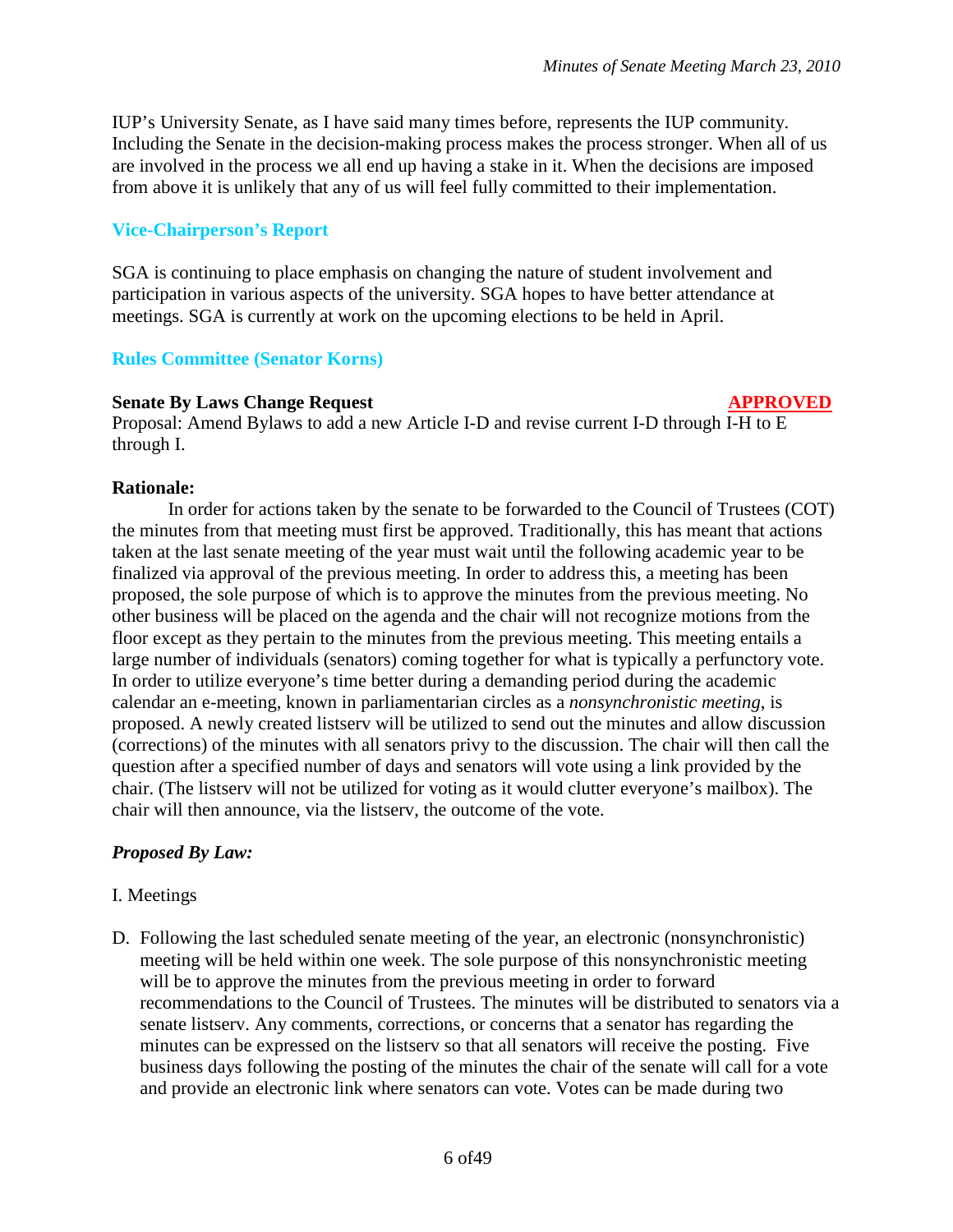business days following the Chair's call for a vote. The completion of the vote must occur prior to commencement. Once tallied, senators will be informed of the outcome via the listserv.

#### **Senate By Laws Change Request APPROVED**

Proposal: Amend By Laws V.F.2.b., V.I.2.c., V.D.1., and V.D.2.

Rationale: In October 2008, Article V.J of the IUP Senate Bylaws was revised as a result of the change in title and functions of the School of Continuing Education. Two additional articles, V.F.2.b. and V.I.2.c., reference the School of Continuing Education and should have been included in the amendment. This removes the reference to the School of Continuing Education in these articles. This amendment revises language in Article V.I.2.c. in order to be consistent with the language used in V.F.2.b. so that both read "excluded from membership." Finally, this amendment changes "The Graduate School and Research" in articles V.F.2.b., V.I.2.c., V.D.1., and V.D.2. to the "School of Graduate Studies and Research", which is its proper title.

# *Current By Law:*

V. Standing Committees

- F. Research Committee
	- 2. Membership
		- b. Elected: One Faculty member per college and one Faculty member representing University Services shall be elected by and from the Senate. **The Graduate School and Research and the School of Continuing Education are excluded from membership.**

# *Proposed By Law:*

V. Standing Committees

- F. Research Committee
	- 2. Membership
		- b. Elected: One Faculty member per college and one Faculty member representing University Services shall be elected by and from the Senate. The **School of Graduate Studies and Research is excluded from membership.**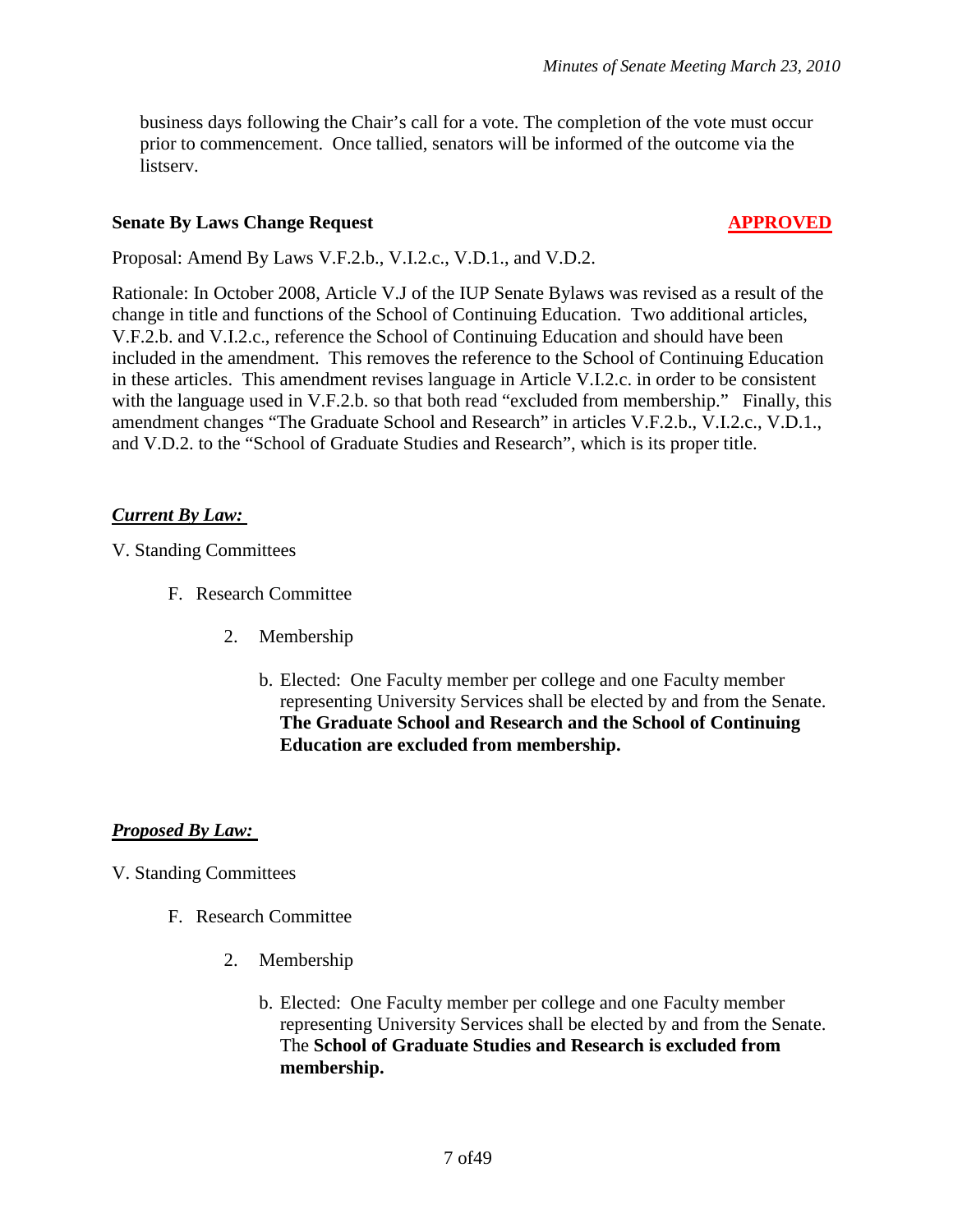# *Current By Law:*

V. Standing Committees

- I. University-Wide Awards Committee
	- 2. Membership

#### **c. The Graduate School and Research and the School of Continuing Education are not eligible for membership.**

# *Proposed By Law:*

# V. Standing Committees

- I. University-Wide Awards Committee
	- 2. Membership

# c. The **School of Graduate Studies and Research is excluded from membership.**

# *Current By Law:*

- V. Standing Committees
	- D. University-wide Graduate Committee
		- 1. Function: The area of responsibility of the Committee shall be degree requirements, all matters relating to graduate curricula, general policies for admission, scholarships, assistantships, and other matters pertaining to the graduate students and the **Graduate School and Research.**

# *Proposed By Law:*

- V. Standing Committees
	- D. University-wide Graduate Committee
		- 1. Function: The area of responsibility of the Committee shall be degree requirements, all matters relating to graduate curricula, general policies for admission, scholarships, assistantships, and other matters pertaining to the graduate students and the **School of Graduate Studies and Research.**

# *Current By Law:*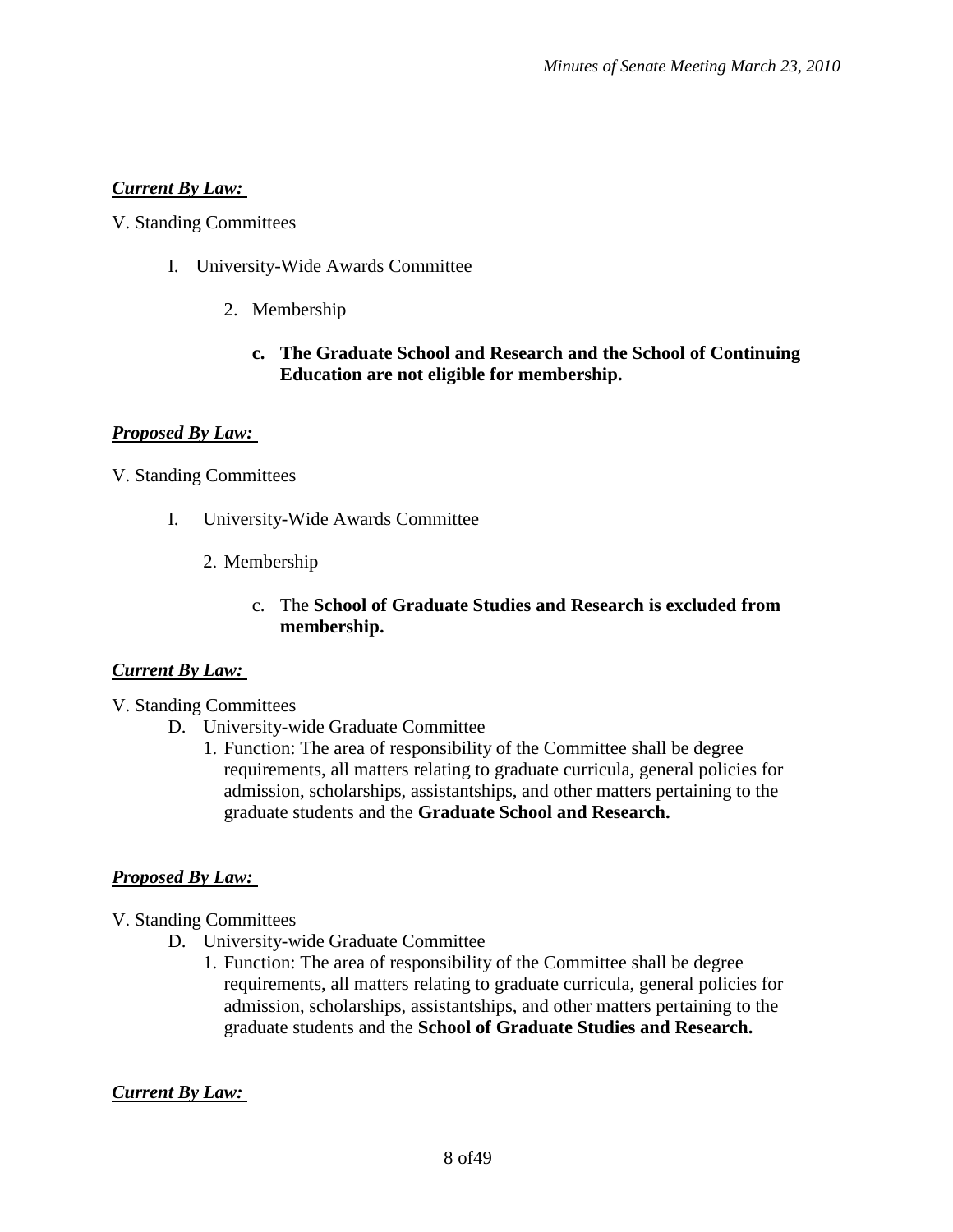- V. Standing Committees
	- D. University-wide Graduate Committee
		- 2. Membership
			- a. Ex officio: The Dean of the **Graduate School and Research** or his or her designee.

# *Proposed By Law:*

- V. Standing Committees
	- D. University-wide Graduate Committee
		- 2. Membership
			- a. Ex officio: The Dean of the **School of Graduate Studies and Research** or his or her designee.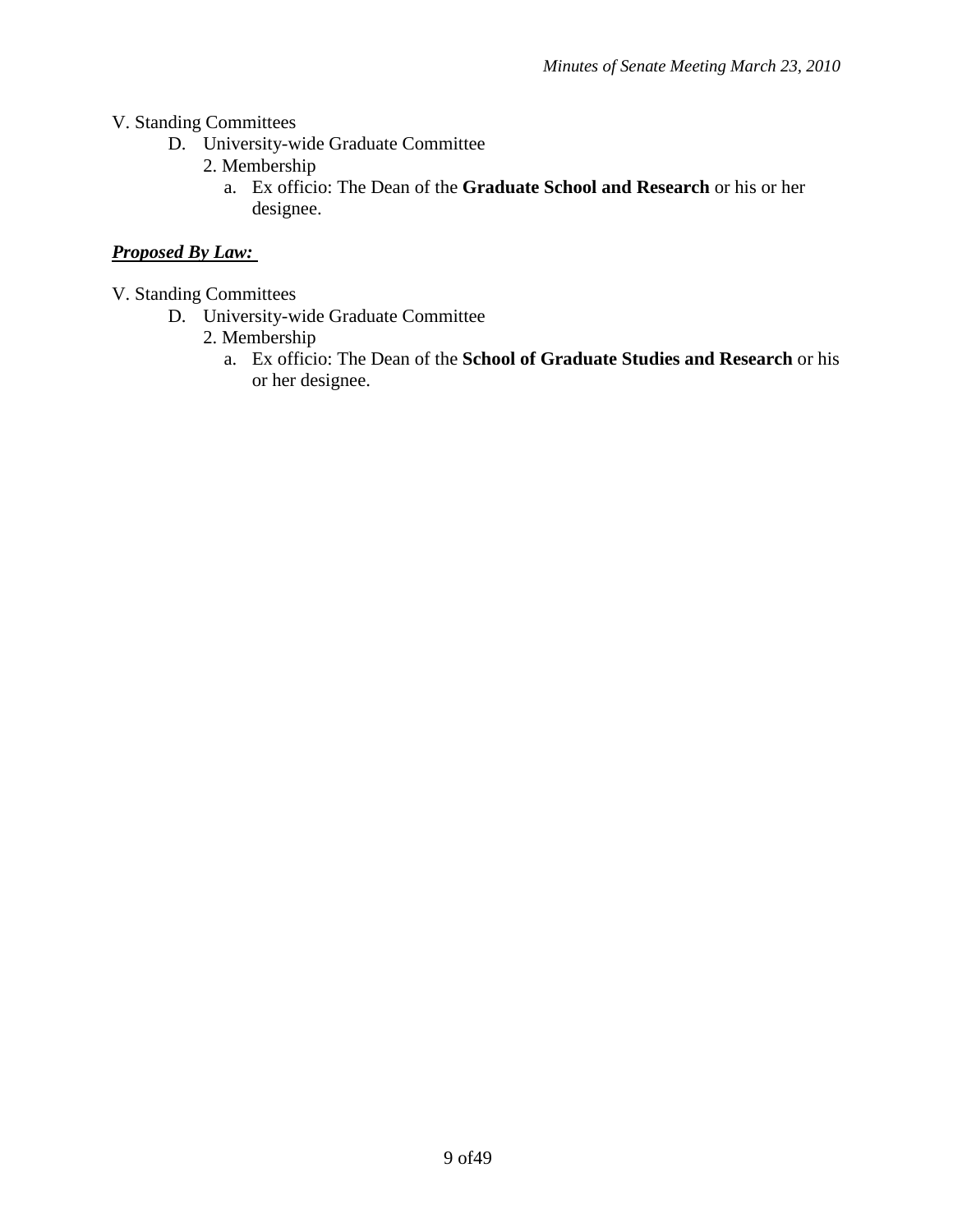# Indiana University of Pennsylvania

**University Senate** Room 416 Sutton Hall

Indiana, Pennsylvania 15705 Website: *<http://www.iup.edu/senate>*

March 3, 2010

Dr. Tony Atwater, President Indiana University of Pennsylvania

Dear Dr. Atwater:

Thank you for your response to the Senate regarding the November 24, 2009 shared governance memo sent to you by the Rules Committee. The Committee respectfully disagrees with your interpretation of Act 188 and the University Senate Constitution that the centralization of all personnel budgets did not constitute implementation of a policy subject to the consultative requirements of the Senate Constitution.

As noted in the memo, the University Senate Constitution states,

*"The purpose of the University Senate is to provide a formal means through which the student body, faculty, staff, and the administration, working as a unified group, shall have a representative share in the governance of the University."* It also states that "*the Senate shall have a consultative role to the President and Council of Trustees that is designed to empower the Senate with a significant voice in the governance of the University.*" This consultative role is made possible by the President and Council of Trustees providing *"the University Senate an opportunity to review all policies and make recommendations prior to their implementation."*

In your statement to the Senate at the December 9, 2009 meeting you said, "I do not agree that the [budgeting] changes represent a new policy." It is the position of the Rules Committee that the consultative role of the Senate is not limited to policies that are characterized by Administration as new. The reinstitution of centralized personnel budgeting guidelines was a clear and definitive change in the University's budgeting policy that significantly altered a critical governance process, with the potential to directly impact the resources of the Academic Affairs Division. This change in policy was therefore subject to the consultative role of the University Senate and should have been provided to the Senate for review and recommendation. Also, one of the functions of the University Development and Finance Committee is to, *"advise the Senate on matters relating to the University capital and operating budgets"* (Senate By-Law 5.H.1.). This matter should have been brought to the attention of the Senate Chair and the Development and Finance Committee.

In our memo we also provided other instances in which policies were changed and/or implemented without Senate consultation, including a reminder regarding a previous breach of shared governance by your administration. The Rules Committee, acting on behalf of the University Senate, once again asks that you respect and abide by the "shared governance" principles of the Senate Constitution. Failure to do so will be to the detriment of all constituents of the University.

Sincerely,

Michael T. Korns, Ph.D., CSP Chair, Senate Rules Committee

cc: Dr. Gerald Intemann Dr. Rhonda Luckey Dr. CorneliusWooten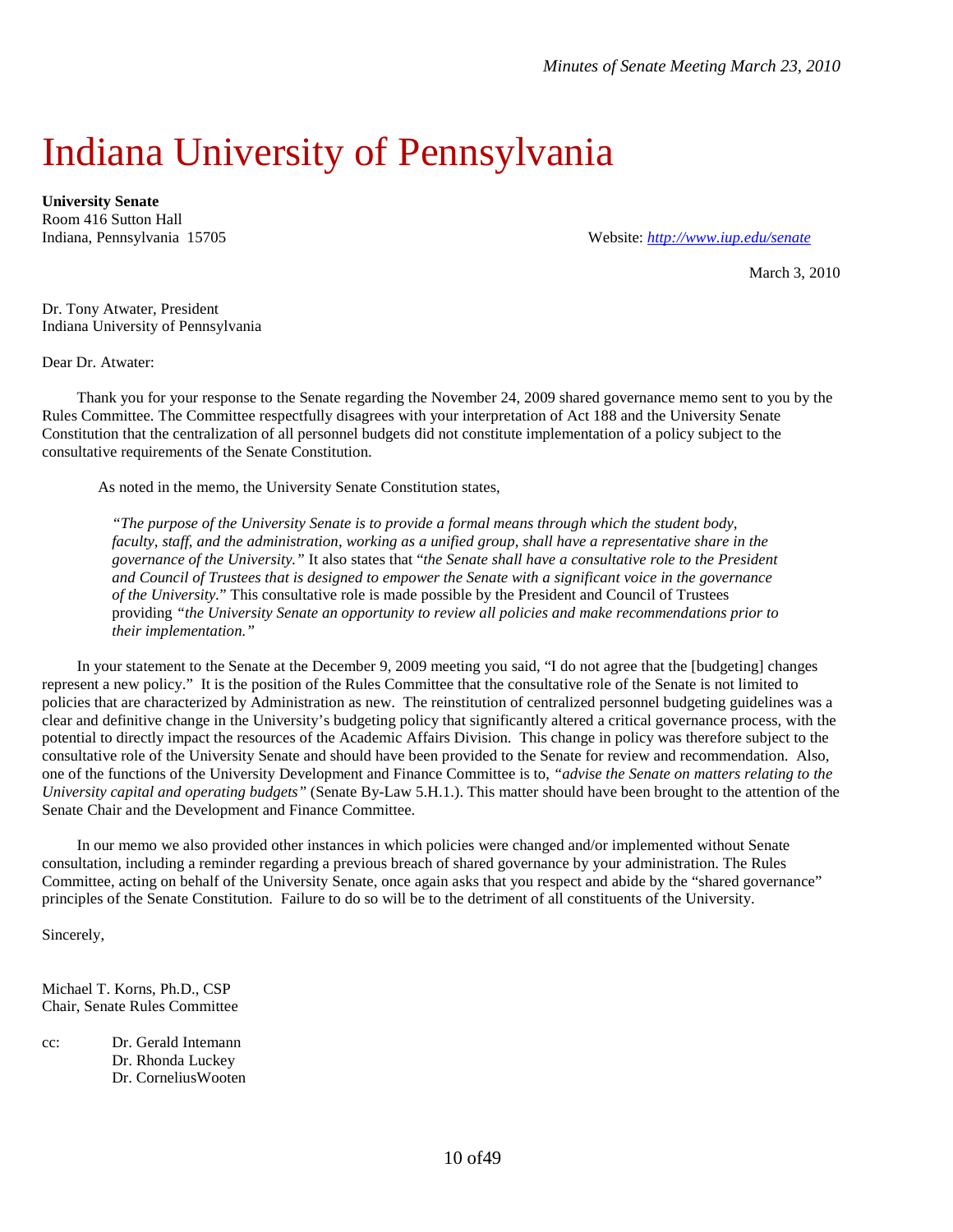**52**

# **University-Wide Undergraduate Curriculum Committee (Senator Sechrist)**

# **FOR INFORMATION:**

The following courses were approved by UWUCC to be offered as distance education courses:

LBST 499 Consumer Culture PSYC 389 Psychology of Music

# **FOR ACTION:**

|  |    | <b>Corrections from December 1, 2009 Senate Agenda</b>                               |         |
|--|----|--------------------------------------------------------------------------------------|---------|
|  | a. | <b>Department of Mathematics</b>                                                     |         |
|  |    | <b>Minor–Mathematics</b>                                                             | 17      |
|  |    | <b>Required Courses:</b>                                                             | $6-8cr$ |
|  |    | MATH 121 or 125 and MATH 122 or 126                                                  |         |
|  |    | <b>Controlled Electives:</b>                                                         |         |
|  |    | Other courses for mathematics majors, MATH 219 and 250 may be included               |         |
|  |    | (1) The following courses are excluded: MATH 100, 101, 105, 110, 115, 214, 217,      |         |
|  |    | 417, 418, and courses for the Middle Level Education 4-8/Mathematics Specialization. |         |

#### **b. Departments of Mathematics and Professional Studies in Education**

#### **New Program:**

#### **Middle Level Education Grades 4-8 Program**

**Liberal Studies:** As outlined in Liberal Studies section with the following specifications:

The program is designed to prepare pre-service teachers to meet the demands of teaching all academic subjects in the middle grades of 4-8. Content and methods courses focus on the developmental and learning characteristics of these students.

#### **Bachelor of Science in Education-Middle Level Education 4-8/Mathematics Specialization (\*)**

| <b>Mathematics: MATH 151, 152</b>     |                                                                                   |     |  |
|---------------------------------------|-----------------------------------------------------------------------------------|-----|--|
|                                       | Natural Science: BIOL 103, SCI 105, GEOS 101-102                                  |     |  |
|                                       | <b>Social Science:</b> ECON 101 or 121, GEOG 102 or 104, PLSC 101 or 111          |     |  |
| <b>Liberal Studies Electives: Ocr</b> |                                                                                   |     |  |
|                                       |                                                                                   |     |  |
| <b>College:</b>                       |                                                                                   | 26  |  |
|                                       | <b>Preprofessional Education Sequence:</b>                                        |     |  |
| COMM 103                              | Digital Instructional Technology                                                  | 3cr |  |
| EDSP 102                              | <b>Educational Psychology</b>                                                     | 3cr |  |
|                                       | <b>Professional Education Sequence:</b>                                           |     |  |
| <b>EDEX 301</b>                       | Education of Students with Disabilities in Inclusive Secondary Settings           | 2cr |  |
| <b>EDSP 477</b>                       | Assessment of Student Learning: Design and Interpretation of Educational Measures | 3cr |  |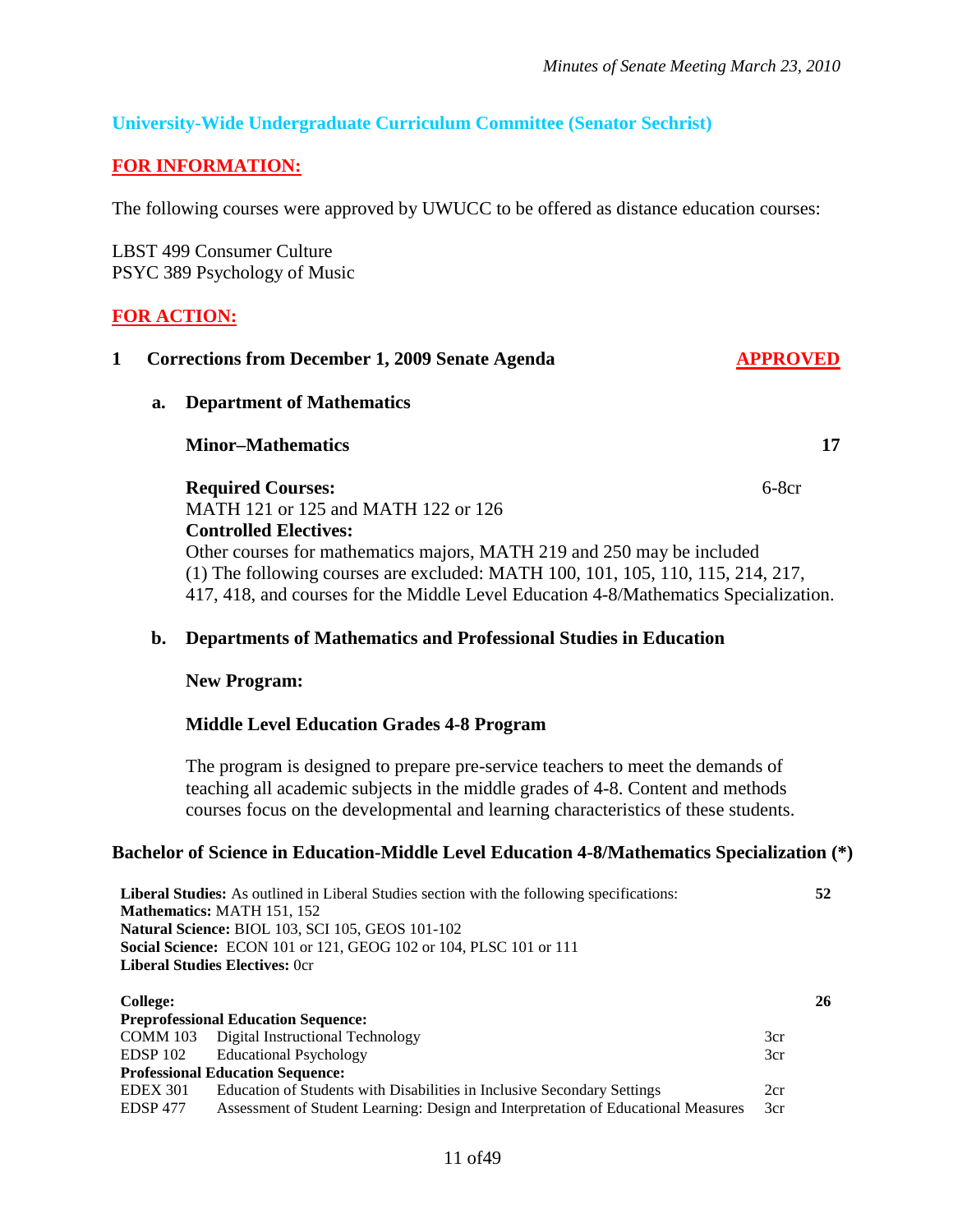| EDUC <sub>242</sub> | Pre-Student Teaching Clinical Experience I                      | 1 <sub>cr</sub> |
|---------------------|-----------------------------------------------------------------|-----------------|
| EDUC 342            | Pre-Student Teaching Clinical Experience II                     | 1 <sub>cr</sub> |
| EDUC <sub>421</sub> | <b>Student Teaching</b>                                         | 5cr             |
| <b>EDUC 441</b>     | <b>Student Teaching</b>                                         | 5cr             |
| EDUC <sub>442</sub> | School Law                                                      | 1cr             |
| EDUC <sub>499</sub> | Multicultural/Multiethnic Education                             | 2cr             |
| Major:              |                                                                 | 21              |
|                     | <b>Required Middle Level Courses:</b>                           |                 |
| <b>MIDL 221</b>     | Literature in the Middle Grades                                 | 3cr             |
| <b>MIDL 222</b>     | Reading Instruction and Assessment                              | 3cr             |
| <b>MIDL 310</b>     | <b>Instructional Theory and Planning</b>                        | 3cr             |
| <b>MIDL 311</b>     | Social Studies Instruction and Assessment                       | 3cr             |
| <b>MIDL 312</b>     | Science Instruction and Assessment                              | 3cr             |
| <b>MIDL 315</b>     | <b>Classroom Management and Adolescent Development</b>          | 3cr             |
| <b>MIDL</b> 425     | Language Arts Instruction and Assessment                        | 3cr             |
|                     | <b>Mathematics Distribution Requirements:</b>                   | 24              |
| <b>MATH 153</b>     | Elements of Algebra                                             | 3cr             |
| <b>MATH 317</b>     | Probability and Statistics for Elementary/Middle Level Teachers | 3cr             |
| <b>MATH 413</b>     | Methods of Teaching Mathematics at the Middle Level             | 3cr             |
| <b>MATH 420</b>     | Patterns and Functions for Elementary/Middle Level Teachers     | 3cr             |
| <b>MATH 456</b>     | Geometry for Elementary/Middle Level Teachers                   | 3cr             |
| <b>MATH 458</b>     | Logic and Logical Games for Elementary/Middle Level Teachers    | 3cr             |
| <b>MATH 471</b>     | Algebra for Elementary/Middle Level Teachers                    | 3cr             |
|                     | One course from: MATH 457, 459, or 461                          | 3cr             |
|                     |                                                                 |                 |

#### **Total Degree Requirements: 123**

(\*) See requirements leading to teacher certification, titled "3-Step Process for Teacher Education," in the College of Education and Educational Technology section of this catalog.

#### **2 Liberal Studies Committee Report**

Approved the Liberal Studies portion of the B.S. in Education—Music **APPROVED**

#### **3 Department of Music—Program Revision APPROVED**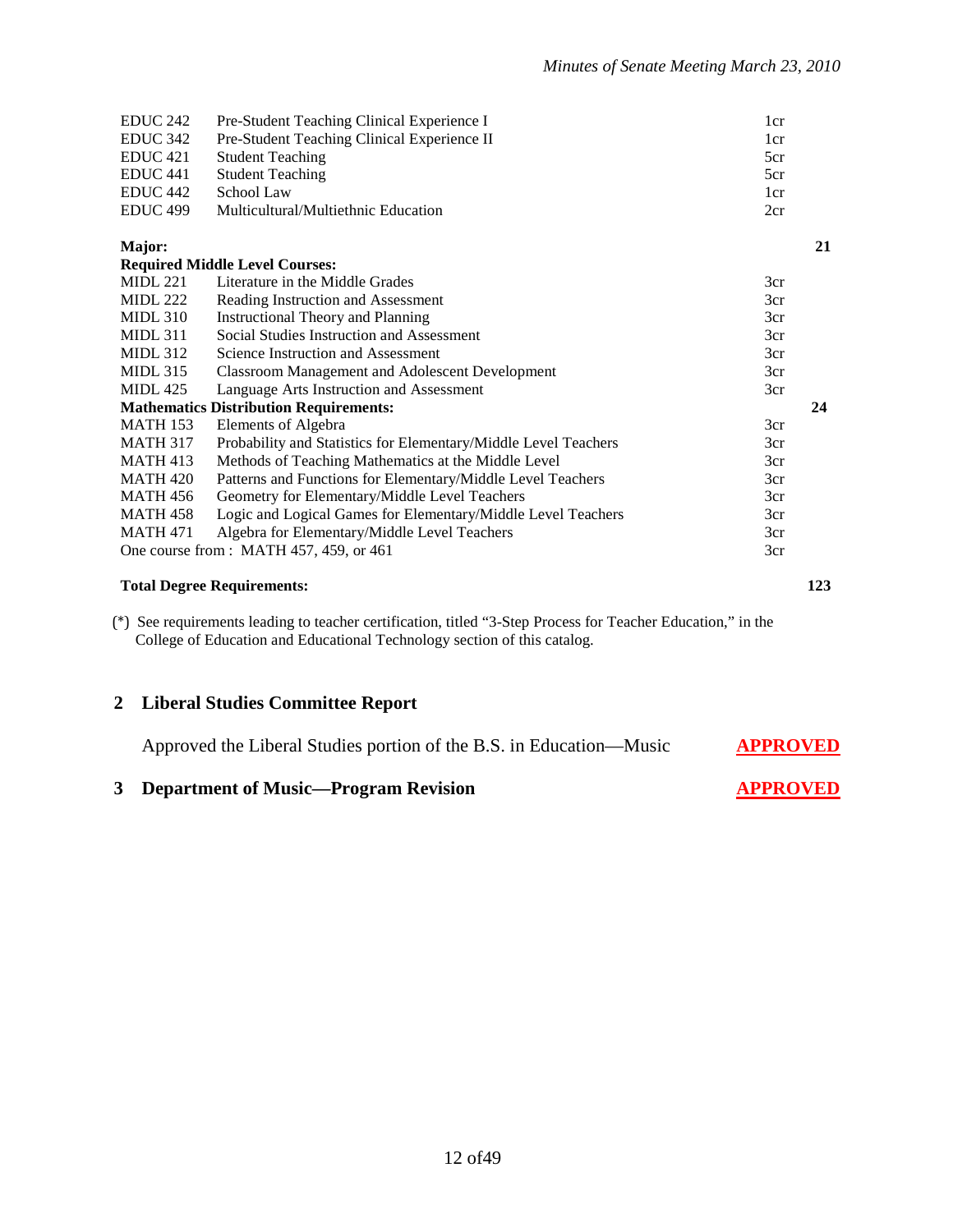# **Current Program: Bachelor of Science in Education– Music Education (\*)**

**Liberal Studies:** As outlined in Liberal Studies **48** section with the following specifications: **Fine Arts:** fulfilled by courses in major **Humanities:** HIST 195 (section for music majors), MUHI 102 (Music Education majors only) **Mathematics:** 6cr, MATH 101 or 110; MATH 217 **Natural Science:** Option I recommended **Social Science:** PSYC 101 **Liberal Studies Electives:** 3cr, MUHI 301, no course with MUSC prefix

#### **College:**

| <b>Professional Education Sequence:</b> |                                             |  |  |
|-----------------------------------------|---------------------------------------------|--|--|
| EDSP <sub>102</sub>                     | <b>Educational Psychology</b>               |  |  |
| EDUC <sub>242</sub>                     | Pre-Student Teaching Clinical Experience I  |  |  |
| EDUC 342                                | Pre-Student Teaching Clinical Experience II |  |  |
| EDUC <sub>421</sub>                     | <b>Student Teaching Elementary Level</b>    |  |  |
| EDUC <sub>441</sub>                     | <b>Student Teaching Secondary Level</b>     |  |  |
| EDUC <sub>442</sub>                     | School Law                                  |  |  |
| <b>MUSC 240</b>                         | Technology in the Music Classroom           |  |  |
| <b>MUSC 331</b>                         | <b>Elementary Methods</b>                   |  |  |
| <b>MUSC 333</b>                         | <b>Instrumental Methods</b>                 |  |  |
| <b>MUSC 335</b>                         | Music for Students with Disabilities in     |  |  |
|                                         | <b>Inclusive Settings</b>                   |  |  |
| <b>MUSC 337</b>                         | General/Choral Methods                      |  |  |
|                                         |                                             |  |  |

#### **Major: (1)**

| <b>Required Courses:</b>          |                                                                                                                                                                                                                                                                                                                                                |
|-----------------------------------|------------------------------------------------------------------------------------------------------------------------------------------------------------------------------------------------------------------------------------------------------------------------------------------------------------------------------------------------|
| <b>APMU</b>                       | (Major) Applied Music I-VII                                                                                                                                                                                                                                                                                                                    |
| APMU 122                          | (Major) Applied Jury A                                                                                                                                                                                                                                                                                                                         |
| <b>MUHI 302</b>                   | Music History II                                                                                                                                                                                                                                                                                                                               |
| MUSC <sub>111</sub>               | Theory Skills I                                                                                                                                                                                                                                                                                                                                |
| <b>MUSC 112</b>                   | Theory Skills II                                                                                                                                                                                                                                                                                                                               |
| <b>MUSC 115</b>                   | Theory I                                                                                                                                                                                                                                                                                                                                       |
| <b>MUSC 116</b>                   | Theory II                                                                                                                                                                                                                                                                                                                                      |
| <b>MUSC 120-136</b>               | 7 semesters of Music Ensembles                                                                                                                                                                                                                                                                                                                 |
| <b>MUSC 211</b>                   | Theory Skills III                                                                                                                                                                                                                                                                                                                              |
| <b>MUSC 212</b>                   | Theory Skills IV                                                                                                                                                                                                                                                                                                                               |
| <b>MUSC 215</b>                   | Theory III                                                                                                                                                                                                                                                                                                                                     |
| <b>MUSC 216</b>                   | Theory IV                                                                                                                                                                                                                                                                                                                                      |
| <b>MUSC 311</b>                   | <b>Fundamentals of Conducting</b>                                                                                                                                                                                                                                                                                                              |
| <b>MUSC 475</b>                   | 8 semesters of Recital Attendance                                                                                                                                                                                                                                                                                                              |
|                                   | <b>Concentration area courses:</b> (select one concentration)                                                                                                                                                                                                                                                                                  |
| <b>Vocal Concentration</b>        |                                                                                                                                                                                                                                                                                                                                                |
| APMU                              | Piano (minor) I-IV                                                                                                                                                                                                                                                                                                                             |
| APMU 123                          | Applied Piano Jury B                                                                                                                                                                                                                                                                                                                           |
|                                   | Choose two of the following Class Instrument courses:                                                                                                                                                                                                                                                                                          |
| MUSC 155, 157, 159, 161           |                                                                                                                                                                                                                                                                                                                                                |
| MUSC 351/353/354                  |                                                                                                                                                                                                                                                                                                                                                |
| <b>Instrumental Concentration</b> |                                                                                                                                                                                                                                                                                                                                                |
| APMU 124                          | Applied Piano Jury C                                                                                                                                                                                                                                                                                                                           |
| MUSC 151                          | Class Voice I                                                                                                                                                                                                                                                                                                                                  |
| MUSC 152                          | Class Voice II                                                                                                                                                                                                                                                                                                                                 |
| MUSC 153                          | Class Piano I                                                                                                                                                                                                                                                                                                                                  |
| MUSC 154                          | Class Piano II                                                                                                                                                                                                                                                                                                                                 |
| MUSC 155                          | <b>Class Strings I</b>                                                                                                                                                                                                                                                                                                                         |
| MUSC 157                          | Class Percussion I                                                                                                                                                                                                                                                                                                                             |
| MUSC 159                          | Class Brass I                                                                                                                                                                                                                                                                                                                                  |
| <b>MUSC 161</b>                   | Class Woodwinds I<br>$C$ - a fact $\Gamma$ and $\Gamma$ $\Gamma$ and $\Gamma$ and $\Gamma$ are a fact of $\Gamma$ and $\Gamma$ and $\Gamma$ and $\Gamma$ and $\Gamma$ and $\Gamma$ and $\Gamma$ and $\Gamma$ and $\Gamma$ and $\Gamma$ and $\Gamma$ and $\Gamma$ and $\Gamma$ and $\Gamma$ and $\Gamma$ and $\Gamma$ and $\Gamma$ and $\Gamma$ |
|                                   |                                                                                                                                                                                                                                                                                                                                                |

Controlled Electives: choose electives from the following to create a total of 51cr in Major Required Courses area:

# **Proposed Program: Bachelor of Science in Education– Music Education (\*)**

**Liberal Studies:** As outlined in Liberal Studies **48** section with the following specifications: **Fine Arts:** fulfilled by courses in major **Humanities:** MUHI 102 **Mathematics:** 6cr, MATH 101 or 110; MATH 217 recommended **Natural Science:** Option I recommended **Social Science:** PSYC 101 **Liberal Studies Electives:** 3cr, MUHI 301, no course with MUSC prefix

#### **College:**

3cr 1cr 1cr 6cr 6cr 1cr 2cr  $2c$ r 2cr 1cr  $2c<sub>r</sub>$ 

14cr 0cr 3cr 2cr 2cr 3cr 3cr 0cr 2cr 2cr 3cr 3cr 2cr 0cr

4cr 0cr 2cr 3cr

0cr 1cr 1cr 1cr 1cr 1cr 1cr 1cr 1cr

| 27           |                            | <b>Professional Education Sequence:</b>                       | 29   |
|--------------|----------------------------|---------------------------------------------------------------|------|
|              | <b>EDEX 323</b>            | Instruction of English Language Learners with                 |      |
|              |                            | <b>Special Needs</b>                                          | 2cr  |
|              | <b>EDSP 102</b>            | <b>Educational Psychology</b>                                 | 3cr  |
|              | <b>EDUC 242</b>            | Pre-Student Teaching Clinical Experience I                    | 1cr  |
|              | <b>EDUC 342</b>            | Pre-Student Teaching Clinical Experience II                   | 1cr  |
|              | EDUC <sub>421</sub>        | <b>Student Teaching Elementary Level</b>                      | 6cr  |
|              | EDUC <sub>441</sub>        | <b>Student Teaching Secondary Level</b>                       | 6cr  |
|              | EDUC <sub>442</sub>        | School Law                                                    | 1cr  |
|              | <b>MUSC 240</b>            | Technology in the Music Classroom                             | 2cr  |
|              | MUSC 331                   | <b>Elementary Methods</b>                                     | 2cr  |
|              | MUSC 333                   | <b>Instrumental Methods</b>                                   | 2cr  |
|              | <b>MUSC 335</b>            | Music for Students with Disabilities in                       |      |
|              |                            | <b>Inclusive Settings</b>                                     | 1cr  |
|              | MUSC 337                   | General/Choral Methods                                        | 2cr  |
|              | Major: $(1)$               |                                                               |      |
| 51           | <b>Required Courses:</b>   |                                                               | 51   |
| $\mathbf{r}$ | <b>APMU</b>                | (Major) Applied Music I-VII                                   | 14cr |
|              | APMU 122                   | (Major) Applied Jury A                                        | 0cr  |
|              | MUHI 302                   | Music History II                                              | 3cr  |
|              | MUSC 111                   | Theory Skills I                                               | 2cr  |
|              | MUSC 112                   | Theory Skills II                                              | 2cr  |
|              | <b>MUSC 115</b>            | Theory I                                                      | 3cr  |
|              | <b>MUSC 116</b>            | Theory II                                                     | 3cr  |
|              | MUSC 120-136               | 7 semesters of Music Ensembles                                | 0cr  |
|              | <b>MUSC 211</b>            | Theory Skills III                                             | 2cr  |
|              | <b>MUSC 212</b>            | Theory Skills IV                                              | 2cr  |
|              | <b>MUSC 215</b>            | Theory III                                                    | 3cr  |
|              | <b>MUSC 216</b>            | Theory IV                                                     | 3cr  |
|              | MUSC 311                   | <b>Fundamentals of Conducting</b>                             | 2cr  |
|              | <b>MUSC 475</b>            | 7 semesters of Recital Attendance                             | 0cr  |
|              |                            | <b>Concentration area courses:</b> (select one concentration) |      |
|              | <b>Vocal Concentration</b> |                                                               |      |
|              | <b>APMU</b>                | Piano (minor) I-IV                                            | 4cr  |
|              | APMU 123                   | Applied Piano Jury B                                          | 0cr  |
|              |                            | Choose two of the following Class Instrument courses:         |      |
|              |                            | MUSC 155, 157, 159, 161                                       | 2cr  |
|              | MUSC 351/353/354           |                                                               | 3cr  |
|              |                            | <b>Instrumental Concentration</b>                             |      |
|              | APMU 124                   | Applied Piano Jury C                                          | 0cr  |
|              | MUSC 151                   | Class Voice I                                                 | 1cr  |
|              | <b>MUSC 152</b>            | Class Voice II                                                | 1cr  |
|              | MUSC 153                   | Class Piano I                                                 | 1cr  |
|              | MUSC 154                   | Class Piano II                                                | 1cr  |
|              | <b>MUSC 155</b>            | <b>Class Strings I</b>                                        | 1cr  |
|              | <b>MUSC 157</b>            | Class Percussion I                                            | 1cr  |
|              | <b>MUSC 159</b>            | Class Brass I                                                 | 1cr  |
|              | <b>MUSC 161</b>            | Class Woodwinds I                                             | 1cr  |
|              |                            | Controlled Electives: choose electives from the following     |      |

to create a total of 51cr in Major Required Courses area: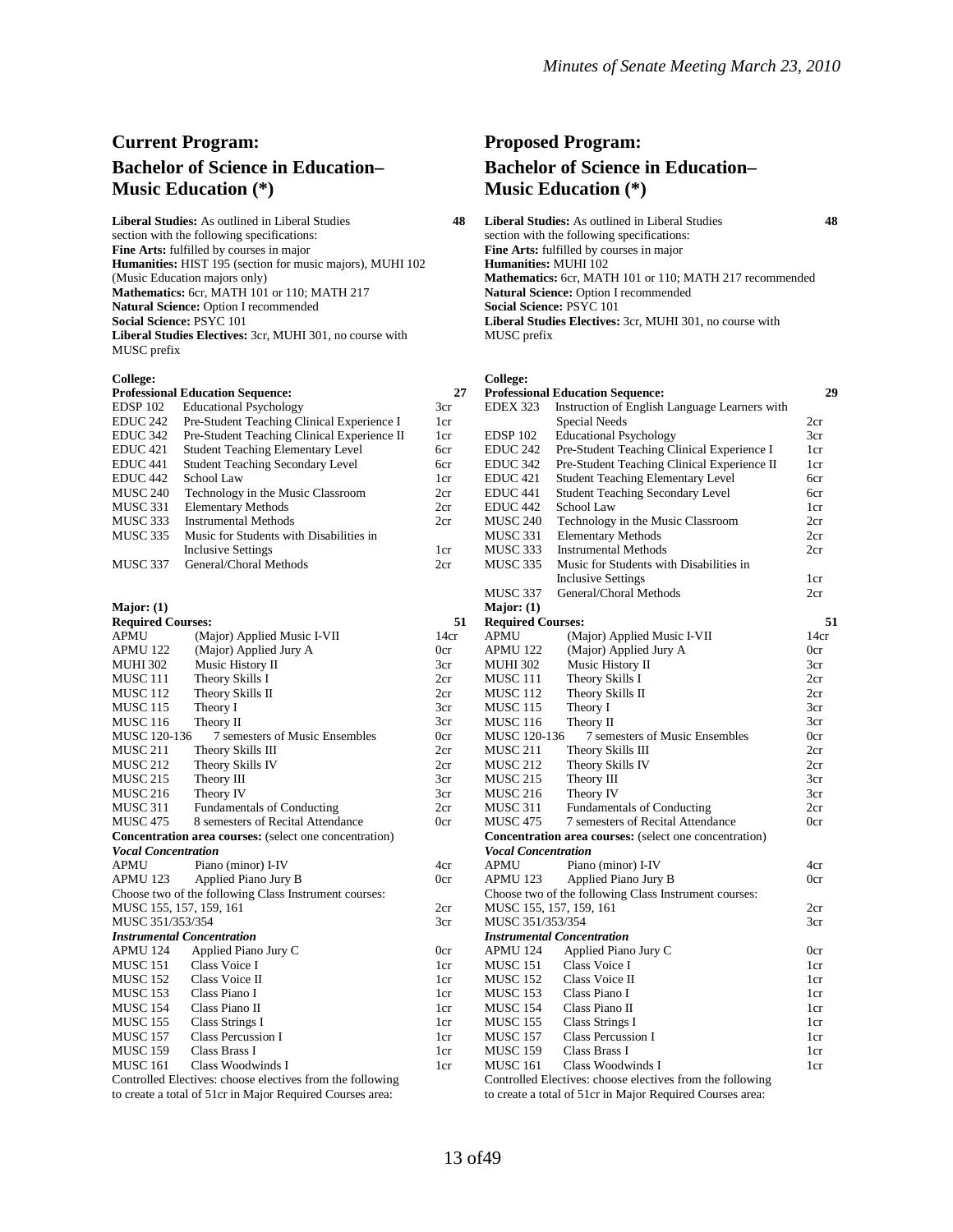| <b>APMU</b>     | Instrument (minor) I-IV (1cr each)  | 1cr | <b>APMU</b> |
|-----------------|-------------------------------------|-----|-------------|
| <b>MUSC 120</b> | Music Ensembles (0-1cr each)        | 1cr | <b>MUSC</b> |
| MUSC 155-162    | Class Instruments II (1cr each)     | 1cr | <b>MUSC</b> |
| <b>MUSC 163</b> | Class Guitar I                      | 2cr | <b>MUSC</b> |
| <b>MUSC 224</b> | Jazz Improvisation Techniques I     | 2cr | <b>MUSC</b> |
| <b>MUSC 300</b> | Black Music in America and Diaspora | 3cr | <b>MUSC</b> |
| <b>MUSC 306</b> | Counterpoint I                      | 2cr | <b>MUSC</b> |
| <b>MUSC 309</b> | Orchestration I                     | 2cr | <b>MUSC</b> |
| <b>MUSC 312</b> | Choral Conducting                   | 2cr | <b>MUSC</b> |
| <b>MUSC 313</b> | <b>Instrumental Conducting</b>      | 2cr | <b>MUSC</b> |
| <b>MUSC 315</b> | Theory V                            | 3cr | <b>MUSC</b> |
| <b>MUSC 340</b> | Woodwind Instrument Repair          | 2cr | <b>MUSC</b> |
| <b>MUSC 411</b> | Composition I                       | 1cr | <b>MUSC</b> |
| <b>MUSC 493</b> | Internship in Music                 | 1cr | <b>MUSC</b> |
|                 |                                     |     |             |

- (\*) Also see requirements leading to teacher certification, titled "3- Step Process for Teacher Education," in the College of Education and Educational Technology section of this catalog.
- (1) Students may satisfy any Theory Class or Class Instrument/Minor Instrument requirement by
	- Theory–Passing the final exam prior to or at the beginning of any given semester and then enrolling in Section 011 of the course for 0cr; the student's grade would be recorded as "Satisfactory" on the transcript.
	- B Class instrument or minor applied area–Passing the B or C required jury (0cr) before enrolling n class instruments or a minor applied course; the student's grade would be recorded as "Satisfactory" on the transcript.

| <b>APMU</b>         | Instrument (minor) I-IV (1cr each)  | 1cr |
|---------------------|-------------------------------------|-----|
| <b>MUSC 120</b>     | Music Ensembles (0-1cr each)        | 1cr |
| <b>MUSC 155-162</b> | Class Instruments II (1cr each)     | 1cr |
| <b>MUSC 163</b>     | Class Guitar I                      | 2cr |
| <b>MUSC 224</b>     | Jazz Improvisation Techniques I     | 2cr |
| <b>MUSC 300</b>     | Black Music in America and Diaspora | 3cr |
| <b>MUSC 306</b>     | Counterpoint I                      | 2cr |
| <b>MUSC 309</b>     | Orchestration I                     | 2cr |
| <b>MUSC 312</b>     | Choral Conducting                   | 2cr |
| <b>MUSC 313</b>     | <b>Instrumental Conducting</b>      | 2cr |
| <b>MUSC 315</b>     | Theory V                            | 3cr |
| <b>MUSC 340</b>     | Woodwind Instrument Repair          | 2cr |
| MUSC 411            | Composition I                       | 1cr |
| <b>MUSC 493</b>     | Internship in Music                 | 1cr |
|                     |                                     |     |

#### **Total Degree Requirements: 126 Total Degree Requirements: 128**

- (\*) Also see requirements leading to teacher certification, titled "3- Step Process for Teacher Education," in the College of Education and Educational Technology section of this catalog.
- (1) Students may satisfy any Theory Class or Class Instrument/Minor Instrument requirement by
	- A Theory-Passing the final exam prior to or at the beginning of any given semester and then enrolling in Section 011 of the course for 0cr; the student's grade would be recorded as "Satisfactory" on the transcript.
	- B Class instrument or minor applied area–Passing the B or C required jury (0cr) before enrolling n class instruments or a minor applied course; the student's grade would be recorded as "Satisfactory" on the transcript.

**Rationale:** Due to the PDE requirements, EDEX 323 Instruction of English Language Learners with Special Needs has been added to the program resulting in a 2 credit increase. MUSC 475 has been changed from "8 semesters" to "7 semesters" because they student teach in the 8th semester. The HIST 195 requirement of a "section for Music majors" was eliminated to conform with present practice. There has not been a Music major section for several years. The MUHI 102 requirement of "Music Education majors only" is redundant. The MATH requirement has been changed to allow students more choices in math courses.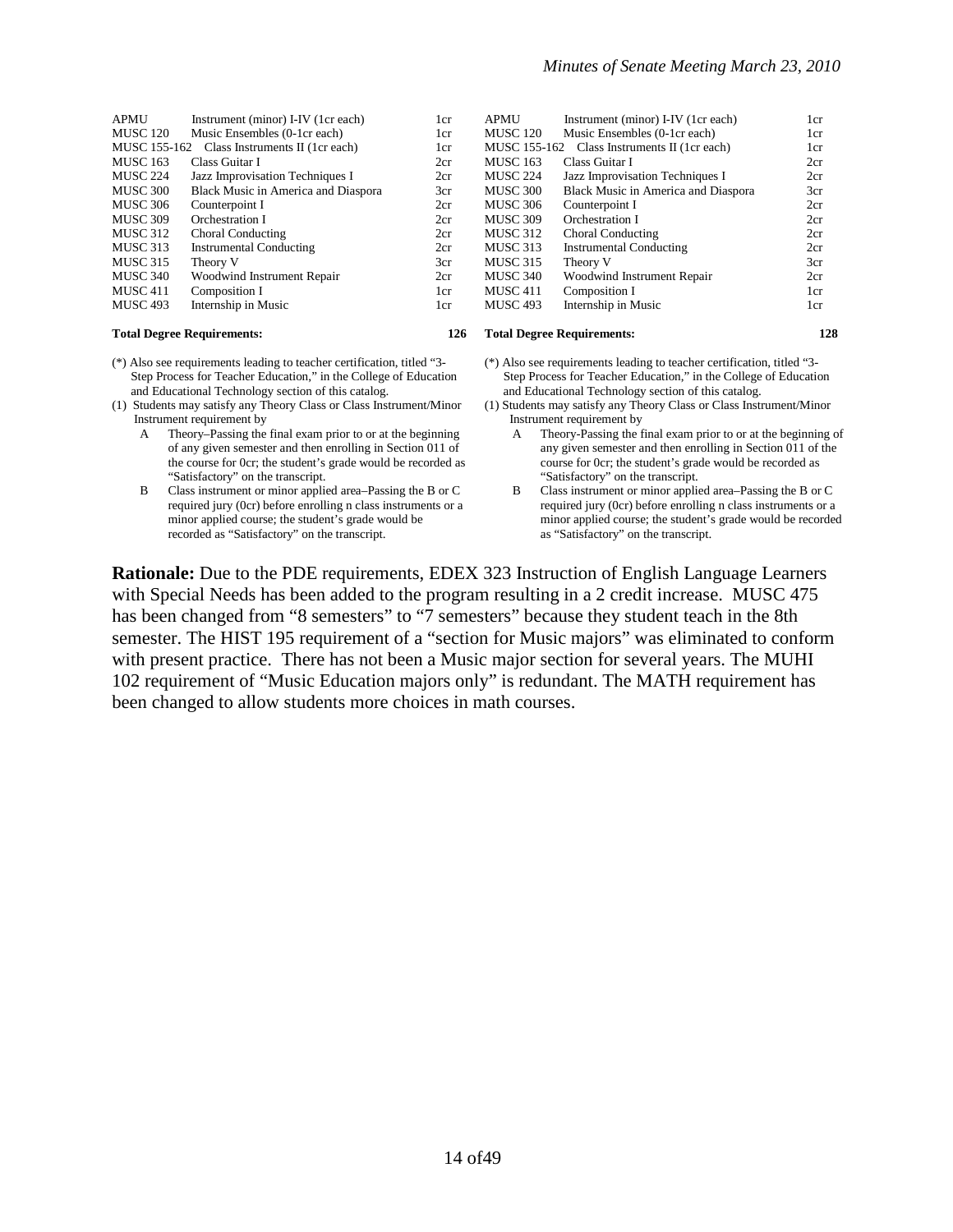# **4 Department of Health and Physical Education—New Courses, Course Revisions, and Program Revision**

# **APPROVED**

**a New Courses**

# **HPED 330 Assessment in Physical Education 0c-2l-1cr**

**Prerequisites:** Must be Health and Physical Education major

Designed to provide preservice physical education teachers with an understanding of assessment strategies and techniques commonly used in physical education. Provides the opportunity to administer different motor skill and physical fitness assessments and to utilize computer applications associated with these assessments.

# **HPED 349 Applied Pediatric Exercise Lab 0c-2l-1cr**

**Prerequisites:** HPED 343 Physiology of Exercise Designed to provide physical education students with an understanding of pediatric exercise concepts, particularly exercise programming, physical fitness and assessment, related specifically to physical education. Provide the opportunity to practice administering field based assessments of physical fitness and designing safe activities and/or exercise programs to enhance health, fitness, or performance in youth.

**Rationale:** These courses are a requirement for the Health and Physical Education program. They are a recommended component of physical education teacher education programs according to the National Association of Sport and Physical Education.

# **b Course Revisions**

# **i Current Catalog Description:**

# **HPED 209 Motor Behavior 3c-01-3cr**

**Prerequisite:** Health and Physical education major or instructor permission Study of the process of human motor behavior across the lifespan, specifically examining how development of mental and motor abilities affect human movement.

# **Proposed Catalog Description:**

# **HPED 209 Motor Behavior 3c-01-3cr**

**Prerequisite:** Must be a major enrolled in Health and Physical Education Department or have instructor permission Study of the process of human motor behavior across the lifespan, specifically examining how development of mental and motor abilities affect human movement.

**Rationale:** Objectives were added to clarify how the course instructs students regarding the diverse differences in motor abilities among all individuals. A

# 15 of49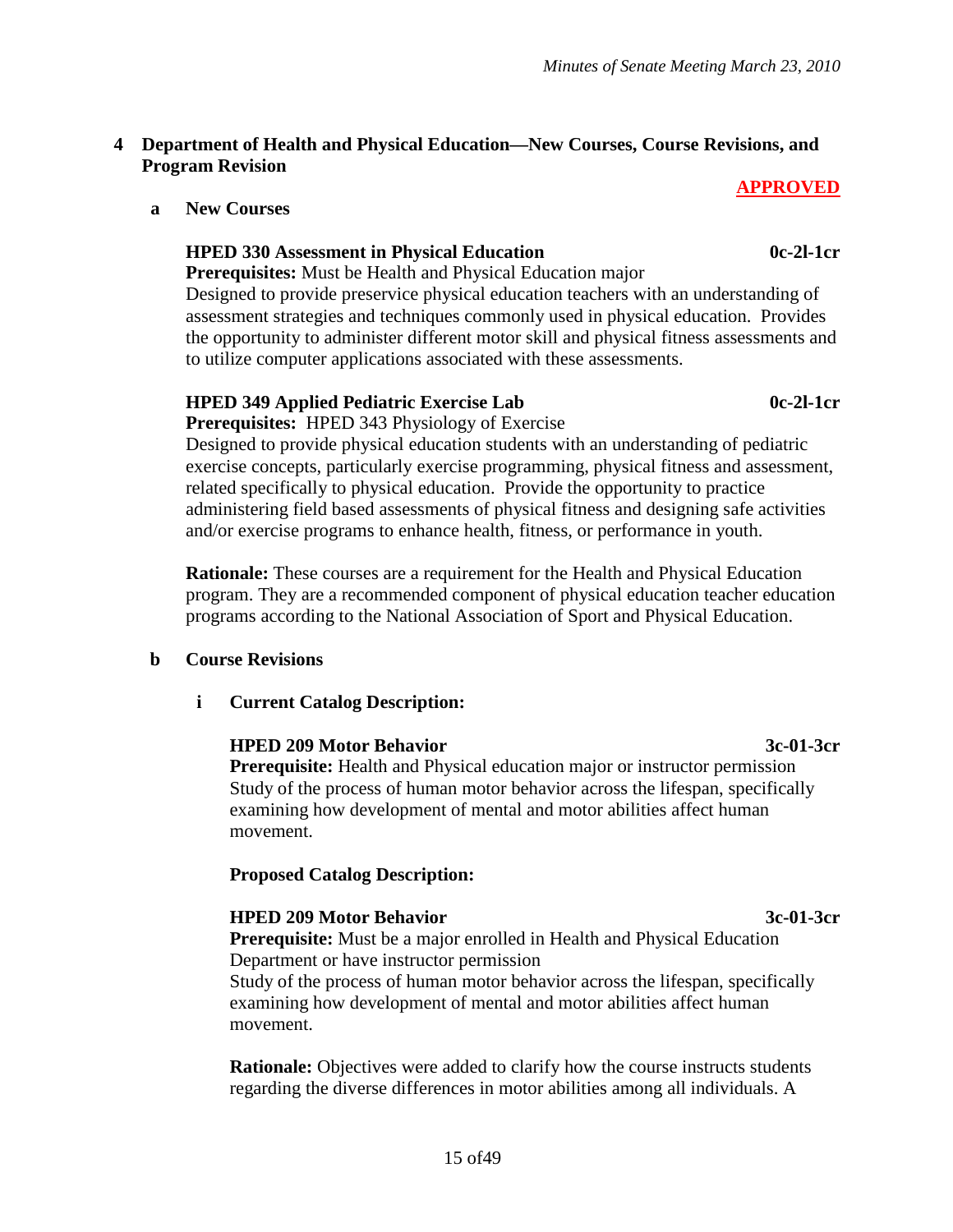matrix was added to demonstrate how the course aligns with the college framework for teacher education and the national standards for the National Association for Physical Education and Sport. The course outline was updated and reformatted.

#### **ii Current Catalog Description:**

#### **HPED 426 Health Science Instruction 3c-0l-3cr**

**Prerequisite:** HPED 316 and admission to Teacher Education Program or permission of instructor

An overview of health curriculum K-12, with a focus on middle school and secondary health education teaching methods and media of instruction. Includes unit development, opportunities for classroom instruction, and guidelines for maintaining professional growth. Explores current research in classroom techniques, motivational strategies, and assessment of student learning.

#### **Proposed Catalog Description:**

# **HPED 426 Health Science Instruction**

**Prerequisite:** HPED 316 and admission to Teacher Education Program An overview of health curriculum with a focus on middle school and high school health education teaching methods and media of instruction. Includes unit development, opportunities for classroom instruction, and guidelines for maintaining professional growth. Explores current research in classroom techniques, motivational strategies, and assessment of student learning within a diverse population.

**Rationale:** This course revision is in response to changes by the Pennsylvania Department of Education that require students to complete 270 hours of special education instruction. This course is being revised to clarify inclusion of special education content. The course outline, matrix and objectives were updated.

#### **c Program Revision**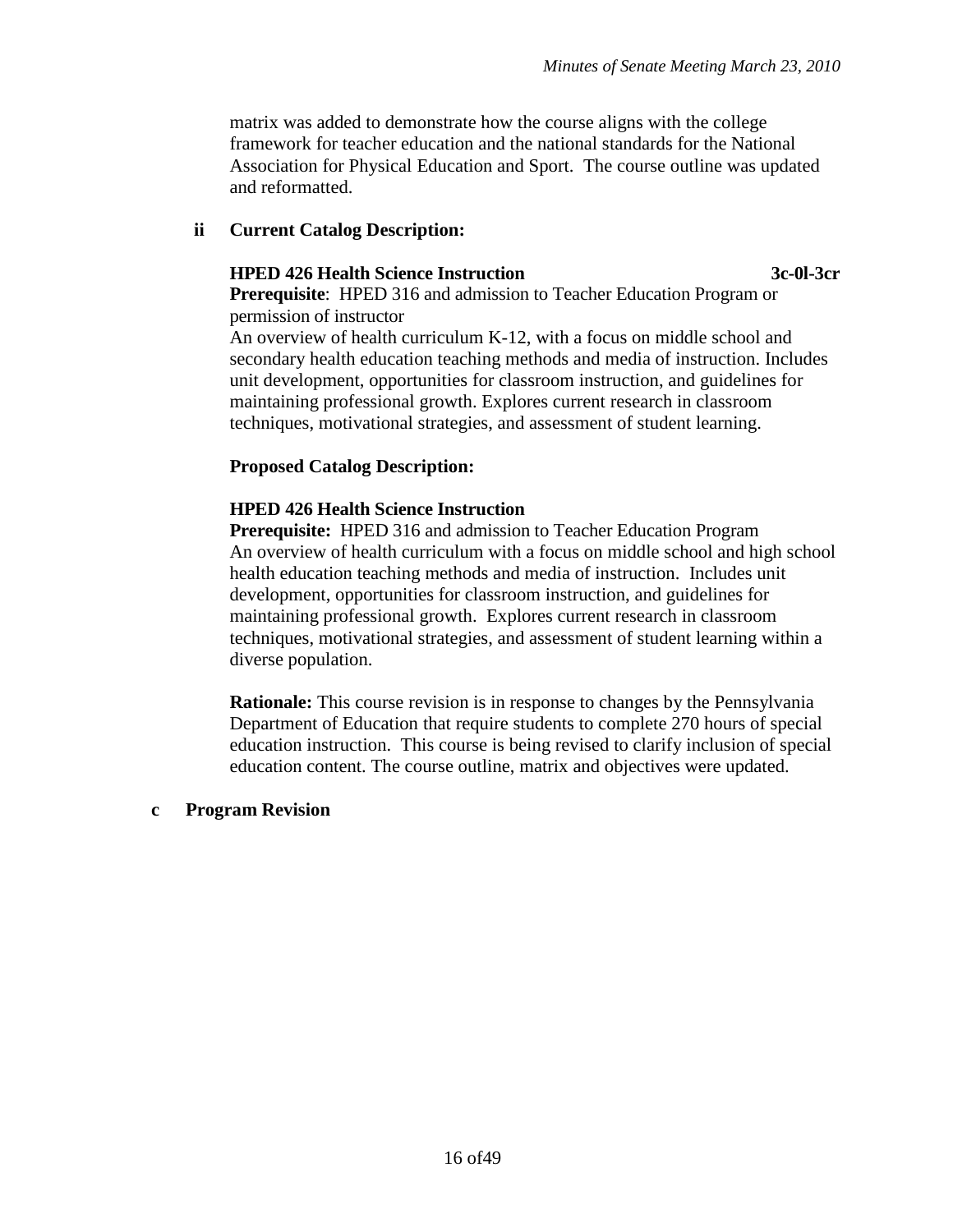# **Current Program: Bachelor of Science in Education– Health and Physical Education (\*)**

**Liberal Studies:** As outlined in Liberal Studies section with the following specifications: **Mathematics:** MATH 217 and 3 additional cr (must be approved as Liberal Studies Mathematics courses) **Natural Science:** BIOL 103-104 or CHEM 101-102 **Social Science:** PSYC 101 **Liberal Studies Electives:** 0cr

#### **Major:**

| Major:                   |                                                | 28  |
|--------------------------|------------------------------------------------|-----|
| <b>Required Courses:</b> |                                                |     |
| HPED 142                 | Foundations of Health, Physical Education,     |     |
|                          | and Sport                                      | 3cr |
| HPED 175                 | Prevention and Care of Injuries to the         |     |
|                          | Physically Active                              | 2cr |
| HPED 209                 | <b>Motor Behavior</b>                          | 3cr |
| HPED 221                 | Human Structure and Function                   | 3cr |
| HPED 242                 | Emergency Health Care (1)                      | 1cr |
| HPED 261                 | Water Safety Instructor                        | 1cr |
| <b>HPED 315</b>          | <b>Biomechanics</b>                            | 3cr |
| HPED 341                 | Evaluation in Health and Physical Education    | 3cr |
| HPED 343                 | Physiology of Exercise                         | 3cr |
| HPED 441                 | Psychosocial Implications for Health and       |     |
|                          | Physical Education                             | 3cr |
| <b>HPED 442</b>          | Senior Seminar: Professional Development in    |     |
|                          | Health, Physical Education and Sport           | 3cr |
|                          | <b>Professional Requirements:</b>              |     |
|                          | <b>Health and Physical Education:</b>          | 23  |
| <b>HPED 214</b>          | Teaching Health Fitness and Gymnastics         | 1cr |
| <b>HPED 215</b>          | Teaching Rhythmic Activities and Dance         | 1cr |
| HPED 216                 | <b>Teaching Elementary Physical Education</b>  | 2cr |
| HPED 217                 | Teaching Middle School Physical Education      | 2cr |
| HPED 218                 | Teaching Secondary Physical Education          | 2cr |
| HPED 316                 | Teaching Elementary Health Education           | 2cr |
| HPED 318                 | Preprofessional Experience I                   | 1cr |
| <b>HPED 325</b>          | School and Community Health                    | 3cr |
| HPED 370                 | Adapted Health and Physical Education (2)      | 3cr |
| HPED 426                 | <b>Health Science Instruction</b>              | 3cr |
| <b>HPED 450</b>          | Curriculum and Programming in Sexuality        |     |
|                          | Education                                      | 3cr |
|                          |                                                |     |
|                          |                                                |     |
| College:                 |                                                |     |
|                          | <b>Preprofessional Education Requirements:</b> | 21  |
| COMM 103                 | Digital Instructional Technology               | 3cr |
| EDSP <sub>102</sub>      | <b>Educational Psychology</b>                  | 3cr |
|                          |                                                |     |
|                          |                                                |     |
|                          | <b>Professional Education Requirements:</b>    |     |
| EDUC <sub>242</sub>      | Pre-Student Teaching Clinical Experience I     | 1cr |
| <b>EDUC 342</b>          | Pre-Student Teaching Clinical Experience II    | 1cr |
| <b>EDUC 421</b>          | <b>Student Teaching</b>                        | 6cr |
| EDUC <sub>441</sub>      | <b>Student Teaching</b>                        | 6cr |

**Student Teaching** 

EDUC 442 School Law

**(#) Total Degree Requirements:**

#### **Proposed Program: Bachelor of Science in Education– Health and Physical Education (\*) 48** Liberal Studies: As outlined in Liberal Studies **48 s**ection with the following specifications: **Mathematics:** MATH 217 and 3 additional cr (must be approved as Liberal Studies Mathematics courses) **Natural Science:** BIOL 103-104 or CHEM 101-102 **Social Science:** PSYC 101 **Liberal Studies Electives:** 0cr

| Major:<br><b>Required Courses:</b> |                                             | 26  |
|------------------------------------|---------------------------------------------|-----|
| <b>HPED 142</b>                    | Foundations of Health, Physical Education,  |     |
|                                    | and Sport                                   | 3cr |
| <b>HPED 175</b>                    | Prevention and Care of Injuries to the      |     |
|                                    | Physically Active                           | 2cr |
| <b>HPED 209</b>                    | Motor Behavior                              | 3cr |
| <b>HPED 221</b>                    | Human Structure and Function                | 3cr |
| <b>HPED 315</b>                    | <b>Biomechanics</b>                         | 3cr |
| <b>HPED 341</b>                    | Evaluation in Health and Physical Education | 3cr |
| <b>HPED 343</b>                    | Physiology of Exercise                      | 3cr |
| HPED 441                           | Psychosocial Implications for Health and    |     |
|                                    | <b>Physical Education</b>                   | 3cr |
| <b>HPED 442</b>                    | Senior Seminar: Professional Development in |     |
|                                    | Health, Physical Education and Sport        | 3cr |

#### **Professional Requirements:**

| 23           |                     | <b>Health and Physical Education:</b>          | 25              |
|--------------|---------------------|------------------------------------------------|-----------------|
| r:           | <b>HPED 214</b>     | Teaching Health Fitness and Gymnastics         | 1cr             |
| r.           | <b>HPED 215</b>     | Teaching Rhythmic Activities and Dance         | 1cr             |
| r:           | <b>HPED 216</b>     | Teaching Elementary Physical Education         | 2cr             |
| r:           | <b>HPED 217</b>     | Teaching Middle School Physical Education      | 2cr             |
| r:           | <b>HPED 218</b>     | Teaching Secondary Physical Education          | 2cr             |
| r:           | <b>HPED 316</b>     | <b>Teaching Elementary Health Education</b>    | 2cr             |
| r:           | <b>HPED 318</b>     | Preprofessional Experience I                   | 1cr             |
| r.           | <b>HPED 325</b>     | School and Community Health                    | 3cr             |
| $\mathbf{r}$ | <b>HPED 330</b>     | Assessment in Physical Education               | 1cr             |
| r:           | <b>HPED 349</b>     | Applied Pediatric Exercise Lab                 | 1 <sub>cr</sub> |
|              | <b>HPED 370</b>     | Adapted Health and Physical Education          | 3cr             |
| r:           | <b>HPED 426</b>     | <b>Health Science Instruction</b>              | 3cr             |
|              | <b>HPED 450</b>     | Curriculum and Programming in Sexuality        |                 |
|              |                     | Education                                      | 3cr             |
|              | College:            |                                                |                 |
| 21           |                     | <b>Preprofessional Education Requirements:</b> | 23              |
| r.           | COMM 103            | Digital Instructional Technology               | 3cr             |
| ź.           | <b>EDSP 102</b>     | <b>Educational Psychology</b>                  | 3cr             |
|              | <b>EDEX 323</b>     | Instruction of English Language Learners       |                 |
|              |                     | with Special Needs                             | 2cr             |
|              |                     |                                                |                 |
|              |                     | <b>Professional Education Requirements:</b>    |                 |
| r.           | <b>EDUC 242</b>     | Pre-Student Teaching Clinical Experience I     | 1cr             |
| r.           | EDUC <sub>342</sub> | Pre-Student Teaching Clinical Experience II    | 1cr             |
| r:           | <b>EDUC</b> 421     | <b>Student Teaching</b>                        | 6cr             |
| r:           | EDUC <sub>441</sub> | <b>Student Teaching</b>                        | 6cr             |
| r:           | EDUC <sub>442</sub> | School Law                                     | 1cr             |
| 120          |                     | (#) Total Degree Requirements:                 | 122             |

# 17 of49

6cr 1cr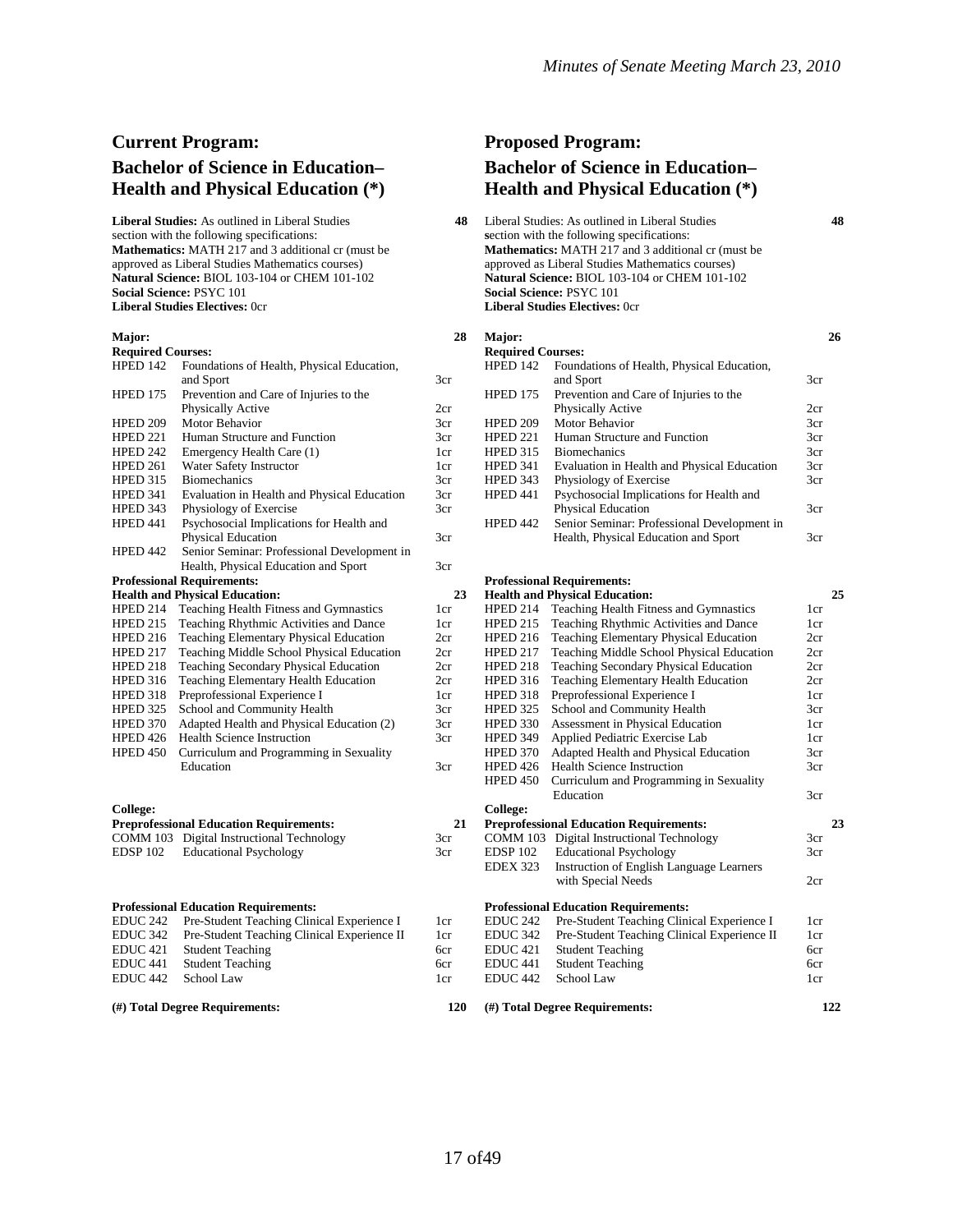- (\*) See requirements leading to teacher certification, titled "3-Step Process for Teacher Education," in the College of Education and Educational Technology section of this catalog.
- (1) Students are required to keep CPR Instructor Certification current from completion of HPED 242 until graduation.
- (2) Teacher education majors must take HPED 370.

(#) See advisory paragraph "Timely Completion of Degree Requirements" in the section on Requirements for Graduation.

- (\*) See requirements leading to teacher certification, titled "3-Step Process for Teacher Education," in the College of Education and Educational Technology section of this catalog.
- (#) See advisory paragraph "Timely Completion of Degree Requirements" in the section on Requirements for Graduation.
- ⊕ Students are required to obtain and keep CPR Instructor Certification and Water Safety Instructor Certification current prior to student teaching and through graduation or verify completion of course.

**Rationale:** A review of the HPE teacher education curriculum resulted in needed changes to meet state and accreditation requirements. Feedback from exiting interviews with graduates, new requirements for teaching certification, changes in standards for accreditation, and departmental evaluation guided this program revision.

The Pennsylvania Department of Education requires teacher certification programs to add 3 credits or 90 hours of instruction on meeting the needs of English language learners. EDEX 323 Instruction of English Language Learners with Special Needs is being added to fulfill this requirement. Additional hours to meet this requirement are included in other coursework and practicum experience.

The National Association for Sport and Physical Education (NASPE) has changed the national standards for physical education teacher candidates to include an emphasis on physical fitness and skills assessment. In order to meet this standard for NCATE accreditation, a new one-credit course, HPED 330 Assessment in Physical Education, has been added to the program. Another course, HPED 349 Applied Pediatric Exercise Lab, is a result of research that indicates HPE teachers lack necessary understanding of pediatric exercise physiology. Because of the unique nature of child and adolescent physiology and their response to exercise, teachers need this specialized training to better address the fitness needs of school age children.

HPED 242 Emergency Health Care and HPED 261 Water Safety Instructor, both 1 credit courses, have been deleted as required courses from the curriculum. These courses will still be offered on a regular basis and students may elect to take them for credit. These courses provide certifications that will be required for graduation. However, these certifications are also available from the American Red Cross, American Heart Association, and other agencies. Students may elect to obtain certification from these outside agencies. Wording in the footnotes of the program have been changed to note these changes in requirements. The footnote stating, "teacher education majors must take HPED 370" has also been deleted because it is unnecessary. HPED 209 Motor Behavior and HPED 426 have been revised to clarify inclusion of special education content.

# **5 Department of Psychology—New Course APPROVED**

#### **PSYC 389 Psychology of Music 3c-0l-3cr Prerequisite:** PSYC 101

Provides an overview of theory and research on the psychological foundations of music, including music cognition, music perception, and the social psychology of music.

**Rationale:** This course is designed as an elective for majors and minors in psychology. Psychology majors are required to take two electives in psychology; minors are required to take four electives. The material cannot be incorporated in to an existing course because of its breadth and specificity.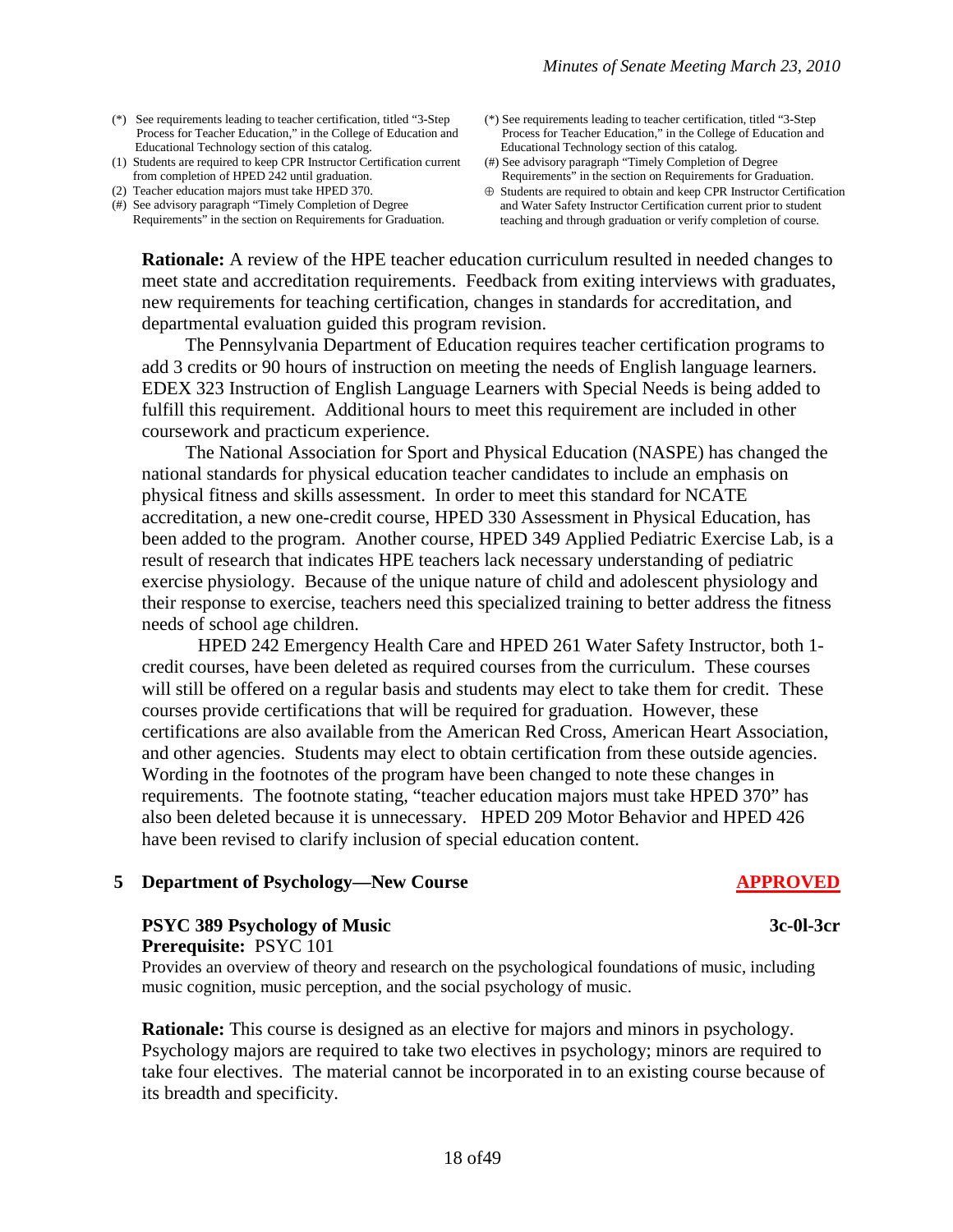# **6 Department of Communications Media—Course Revision, Course Number Change, and Catalog Description Change**

# **Current Catalog Description:**

# **COMM 474 Documentary Photography 3c-0l-3cr**

**Prerequisites:** COMM 271, 472, permission

Prepares students to deal with the actions of subjects in both descriptive and interpretive styles. Students are assigned to photograph a variety of local events in a manner that makes the nature of the event evident to the viewer of the photograph. Students also learn differences between printing for reproduction and for exhibit. They are required to have a 35mm camera (preferably a manual exposure single-lens reflex) and a flash unit.

# **Proposed Catalog Description:**

# **COMM 374 Documentary Photography 3c-0l-3cr**

**Prerequisites:** Junior/senior standing, COMM 101, or permission of the instructor Prepares students to photograph documentary content that explores aspects of historical significance, cultural value, social change, and social injustice. Explores the differences and similarities between documentary photography and purely aesthetic photography in order to capture images focused on social and historical value. Calls for students to critically analyze documentary images, projects, photographers and the societal impact they have made in order to create new and influential images for modern and future utilization. Students are required to have access to a digital camera.

**Rationale:** The prior course number of 474 was to insure that students had photography dark room experience before taking the course; with the advent of digital photography, however, this need no longer exists. The new course number of 374 is more appropriate for the level of the material and the course's placement in the curriculum. COMM 472 is no longer taught within the department and has created unnecessary scheduling conflicts for years. COMM 271 Beginning Photography was also there to insure students had prior dark room experience. Only COMM 101 is being required because there are no other courses offering entry-level documentary skills. The course objectives and syllabus have been updated.

# **7 Liberal Studies Committee—Revised Criteria for Liberal Studies Course Categories**

# *A. English Composition II* **APPROVED**

The Liberal Studies curriculum is built upon the concept that writing development during the undergraduate years is a shared responsibility. At the end of English Composition II the synthesis and inquiry skills outlined below are emergent rather than secure in a disciplinary sense. The Written Communication CAC courses reinforce and extend those skills and individual departments further instruct their majors in discipline-based, information literacy

**APPROVED**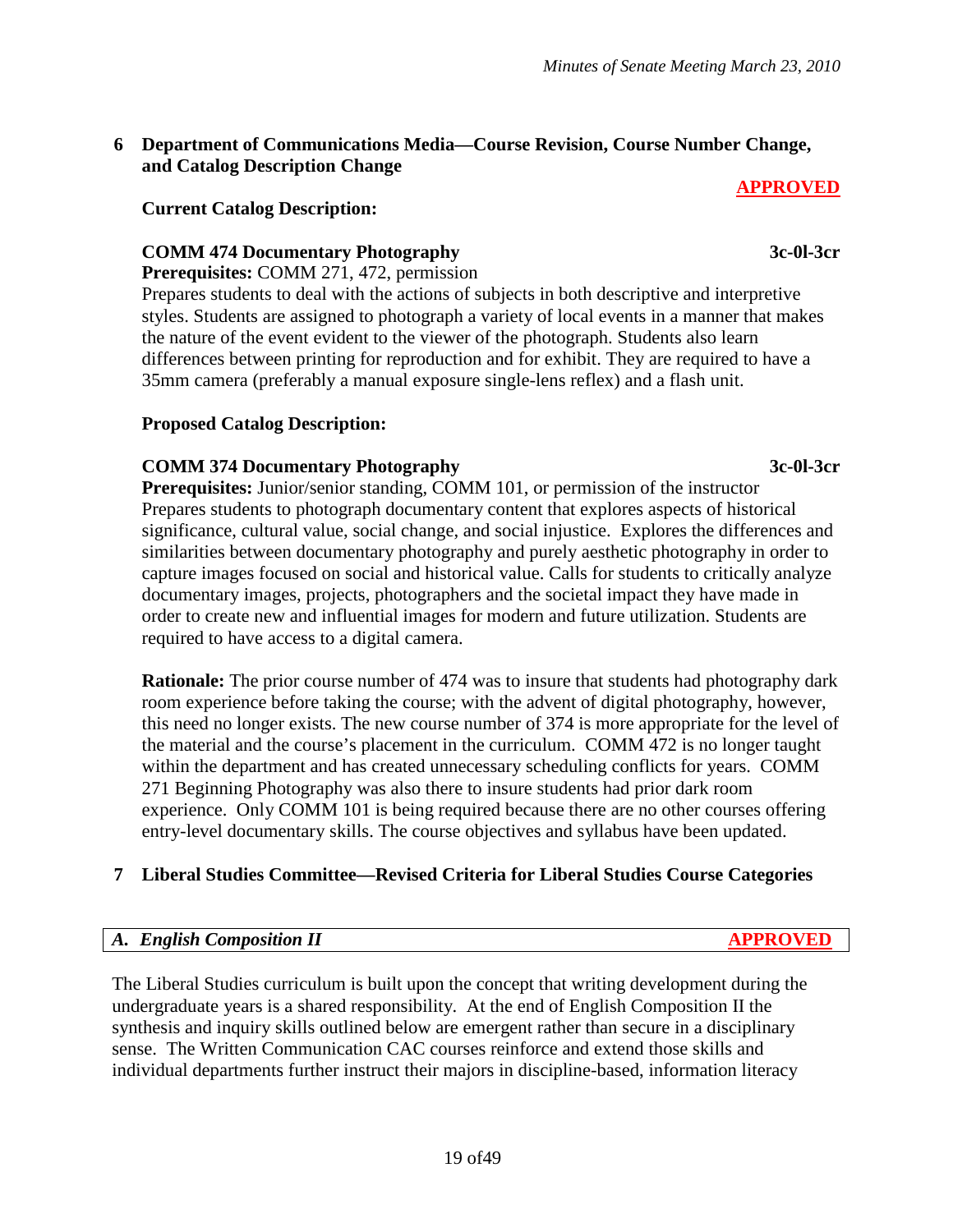practices. The National Council of Teachers of English (NCTE, 1999) and the Association of Departments of English (ADE, 2009) recommend enrollment limits of 20 students.

In addition to the criteria outlined below, English Composition II introduces students to IUP's approved Information Literacy Competency Standards (see Appendix I).

# *English Composition II Expected Undergraduate Student Learning Outcomes*

Proposals for courses designed to fulfill the Liberal Studies English Composition II requirement must provide course content that enables students to achieve the Expected Undergraduate Student Learning Outcomes identified below. Individual course syllabi may identify additional objectives from the list of Expected Undergraduate Student Learning Outcomes as appropriate to the course content.

As *Empowered Learners* students in Composition II will demonstrate:

- effective oral and written communication abilities
- ease with textual, visual and electronically-mediated literacies
- problem solving skills using a variety of methods and tools
- information literacy skills including the ability to access, evaluate, interpret and use information from a variety of sources
- critical thinking skills including analysis, application and evaluation
- reflective thinking and the ability to synthesize information and ideas

As *Responsible Learners* students in Composition II will demonstrate:

• intellectual honesty

# *English Composition II Required Course Content*

English Composition II serves as a bridge between Composition I and students' professional writing. In Composition II students develop rhetorical skills for informed inquiry. The course develops the following abilities:

- *1. Writing:* Students propose and complete an inquiry project. They experience some of the writing forms that sustain inquiry: for example, proposal, summary, interview, critique, abstract, annotated or analytical bibliography. They experience assignments that advance rhetorical awareness and choice when composing synthesis essays: rhetorical forms of synthesis include but are not limited to narration, report, analysis, explanation, argument, and multi genre or mixed forms.
- 2. *Critical Reading:* Students develop advanced awareness and understanding of different discourse types as they access, read, evaluate, interpret and use primary and/or secondary resources. Some writing assignments develop the ability to read critically: for example, writing to locate main ideas, to summarize accurately, to identify and evaluate evidence, to explain differing perspectives, to contest or to assent. Critical reading includes the ability to use resources ethically and legally. Students therefore learn and use the writing practices that bring a body of knowledge into their own written work: transition, paraphrase, summary,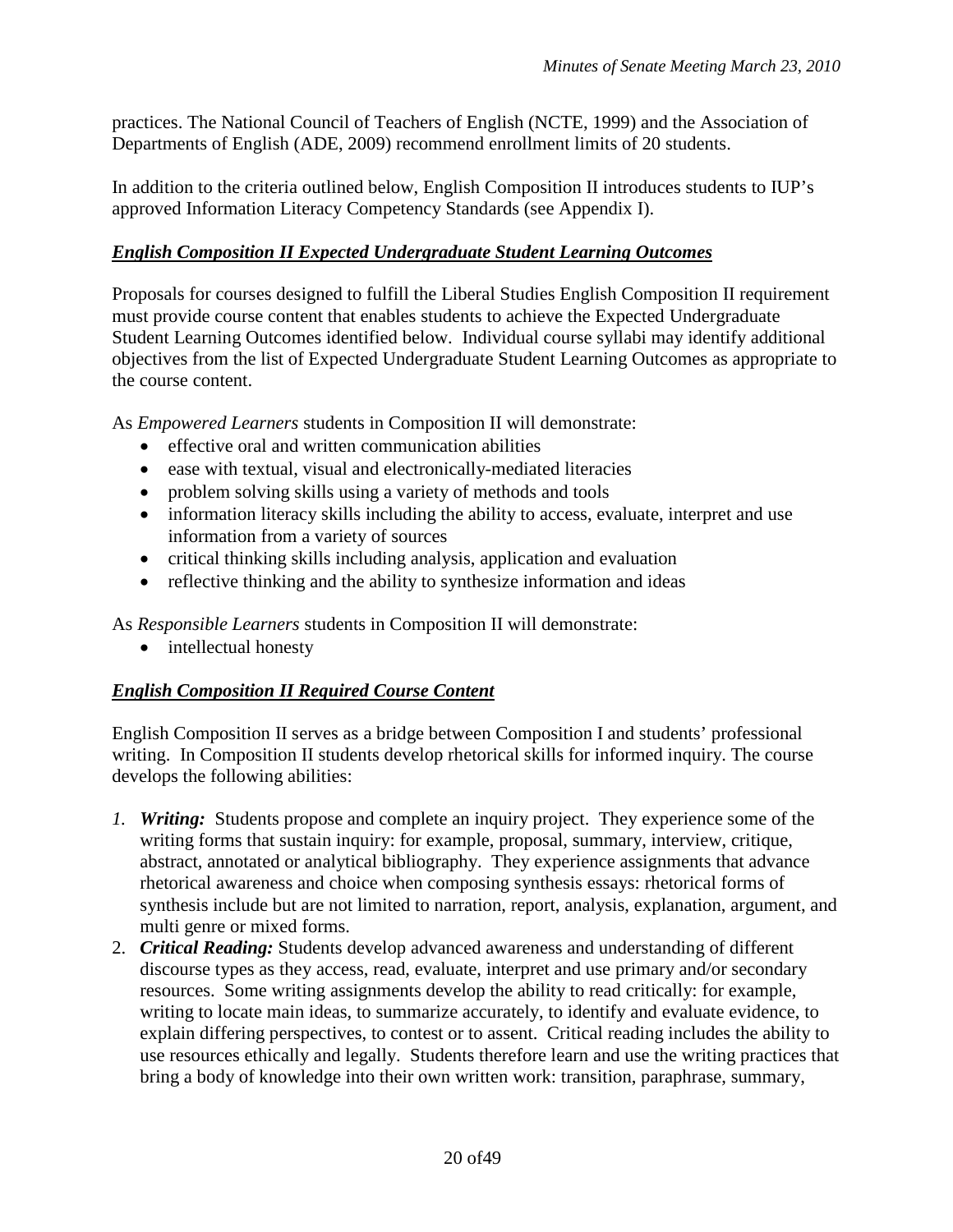quotation and explanation. They also learn to use a citation and documentation style (MLA or APA).

- 3. *Revising:* Activities in the course develop students' ability to consider audience, purpose, language, evidence, and logical organization in written texts; to modify drafts when rhetorical, aesthetic, or logical motives change; to proofread and edit.
- 4. *Speaking and Listening:* Students meet in structured reading and writing groups to discuss inquiry problems, processes and successes. Examples of other appropriate activities include responding to and troubleshooting drafts, giving oral status reports, discussing texts, reading aloud, or preparing and presenting individual or group projects.
- 5. *Reflecting:* Students reflect upon their reading processes, their writing processes, and the rhetorical fashioning of their project for a discourse community.

The recommended assessment strategy for English Composition II is evaluation of a valid random sample of synthesis project portfolios. Each portfolio includes a reflective cover letter.

Faculty preparing syllabi to fulfill the Liberal Studies English Composition II requirement are encouraged to include:

- sections where students create web-based writings
- surveys and interviews as field resources for synthesis projects
- sections based on a theme or topic

# *English Composition II Common Learning Objectives*

All courses proposed to meet the Liberal Studies English Composition II requirement will establish common learning objectives.

At the conclusion of the course students should be able to:

- access relevant print and electronic resources, artifacts, or human resources; read, evaluate and select resources; manage and sustain an inquiry project
- critique own and others' essay drafts
- compose a focused and cohesive synthesis essay
- use a body of knowledge inside written work: paraphrase, quote, summarize, explain/interpret/comment, cite and document (MLA or APA)
- reflect upon their reading processes, writing processes and rhetorical effectiveness

|  |  |  | <b>B.</b> Oral or Technical Communication |
|--|--|--|-------------------------------------------|
|--|--|--|-------------------------------------------|

*B. Oral or Technical Communication* **POSTPONED**

Students are required to complete three (3) credits in either oral or technical communication. This requirement may be fulfilled by completing an approved Oral Communication course or one of the approved Technical Communication courses. It is recommended that enrollment in these courses be limited to 25 students.

In addition to the required Oral or Technical Communication course, students must complete one additional Oral Communication Competency-Across-the-Curriculum (CAC) course and one additional Information Literacy Across-the-Curriculum course.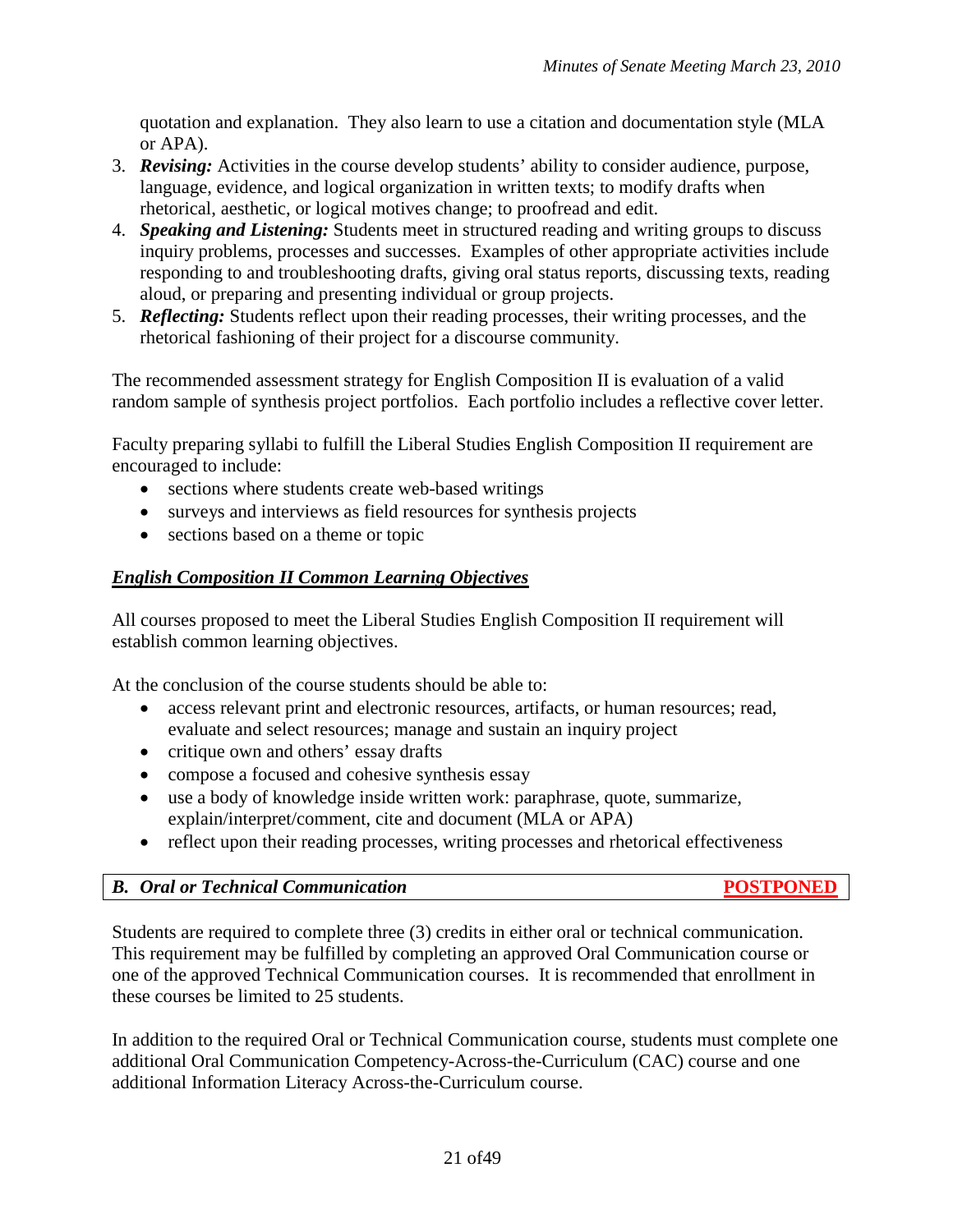*Oral Communication*

# *Oral Communication Expected Undergraduate Student Learning Outcomes*

Syllabi for courses designed to fulfill the Liberal Studies Oral Communication requirement must provide course content that enables students to achieve the Expected Undergraduate Student Learning Outcomes identified below. Course proposals may identify additional objectives from the list of Expected Undergraduate Student Learning Outcomes as appropriate to the course content.

As *Empowered Learners* students will demonstrate:

- effective oral and written communication abilities
- critical thinking skills including analysis, application and evaluation

# *Oral Communication Required Course Content*

Proposals for courses designed to fulfill the Liberal Studies Oral Communication requirement must include:

- oral communication theory and practice of oral communication skills as the primary focus of the course
- oral communication activities that are integrated into the course
- application of principles of oral communication which promote accuracy, logic and clarity
- student demonstrations of knowledge about verbal and nonverbal communication in various contexts (e.g. interpersonal, small group and public speaking)
- demonstration of the ability to appropriately analyze audience, context, and speech content

Proposers of courses designed to fulfill the Liberal Studies Oral Communication requirement are encouraged to develop course content that includes:

- a written self-analysis of one or more oral communication activities
- a critique of the oral communication activities of other students
- more than half of the total course grade based on oral communication activities

# *Oral Communication Common Learning Objectives*

All courses meeting the Liberal Studies Oral Communication requirement will establish common course objectives stating:

At the conclusion of the course the student should be able to:

- apply principles of communication theory to promote accuracy, logic and clarity in oral presentations
- demonstrate verbal and nonverbal communication skills in various contexts (e.g. interpersonal, small group, public speaking)
- analyze the audience and speaking context before an oral communication activity and adapt appropriately
- recognize listeners' needs and analyze their responses during an oral communication activity and adapt appropriately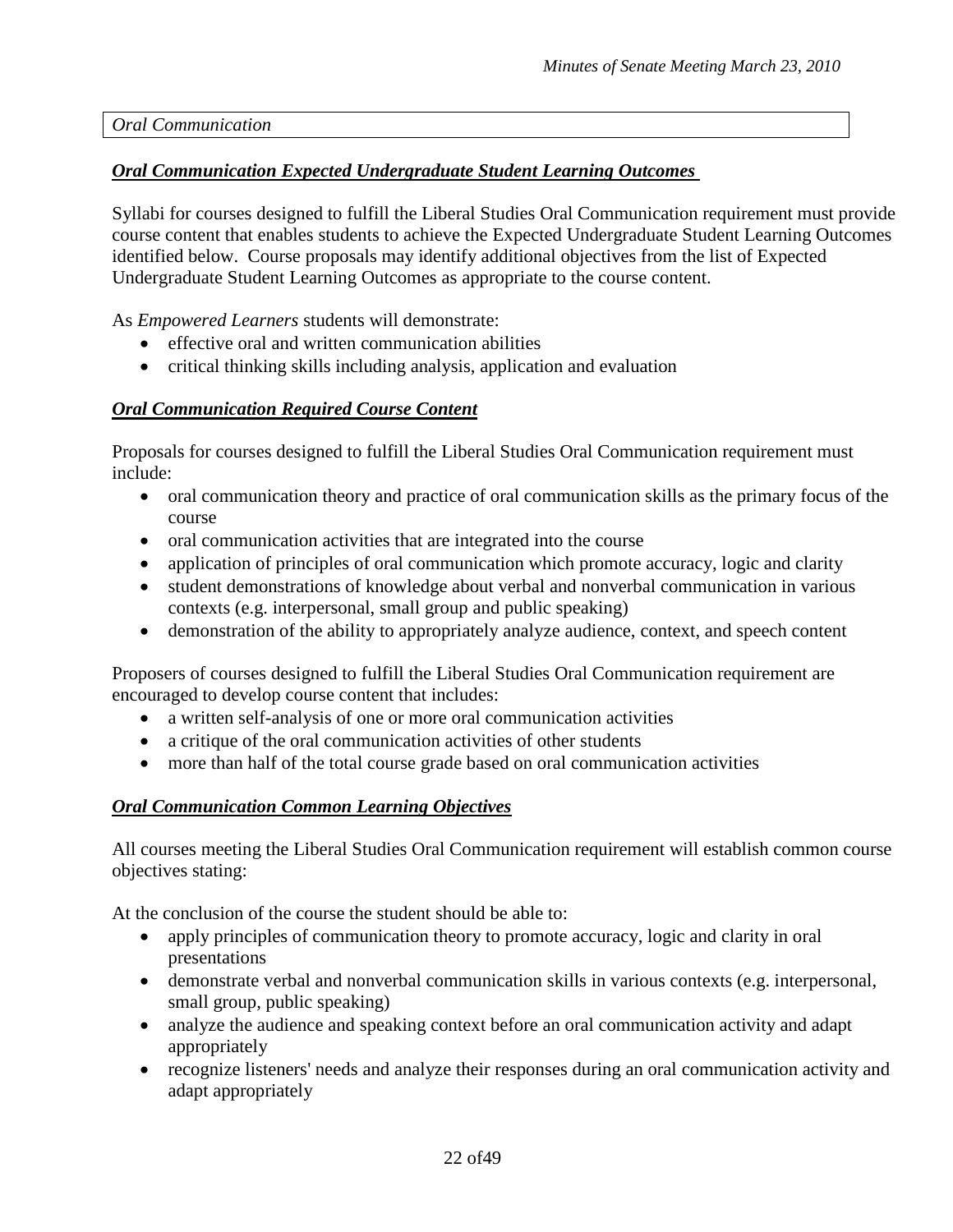• organize, construct and deliver oral presentations including the effective use of visuals to enhance oral presentations

# **Technical Communication**

The technical communication course is intended to develop technological communication skills and to provide students an understanding of how computers or other technological devices are used as communication tools. Technical communicators develop and design instructional and information products combining multimedia knowledge and strong communication skills with technical expertise (Society for Technical Communication, 2009). The course will include teaching of computer or other technology skills for the purpose of communication, organization, research and problem solving.

# *Technical Communication Expected Undergraduate Student Learning Outcomes*

Syllabi for courses designed to fulfill the Liberal Studies Technical Communication requirement must provide course content that enables students to achieve the Expected Undergraduate Student Learning Outcomes identified below. Course proposals may identify additional objectives from the list of Expected Undergraduate Student Learning Outcomes as appropriate to the course content.

As *Empowered Learners* students will demonstrate:

- ease with textual, visual and electronically-mediated literacies
- problem solving skills using a variety of methods and tools
- information literacy skills including the ability to access, evaluate, interpret and use information from a variety of sources
- critical thinking skills including analysis, application and evaluation

As *Responsible Learners* students will demonstrate:

- intellectual honesty
- an understanding of the ethical and behavioral consequences of decisions and actions on themselves, on society and on the physical world

# *Technical Communication Required Course Content*

Proposals for courses designed to fulfill the Liberal Studies Technical Communication requirement must include content and instruction:

- related to the use of productivity software\* or other technological devices that provides opportunities for students to achieve the required student learning outcomes
- that provides opportunities for students to understand how information technology impacts ethical and behavioral consequences of decisions and actions

# *Technical Communication Common Learning Objectives*

All courses meeting the Liberal Studies Technical Communication requirement will establish common course objectives stating: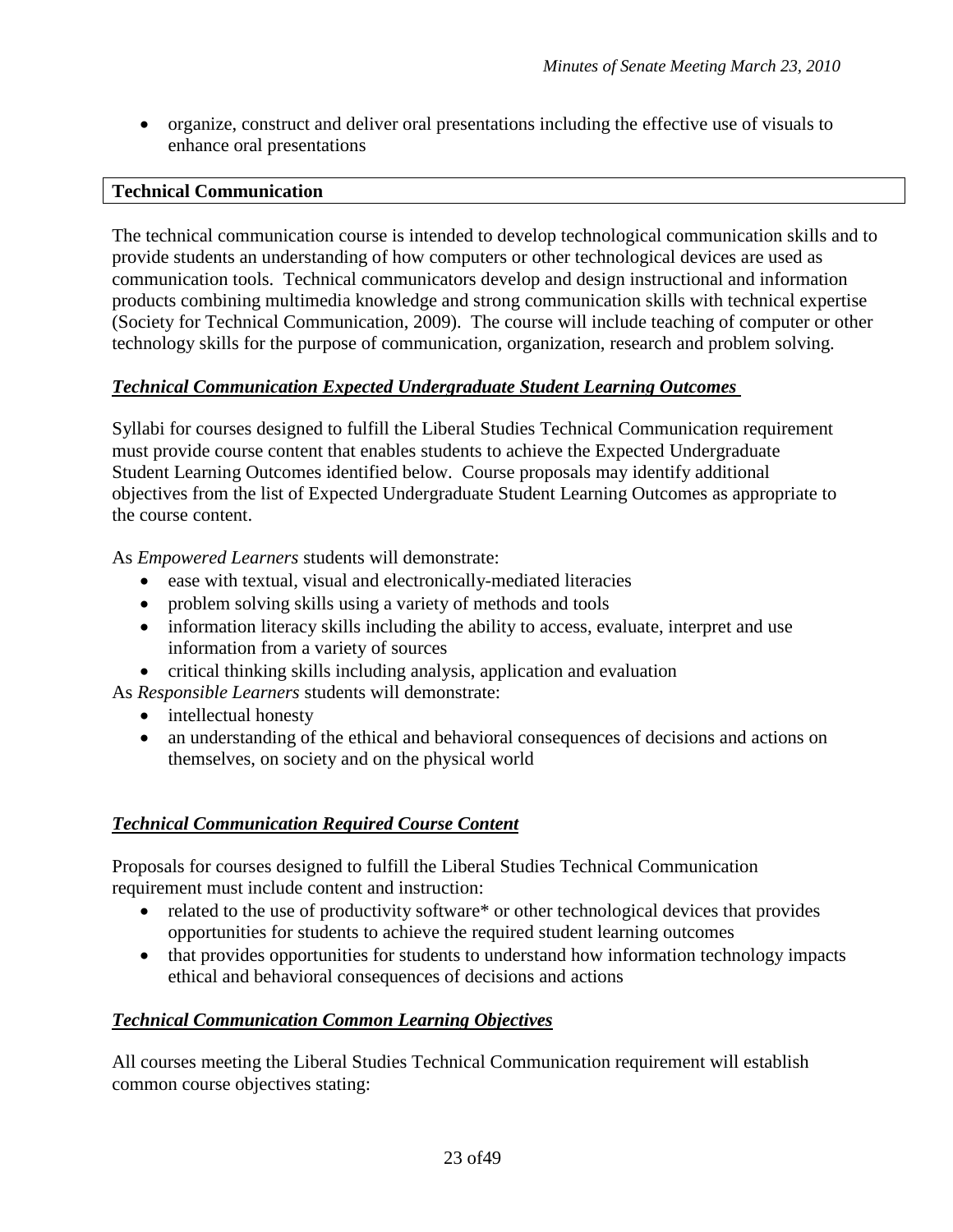At the conclusion of the course the student should be able to:

- identify the various laws and regulations dealing with the protection of original properties
- discuss the implication of freedom of access to information on individual rights to privacy
- create multimedia presentations
- demonstrate effective techniques for searching electronic resources
- develop a communication device (e.g. a web page, instructional manual or multimedia presentation) that demonstrates communication and organization skills
- demonstrate proficiency in productivity software for the purpose of communication, organization, research and problem solving
- ∗ Productivity software could include word processing, database management, spreadsheets, presentation software, web-based technologies and other applications packages.

Society for Technical Communication. (2009). "*What's the difference between technical communicator and technical writer?*" Retrieved November 17, 2009 from: http://www.stc.org/story/tc\_tw.asp

# *C. First Year Seminar* **POSTPONED**

The First Year Seminar (FYS) is a required three-credit experience for all first year students. These courses should aid students in understanding the interdisciplinary nature of their education. Students should begin to develop skills in critical and creative thinking, discussion and writing and should become acquainted with the values that sustain a community of learners. It is recommended that enrollment in these courses be limited to 25 students.

These courses are open only to first year students. Students can accomplish this requirement with the successful completion of an approved FYS. Students who transfer to IUP with 21 or more credits from another institution are exempted from the FYS requirement. This course cannot be an introductory course in the student's major nor is it intended to replace an introductory major course. Students may (but are not required to) fulfill the FYS by taking a course offered by their major department or college. An FYS course taken through a student's major department will not count toward graduation requirements in his or her major. FYS courses may not also fulfill Competency-Across-the-Curriculum (CAC) requirements.

FYS proposals of a cross-disciplinary nature that may be team taught or linked with other Liberal Studies or major's courses are encouraged. FYS courses may be offered by any department based on disciplinary expertise and the criteria outlined below.

# *First Year Seminar Expected Undergraduate Student Learning Outcomes*

Syllabi for courses designed to fulfill the Liberal Studies First Year Seminar requirement must provide course content that enables students to achieve the Expected Undergraduate Student Learning Outcomes identified below. Course proposals may identify additional objectives from the list of Expected Undergraduate Student Learning Outcomes as appropriate to the course content.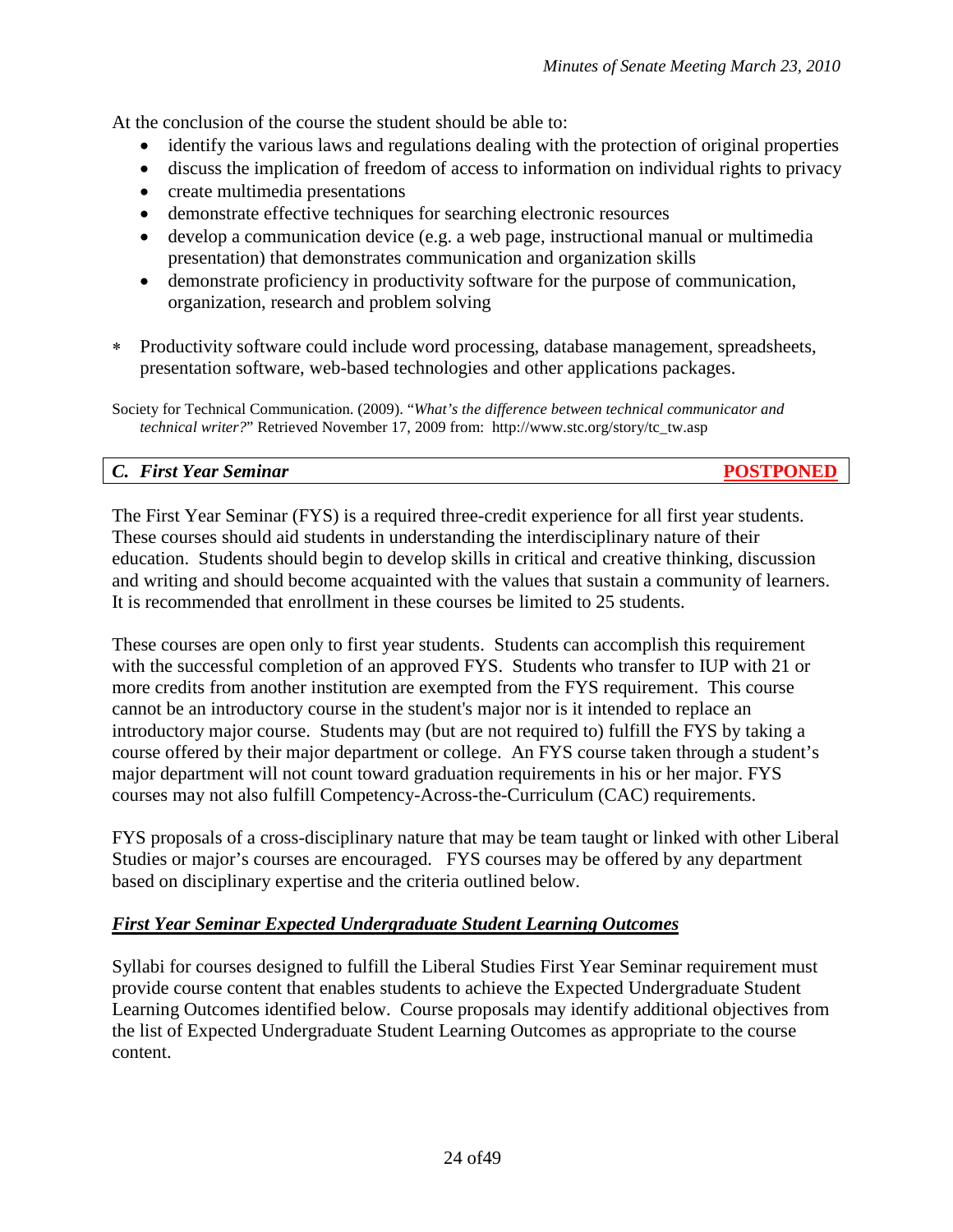As *Informed Learners* students will demonstrate knowledge and understanding of:

• the interrelationships within and across disciplines

As *Empowered Learners* students will demonstrate:

• information literacy skills including the ability to access, evaluate, interpret and use information from a variety of sources

As *Responsible Learners* students will demonstrate:

- intellectual honesty
- an understanding of the ethical and behavioral consequences of decisions and actions on themselves, on society and on the physical world
- an understanding of themselves and a respect for the identities, histories, and cultures of others

# *First Year Seminar Required Course Content*

Proposals for courses designed to fulfill the Liberal Studies First Year Seminar requirement must include:

- 1. Course content addressing the human experience. This criterion is abstract by design and meant to include courses from many different disciplines. To prepare students for the interdisciplinary nature of their education, the course should be designed to offer students opportunities to make connections among and between disciplines. When appropriate, these courses should explore global events. The following examples are offered as guidance:
	- How do science and technology affect the human condition?
	- Do considerations of individual rights or societal well being mandate revisions to our criminal justice policies?
	- Is the creation of or appreciation of art informed by or reflective of cultural points of view?
- 1. Whenever appropriate, use of primary source materials directly related to the course content

Proposers of courses designed to fulfill the First Year Seminar requirement are encouraged to include content relating to the development of transitional skills for student academic success and socialization to university life including:

- 1. Introduction to College: e.g., understanding higher education, its purpose, value and expectations
- 2. Learning Strategies, Study Skills and Personal Responsibility: e.g., time management and self-motivation
- 3. Educational and Life Planning: e.g., connecting the present academic experience to future personal and professional goals including choice of major and career
- 4. Diversity: e.g., lifestyles, sexual orientation, intercultural communication skills and achieving community amidst diversity
- 5. Student Engagement: e.g., linked curricular and co-curricular experiences, opportunities for service learning and/or peer-to-peer interactive learning activities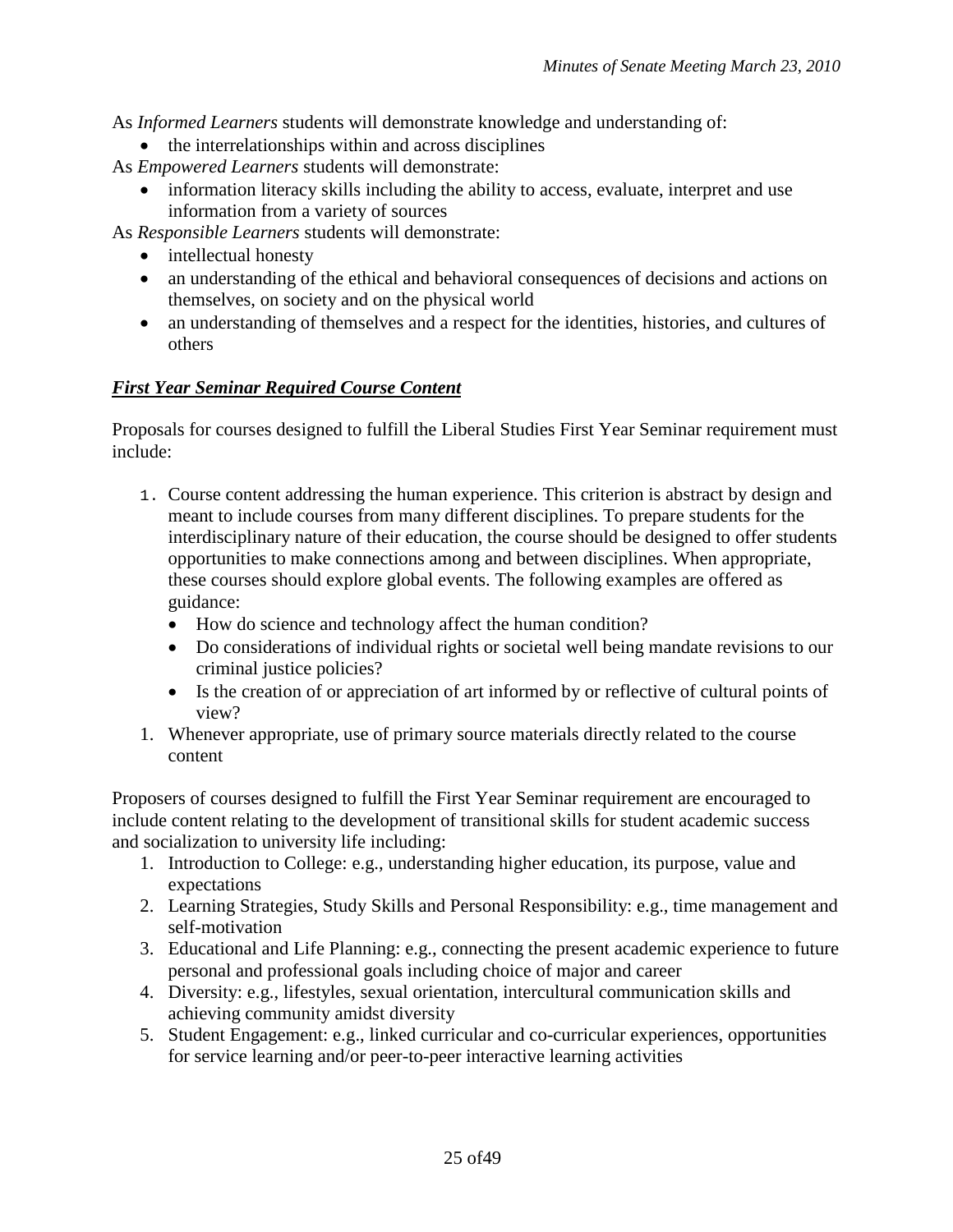# *D. Dimensions of Wellness* **POSTPONED**

Students are required to complete three (3) credits in the Dimensions of Wellness category. The primary focus of this course requirement is upon one of the following dimensions of wellness: emotional, financial, intellectual, occupational, physical, social or spiritual. Because wellness is a multi-dimensional concept, each course must clearly demonstrate how the dimension of primary focus relates to at least one of the other dimensions. All Dimensions of Wellness courses must require students to participate in active learning or experiential activities designed to enhance personal well-being.

# *Dimensions of Wellness Expected Undergraduate Student Learning Outcomes*

Syllabi for courses designed to fulfill the Liberal Studies Dimensions of Wellness requirement must provide course content that enables students to achieve the Expected Undergraduate Student Learning Outcomes identified below. Course proposals may identify additional objectives from the list of Expected Undergraduate Student Learning Outcomes as appropriate to the course content.

As *Informed Learners* students will demonstrate knowledge and understanding of:

- the interrelationships within and across disciplines
- As *Empowered Learners* students will demonstrate:
	- information literacy skills including the ability to access, evaluate, interpret and use information from a variety of sources
	- the ability to transform information into knowledge and knowledge into judgment and action
	- critical thinking skills including analysis, application and evaluation
	- reflective thinking and the ability to synthesize information and ideas

As *Responsible Learners* students will demonstrate:

• an understanding of the ethical and behavioral consequences of decisions and actions on themselves, on society and on the physical world

# *Dimensions of Wellness Required Course Content*

Proposals for courses designed to fulfill the Liberal Studies Dimensions of Wellness requirement must include:

- clearly identified active learning or experiential activities that require students to apply course content
- self-reflective activities that provide insight into personal wellness
- an assessment of personal strengths and challenges within the dimension of primary focus
- development of an improvement plan to address the challenges identified in the assessment exercises
- a culminating self-evaluation of the student's progress toward improvement
- use of the Internet as a means to gather accurate information relevant to the topic of primary focus; it is expected that the Internet will be where students and their families will seek wellness information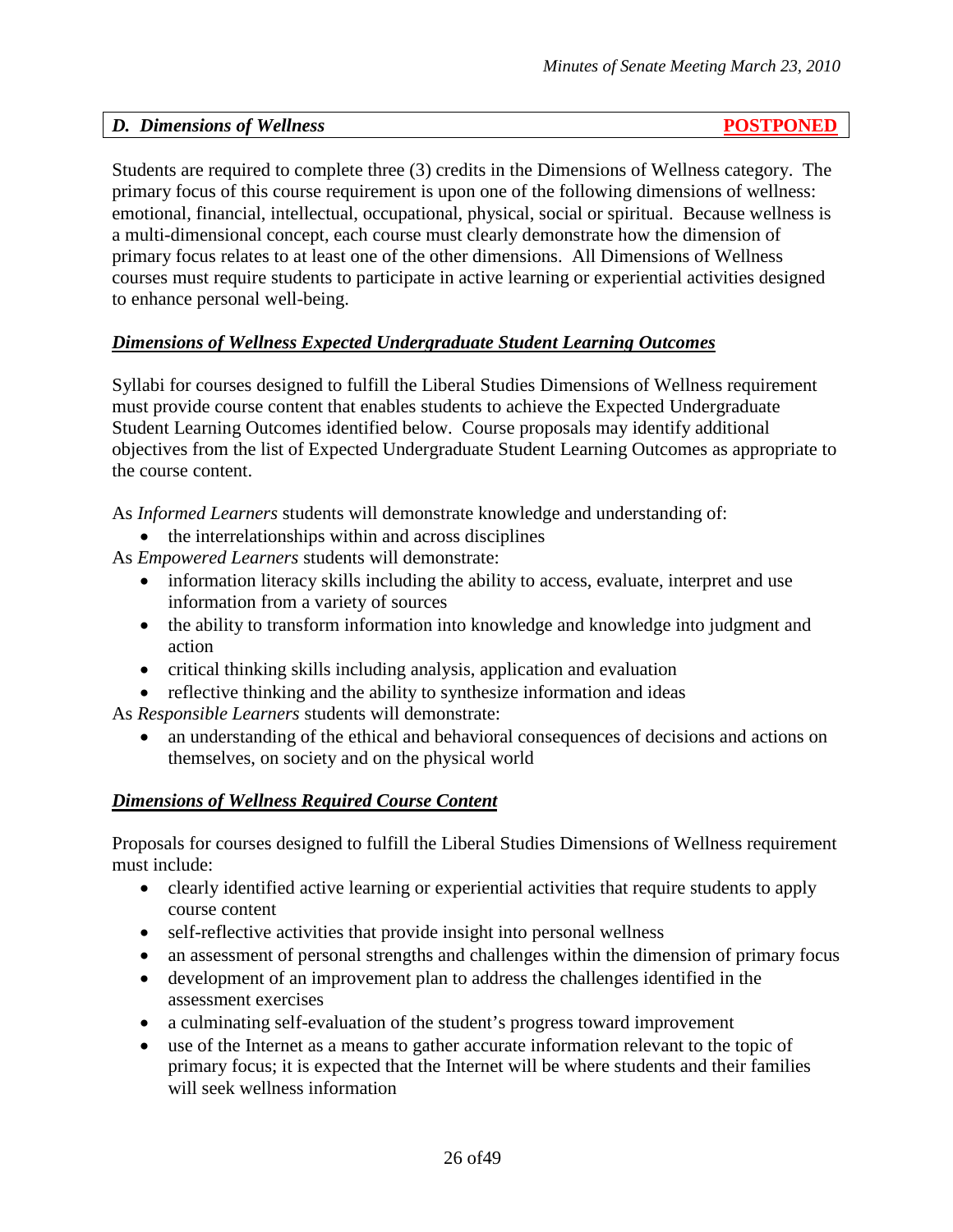Proposers of courses designed to fulfill the Liberal Studies Dimension of Wellness requirement are encouraged to develop course content including:

- activities that promote development of oral and/or written communication
- activities that encourage service learning opportunities
- approximately 30 percent of the class time devoted to active learning or experiential activities

# *Dimensions of Wellness Common Learning Objectives*

All courses meeting the Liberal Studies Dimensions of Wellness requirement will establish common course objectives stating:

At the conclusion of the course the student should be able to:

- describe the factors within the course's primary focus that influence wellness
- understand how to apply the skills learned in this course throughout his or her life
- use information literacy skills to seek and evaluate wellness-related information
- identify the benefits of a wellness-oriented lifestyle and consequences of a wellnessneglected lifestyle

| E.<br>Literature | <b>POSTPONEL</b> |
|------------------|------------------|
|                  |                  |

Students are required to complete three (3) credits from an approved menu of literature course options. The National Council of Teachers of English (NCTE, 1999) and the Association of Departments of English (ADE, 2009) recommend enrollment limits of 35 students to allow an appropriate level of group-work and class interaction.

# *Literature Expected Undergraduate Student Learning Outcomes*

Syllabi for courses designed to fulfill the Liberal Studies Literature requirement must provide course content that enables students to achieve the Expected Undergraduate Student Learning Outcomes identified below. Course proposals may identify additional objectives from the list of Expected Undergraduate Student Learning Outcomes as appropriate to the course content.

As *Informed Learners* students will demonstrate knowledge and understanding of:

- the aesthetic facets of human experience
- the human imagination, expression and traditions of many cultures

As *Empowered Learners* students will demonstrate:

- critical thinking skills including analysis, application and evaluation
- reflective thinking and the ability to synthesize information and ideas
- ease with textual, visual and/or electronically-mediated literacies

As *Responsible Learners* students will demonstrate:

• an understanding of themselves and a respect for the identities, histories, and cultures of others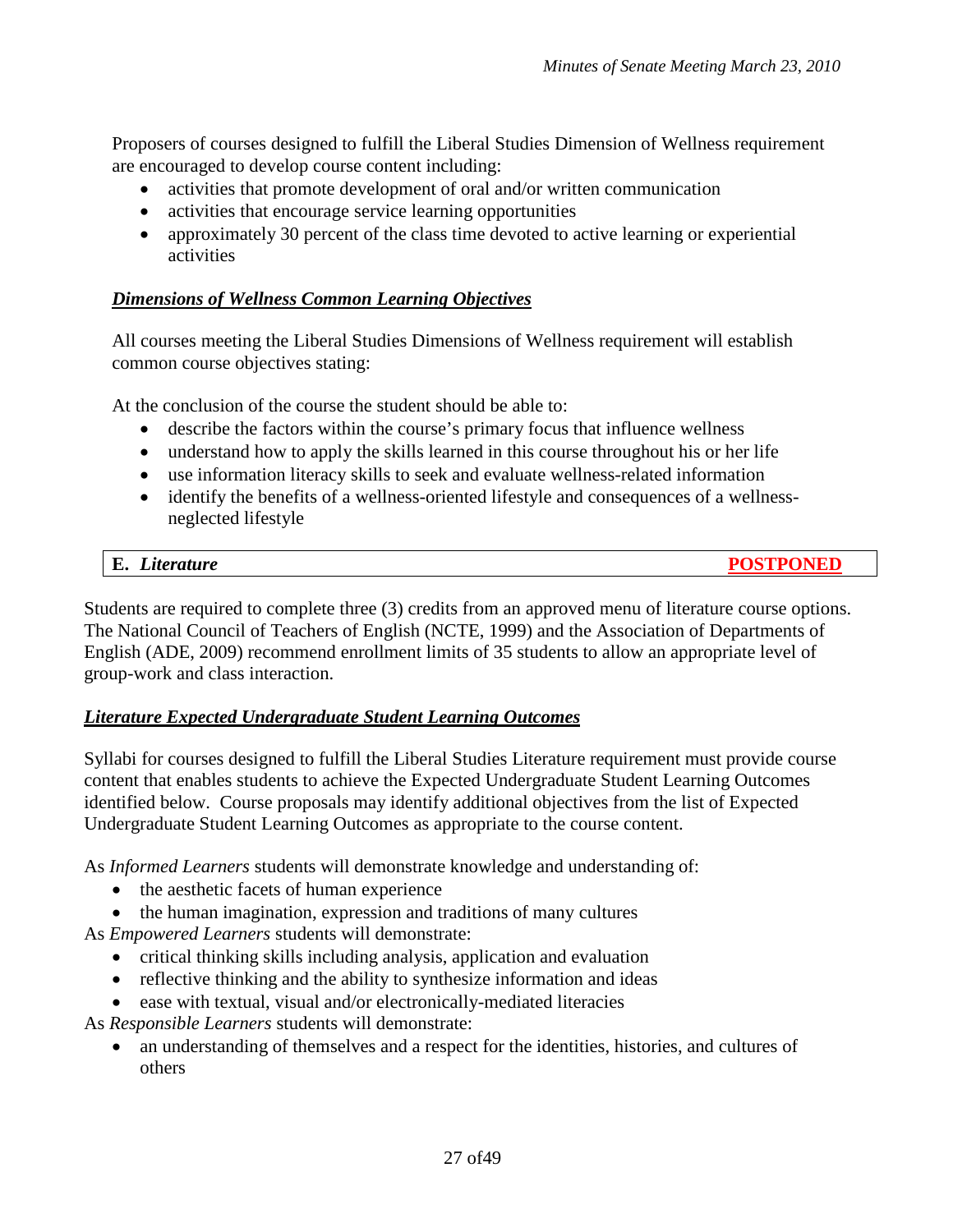# *Literature Required Course Content*

Proposals for courses designed to fulfill the Liberal Studies Literature requirement must include:

- works of imaginative literature, both poetry and fiction (whether novel, short story, or dramatic text); works that introduce students to a mixture of literary genres and are not limited to a single genre or form
- works by ethnic and racial minorities and women
- techniques that foster students' ability to sustain engagement with a variety of literary works
- techniques that foster students' ability to analyze and interpret literature independently and collaboratively

Proposers of courses designed to fulfill any Liberal Studies Literature course are encouraged to include content from both English-language literatures and as relevant, literatures in translation and content that will:

- focus on literatures from around the world
- focus on a particular theme
- include works of creative non-fiction
- include a mix of historical periods and historical cultures

# *Literature Common Learning Objectives*

All courses meeting the Liberal Studies literature requirement will establish the following common learning objectives:

At the conclusion of the course the student should be able to:

Understand aesthetic and imaginative facets of human experience by being able to:

- discuss the purposes and functions of literature within society
- recognize the power of finely controlled language beyond its informational dimension, such as its auditory, imagistic, affective, symbolic, and hermeneutic possibilities
- appreciate the ways in which one text can form the basis for multiple, sometimes competing, interpretations

Demonstrate critical and reflective thinking skills by being able to:

- articulate and effectively communicate how a text has become meaningful
- formulate questions appropriate to the understanding of literary texts
- develop interpretations of literary texts that are grounded in careful reading strategies and in any of many literary or theoretical approaches
- understand literature as a reflection of or challenge to the culture and time in which it was produced

Association of Departments of English. (Winter-Spring 2009). "*ADE Guidelines for Class Size and Workload for College and University Teachers of English*," Retrieved November 9, 2009 from www.ade.org/bulletin/frames\_browse.htm

National Council of Teachers of English. (1999). "*NCTE Position on Class Size and Teacher Workload, Kindergarten to College*." Retrieved November 9, 2009 from: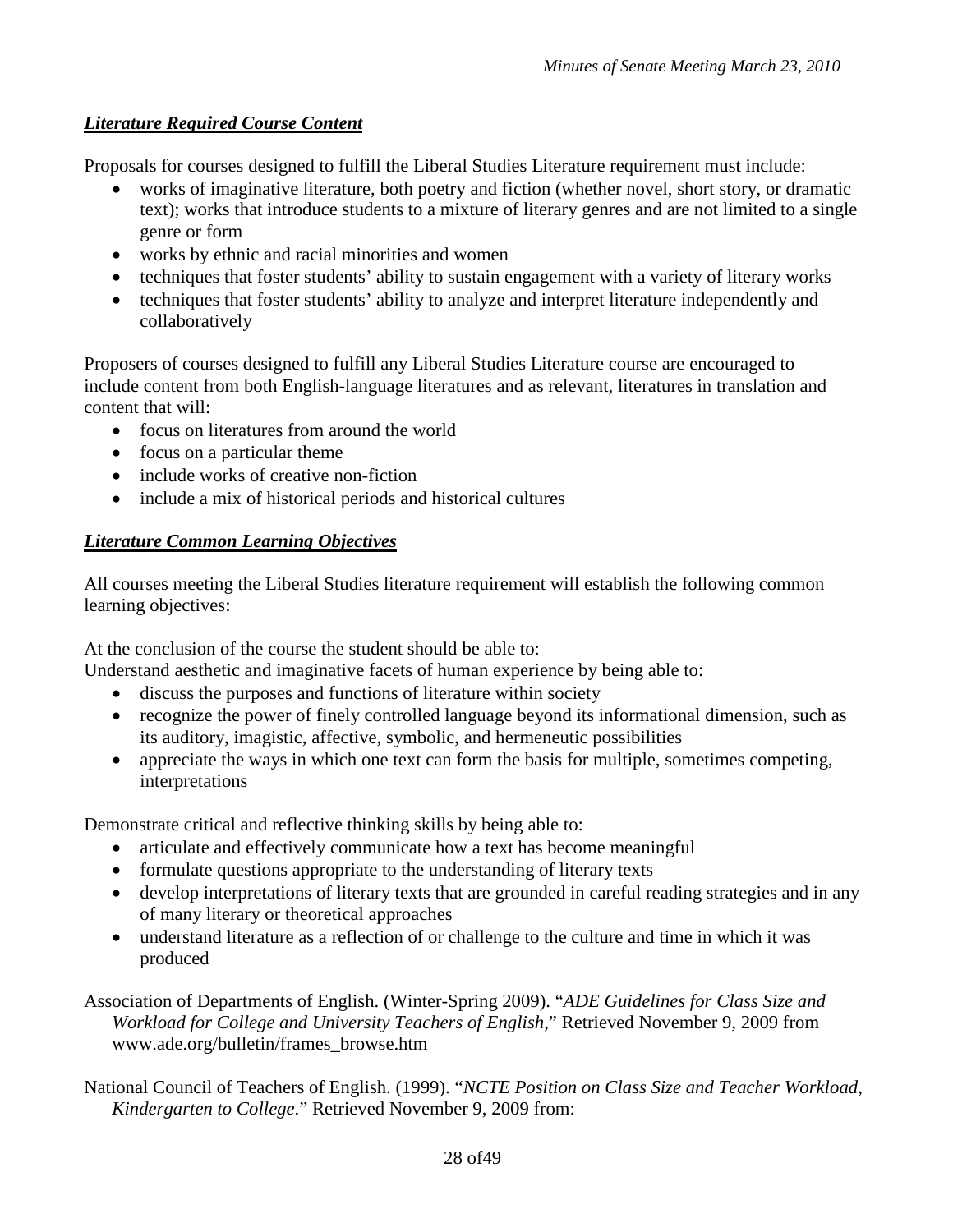http://www.ncte.org/about/policy/guidelines/107620.htm

#### *F. Global and Multicultural Awareness* **POSTPONED**

Global and Multicultural Awareness courses are designed to provide students with the opportunity to learn more about the world and its diverse peoples and to promote a better understanding of other cultures. Students should gain an understanding of global events, how these events affect their lives and how these events may be addressed.

A Global and Multicultural Awareness course may present one or more cultures by emphasizing a single dimension, e.g. art, music, dance, politics, religion. Such a course is appropriate if the dimension is represented in its cultural context. Although a Global and Multicultural Awareness course may deal with a single culture, comparative courses addressing relationships among cultures are encouraged.

Students are required to complete a minimum of three (3) credits in the Global and Multicultural Awareness category. Approved Global and Multicultural Awareness courses will be 200-level or higher and carry an enrollment prerequisite of 45 credits. In addition to the required Global and Multicultural Awareness course, students must complete one additional Global Citizenship Competency-Across-the-Curriculum course.

Students are also able to fulfill this requirement by completing a 200-level foreign language course that has been approved to meet the Global and Multicultural Awareness requirement. Language courses must prepare students beyond simple language structure by incorporating exposure to communication, connection, comparisons, community and culture. Students may alternatively fulfill this requirement by passing an appropriate foreign language proficiency test at the 200-level or by completing study abroad program approved to meet this requirement.

# *Global and Multicultural Awareness Expected Undergraduate Student Learning Outcomes*

Syllabi for courses designed to fulfill the Liberal Studies Global and Multicultural Awareness requirement must provide course content that enables students to achieve the Expected Undergraduate Student Learning Outcomes identified below. Course proposals may identify additional objectives from the list of Expected Undergraduate Student Learning Outcomes as appropriate to the course content.

As *Informed Learners* students will demonstrate knowledge and understanding of:

- the interrelationships within and across cultures and global communities
- the interrelationships within and across disciplines

As *Empowered Learners* students will demonstrate:

- effective oral or written communication abilities
- ease with textual, visual and electronically-mediated literacies
- critical thinking skills including analysis, application and evaluation
- reflective thinking and the ability to synthesize information and ideas

As *Responsible Learners* students will demonstrate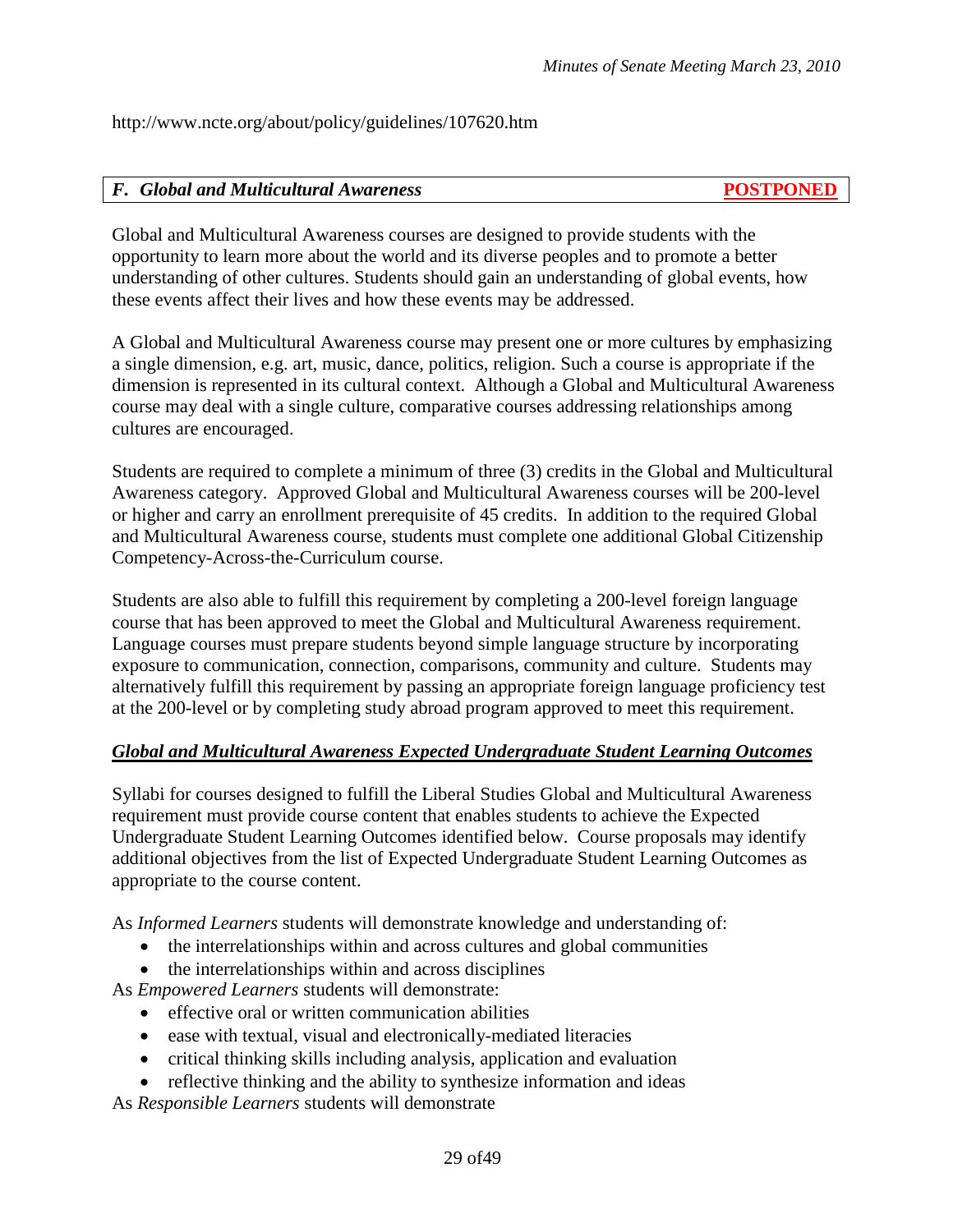- intellectual honesty
- an understanding of the ethical and behavioral consequences of decisions and actions on themselves, on society and on the physical world
- an understanding of themselves and a respect for the identities, histories, and cultures of others

# **Global and Multicultural Awareness** *Required Course Content*

Proposals for courses designed to fulfill the Liberal Studies Global and Multicultural Awareness requirement must include:

- development of students' understanding of contemporary cultures that differ from the prevailing culture of the United States; courses focusing on minority cultures within the United States must give appropriate attention to the global dimensions of those cultures
- presentation of cultures on their own terms with an appreciation of their dimensions, going beyond mere description of a culture; those dimensions may include religion, history, economics, politics, art, language, literature, ethics, as well as other dimensions of the cultural milieu

Proposers of courses designed to fulfill the Liberal Studies Global and Multicultural Awareness requirement are encouraged to develop course content including:

- activities or assignments that allow students to demonstrate the ability to analyze and synthesize information
- reading of a substantial work of fiction or non-fiction other than a textbook
- a variety of perspectives or methodologies, such as anthropological, geographical, historical, sociological, etc., as long as the course emphasizes the cultural phenomena, issues, and values in contemporary society
- literature authored by a variety of writers from non-dominant groups or cultures that also represent cultural phenomena, issues and values in contemporary society

# **Global and Multicultural Awareness Common Learning Objectives**

All courses designed to fulfill the Global and Multicultural Awareness requirement will establish the following common learning objectives.

At the conclusion of the course the students should be able to:

- demonstrate an understanding of one or more cultures in the contemporary world
- analyze and explain the relationship between one or more dimensions of a culture

# **G. Competency-Across-the-Curriculum Categories****POSTPONED**

Educated members of society must possess a common set of skills so they can be productive, involved citizens capable of interacting with each other across disciplinary bounds to understand, evaluate and communicate about the issues and problems faced throughout life.

The *Middle States Standard on General Education* states, "the curricula are designed so that students acquire and demonstrate college-level proficiency in general education and essential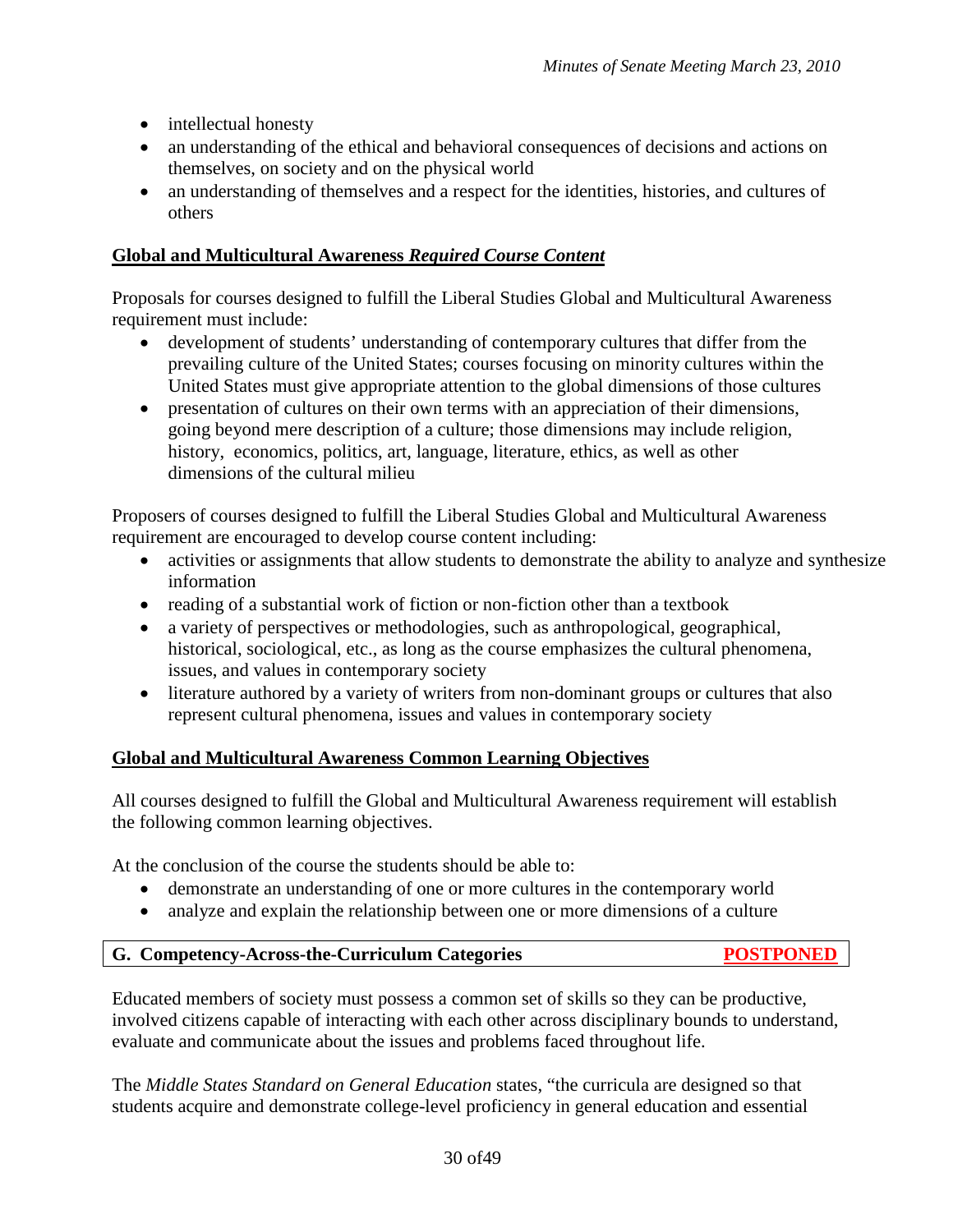skills, including oral and written communication, scientific and quantitative reasoning, critical analysis and reasoning, technological competency, and information literacy" (Middle States Commission on Higher Education, 2002, p. 37). An intentional across-the-curriculum approach can result in the building and reinforcement of these skills first in Liberal Studies (LS) courses and then in majors' courses across the students' program of study, assuring proficiency in these competencies upon graduation.

Students will complete courses to fulfill the six (6) Competency-Across-the-Curriculum (CAC) Categories. Students are required to complete one course for each competency with the exception of the Written Communication Competency, for which students must complete two (2) courses one being from the student's primary major.

The Competency-Across-the-Curriculum courses may be accomplished in any part of a student's curriculum including major courses, electives and other Liberal Studies courses with the exception of the First Year Seminar.

It is recommended that 50% of the course grade be based on assignments related to the CAC(s) for which the course is being proposed. A course may be designed enabling students to achieve two (2) but not more than two competencies within that course.

# *1. Global Citizenship Competency-Across-the-Curriculum* **POSTPONED**

Global Citizenship Competency-Across-the-Curriculum (CAC) courses take students beyond the concept of cultural appreciation and are designed to help them see themselves as citizens of the world and to develop among them an awareness of the problems of social justice and equity. Global citizens are aware of the wider world, have a sense of their own role as world citizens and an understanding of how the world works economically, politically, socially, culturally, technologically and environmentally (Duke University, 2006). These courses could come from a variety of disciplines.

The Global Citizenship CAC can be accomplished in any part of a student's curriculum including major courses, electives and other Liberal Studies courses with the exception of First Year Seminar and the Global and Multicultural Awareness course taken to fulfill the Liberal Studies Learning Skills requirement.

# *Global Citizenship CAC Expected Undergraduate Student Learning Outcomes*

Syllabi for courses designed to fulfill the Global Citizenship Competency-Across-the-Curriculum requirement must provide course content that enables students to achieve the Expected Undergraduate Student Learning Outcomes identified below. Course proposals may identify additional objectives from the list of Expected Undergraduate Student Learning Outcomes as appropriate to the course content.

*As Informed Learners* students will demonstrate knowledge and understanding of:

• the interrelationships within and across cultures and global communities

As *Empowered Learners* students will demonstrate: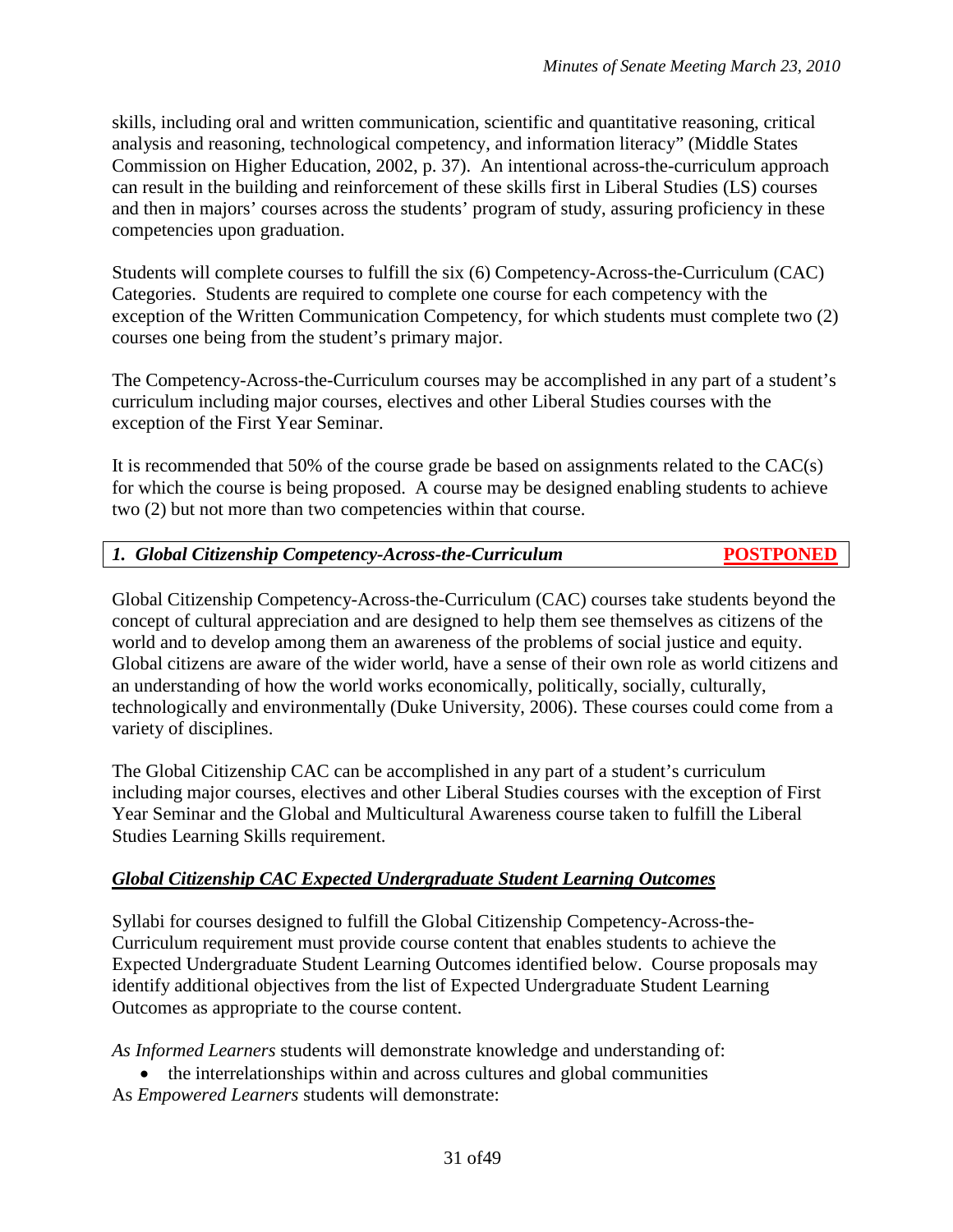- information literacy skills including the ability to access, evaluate, interpret and use information from a variety of sources
- critical thinking skills including analysis, application and evaluation
- reflective thinking and the ability to synthesize information and ideas

As *Responsible Learners* students will demonstrate:

- intellectual honesty
- concern for social justice
- civic engagement
- an understanding of the ethical and behavioral consequences of decisions and actions on themselves, on society and on the physical world
- an understanding of themselves and a respect for the identities, histories, and cultures of others

# *Global Citizenship CAC Required Course Content*

Proposals for courses designed to fulfill the Global Citizenship Competency-Across-the Curriculum must include:

- an emphasis on understanding global communities, including the relationships within and between cultures
- an examination of global issues (such as diversity in gender, religion, politics, ethnicity, economics or the arts; environmental sustainability, social responsibility in global business or inequities in education or global literacy)
- content that increases students' awareness of the problems of social justice and equity

Proposers of courses designed to fulfill the Global Citizenship Competency-Across-the Curriculum are encouraged to develop course content that will:

- examine the ways differing cultures establish and rely on systems of values, norms and ideals
- enable students to gain knowledge of the past and present and interrelations among communities from historical, philosophical, scientific or social perspectives
- examine problems of environmental sustainability (or lack thereof) and how those problems relate to social issues
- explore the ethical and behavioral consequences of decisions and actions on individuals, society and the physical world
- include at least 50% of the course grade based on assignments related to Global Citizenship

# *Global Citizenship CAC Common Learning Objectives*

All courses designed to fulfill the Global Citizenship Competency-Across-the Curriculum requirement will establish the following common course learning objectives as they relate to the course content.

At the conclusion of the course the student should be able to:

• explain and demonstrate knowledge of global issues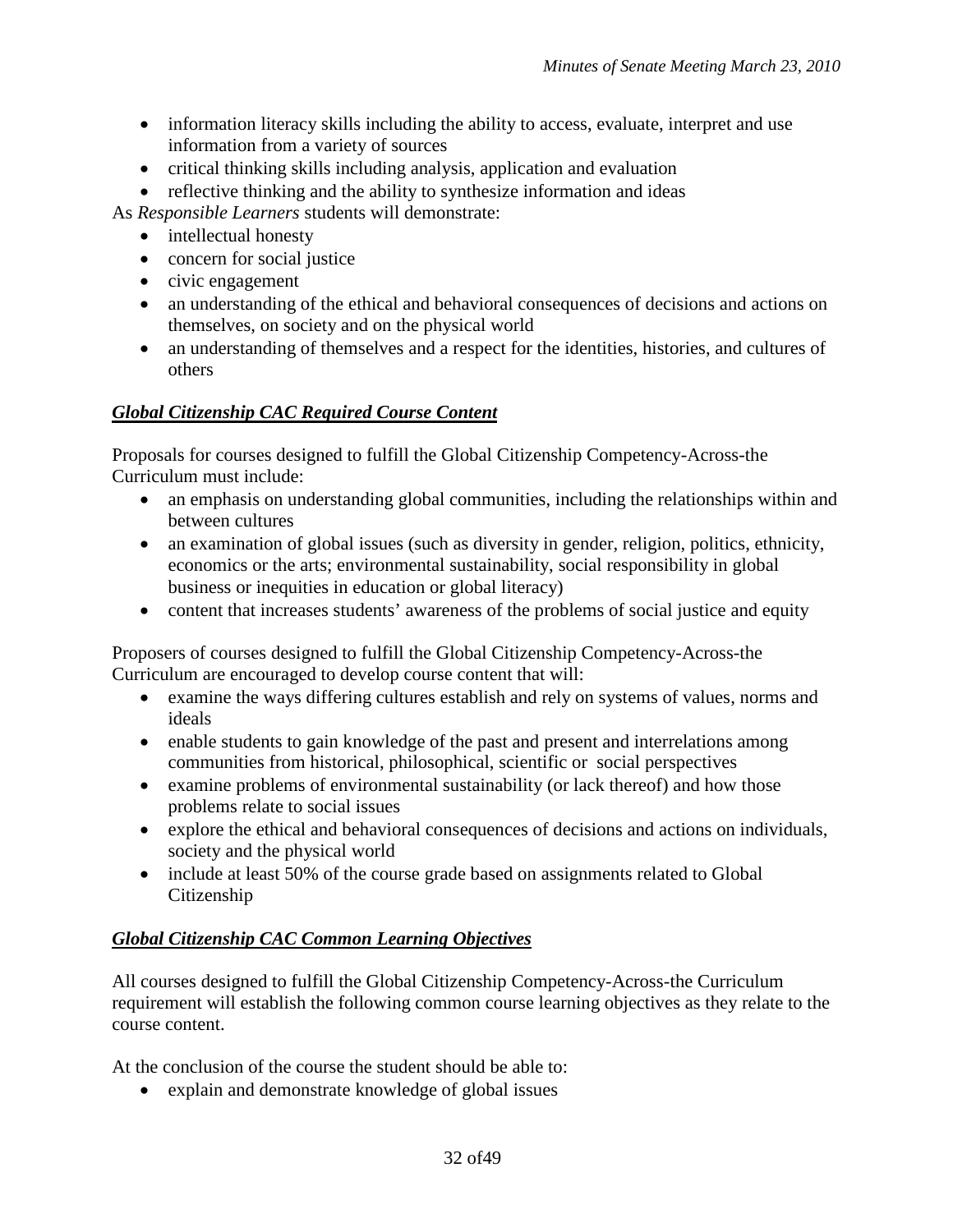- understand the relationships within and between global communities
- demonstrate an awareness of problems of social justice and equity

*2. Information Literacy Competency-Across-the-Curriculum* **POSTPONED**

The Information Literacy CAC can be accomplished in any part of a student's curriculum including major courses, electives and other Liberal Studies courses with the exception of First Year Seminar and the Technical Communication course taken to fulfill the Liberal Studies Learning Skills requirement.

# *Information Literacy CAC Expected Undergraduate Student Learning Outcomes*

Syllabi for courses designed to fulfill the Information Literacy Competency-Across-the-Curriculum requirement must provide course content that enables students to achieve the Expected Undergraduate Student Learning Outcomes identified below. Course proposals may identify additional objectives from the list of Expected Undergraduate Student Learning Outcomes as appropriate to the course content.

As *Informed Learners* students will demonstrate knowledge and understanding of:

• the aesthetic facets of human experience

As *Empowered Learners* students will demonstrate:

- effective oral and written communication abilities
- ease with textual, visual and electronically-mediated literacies
- information literacy skills including the ability to access, evaluate, interpret and use information from a variety of sources
- critical thinking skills including analysis, application and evaluation

As *Responsible Learners* students will demonstrate:

• intellectual honesty

# *Information Literacy CAC Required Course Content*

Proposals for courses designed to fulfill the Information Literacy Competency-Across-the Curriculum must include:

- course pedagogy and assignments that address a minimum of three of the five standards from the IUP Information Literacy Competency Standards (see Appendix I)
- assignments that require students to use a variety of print and non-print resources (including, but not limited to, books, newspaper articles, journal articles, on-line periodical databases, government documents, web pages, etc.)
- course content that addresses the legal and ethical use of information
- include at least one written research assignment that requires students to use a style manual (APA, MLA, Chicago, Turabian, etc.) to document sources

Proposers of courses designed to fulfill the Information Literacy Competency-Across-the-Curriculum courses are encouraged to include content that will:

• include interaction with the library's resources and/or with a librarian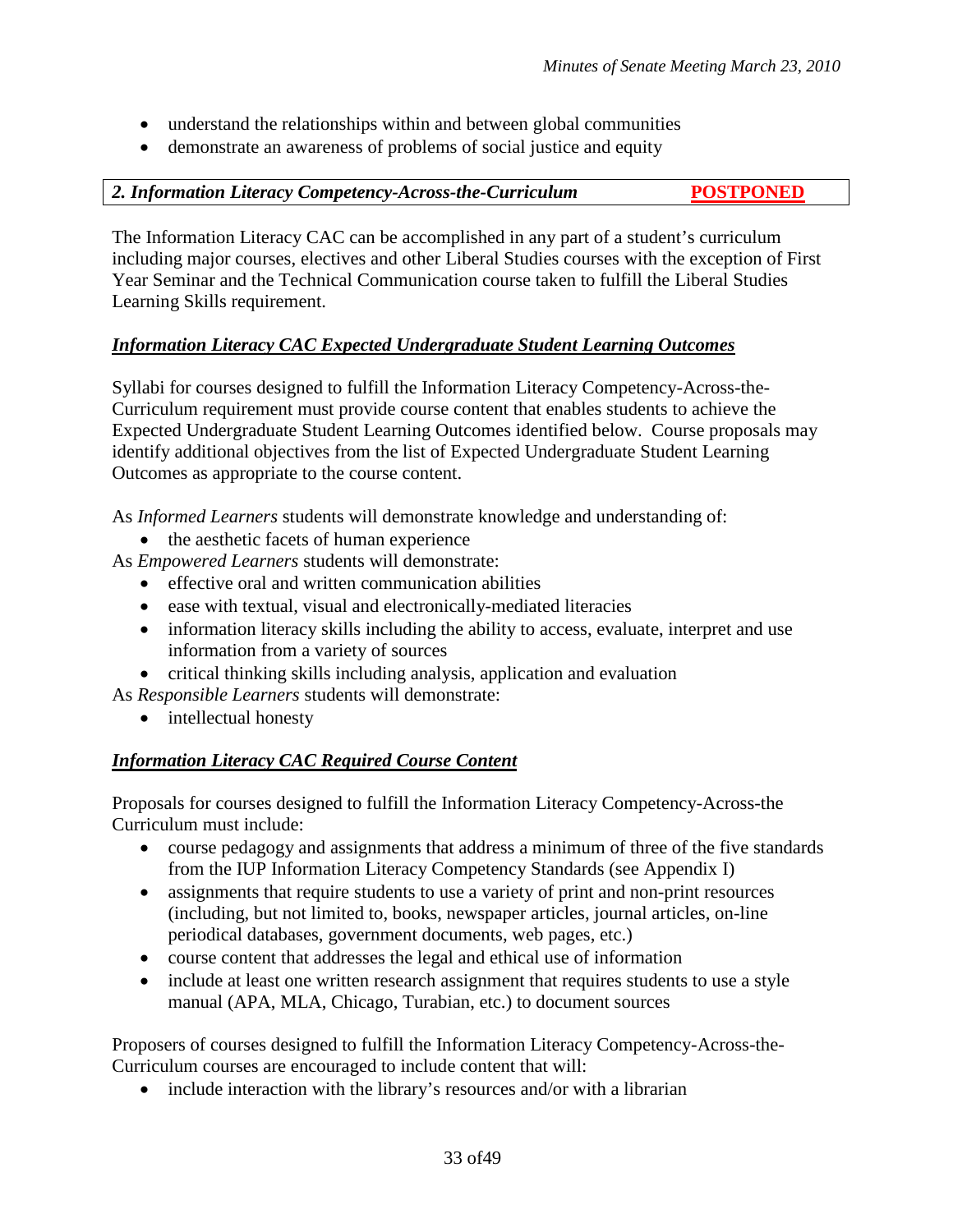- provide students with an understanding of how information is organized and retrieved, including both primary and secondary resources
- include at least 50% of the course grade based on information literacy assignments

All courses designed to fulfill the Information Literacy Competency-Across-the Curriculum requirement will establish the following common learning objectives: At the conclusion of the course the student should be able to:

- determine when information deficiencies exist
- identify and analyze sources of information
- implement effective information search strategies
- determine the authenticity of supporting or conflicting information
- present information clearly and effectively to an intended audience

*3. Oral Communication Competency-Across-the-Curriculum* **POSTPONED**

The Oral Communication CAC can be accomplished in any part of a student's curriculum including major courses, electives and other Liberal Studies courses with the exception of First Year Seminar and the Oral Communication course taken to fulfill the Liberal Studies Learning Skills requirement.

# *Oral Communication CAC Expected Undergraduate Student Learning Outcomes*

Syllabi for courses designed to fulfill the Oral Communication Competency-Across-the-Curriculum requirement must provide course content that enables students to achieve the Expected Undergraduate Student Learning Outcomes identified below. Course proposals may identify additional objectives from the list of Expected Undergraduate Student Learning Outcomes as appropriate to the course content.

As *Empowered Learners* students will demonstrate:

- effective oral and written communication abilities
- information literacy skills including the ability to access, evaluate, interpret and use information from a variety of sources
- reflective thinking and the ability to synthesize information and ideas

# *Oral Communication CAC Required Course Content*

Proposals for courses designed to fulfill the Oral Communication Competency-Across-the Curriculum must include:

- oral communication activities that are integrated into the course content
- guidance for students on researching and organizing the content of oral communication activities
- at least one self-reflective assignment following the completion of an oral communication activity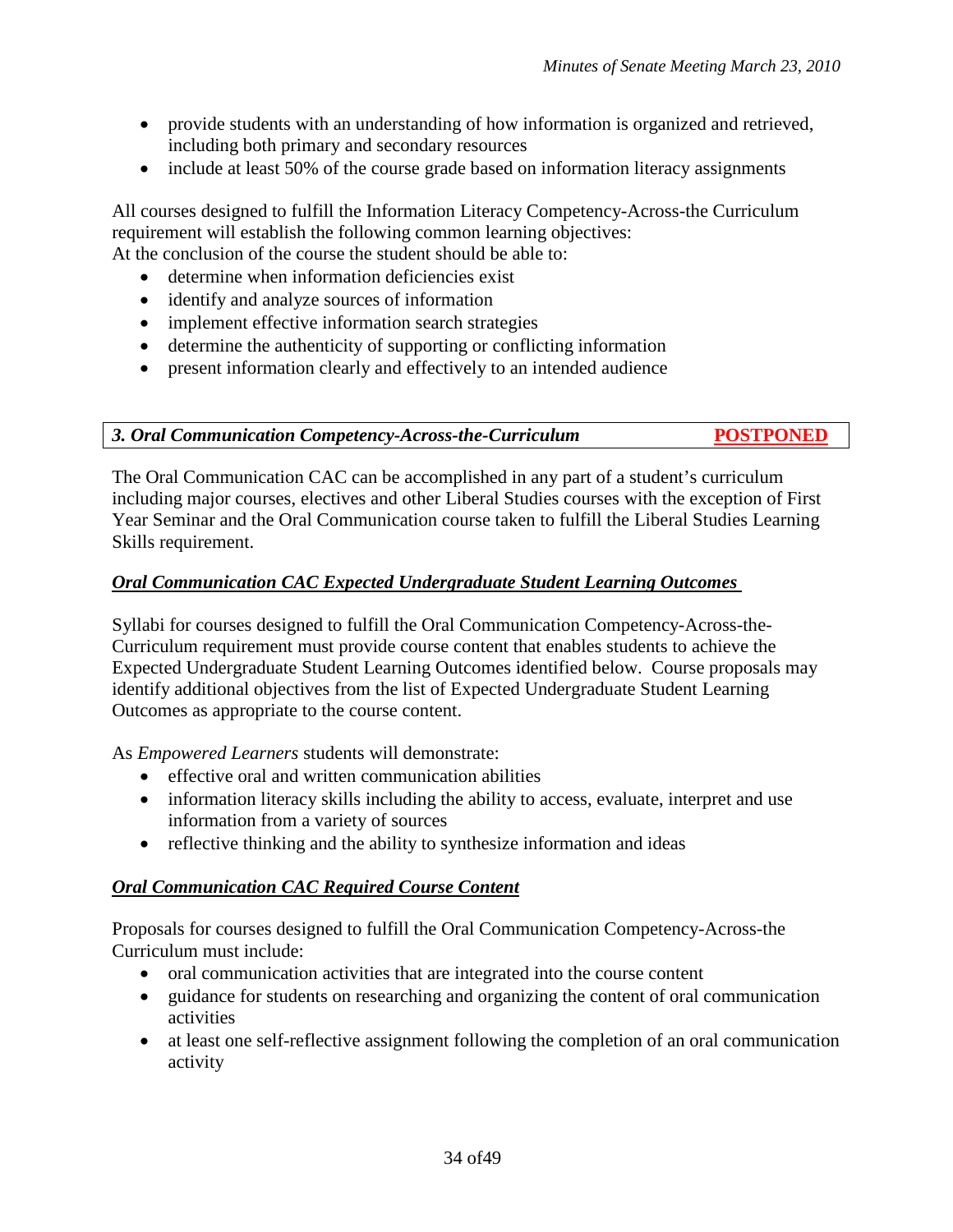Proposers of courses designed to fulfill the Oral Communication Competency-Across-the Curriculum are encouraged to include content that will include:

- the use of appropriate media and technology
- peer feedback
- group presentations or group problem-solving
- an oral communication activity based on an assignment such as a report or research paper
- at least 50% of the course grade based on oral communication activities

#### *Oral Communication CAC Common Learning Objectives*

All courses meeting the Liberal Studies Oral Communication Competency-Across-the Curriculum requirement will establish the following common learning objectives: At the conclusion of the course the student should be able to:

- effectively communicate through oral communication activities
- access, evaluate, interpret and use information from a variety of sources
- synthesize information and ideas

#### *Examples of Oral Communication Activities*

- Facilitating a class discussion or group activity
- Individual or team debate
- Mock Trial
- Presentations: business plans, crisis plans, extemporaneous, informational, persuasive, instructional, research, field study, business, professional, theatrical, poster sessions
- Reviews/reports: staff, progress, case study, book, article
- Evaluations or recommendations of programs or policies

| 4. Quantitative Reasoning Competency-Across-the-Curriculum | <b>POSTPONED</b> |
|------------------------------------------------------------|------------------|
|------------------------------------------------------------|------------------|

The Quantitative Reasoning CAC can be accomplished in any part of a student's curriculum including major courses, electives and other Liberal Studies courses with the exception of First Year Seminar and the Mathematics course taken to fulfill the Liberal Studies Learning Skills requirement.

# *Quantitative Reasoning CAC Expected Undergraduate Student Learning Outcomes*

Syllabi for courses designed to fulfill the Quantitative Reasoning Competency-Across-the-Curriculum requirement must provide course content that enables students to achieve the Expected Undergraduate Student Learning Outcomes identified below. Course proposals may identify additional objectives from the list of Expected Undergraduate Student Learning Outcomes as appropriate to the course content.

As *Informed Learners* students will demonstrate knowledge and understanding of:

- the ways of modeling the natural, social and technical worlds
- As *Empowered Learners* students will demonstrate: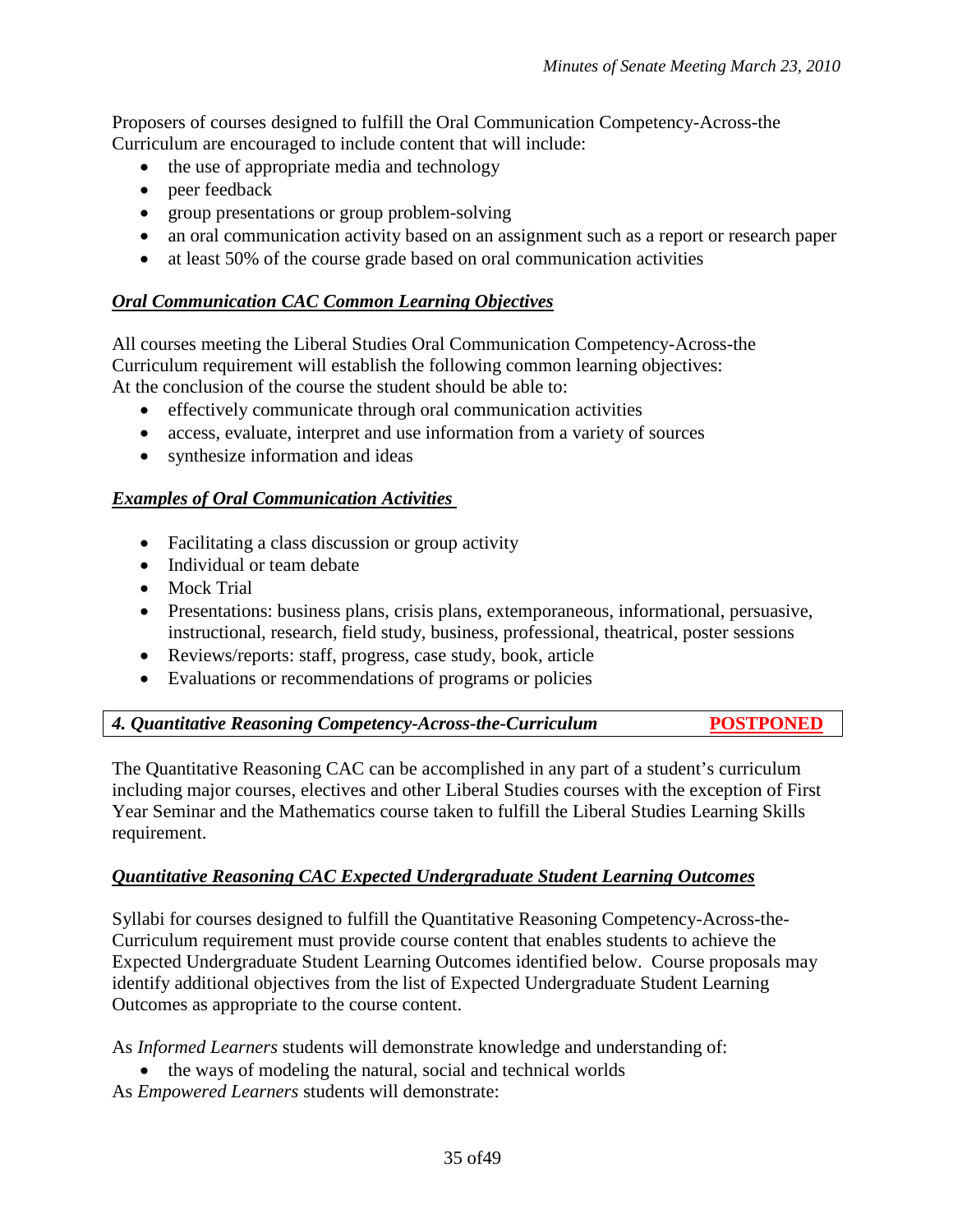- problem solving skills using a variety of methods and tools
- critical thinking skills including analysis, application and evaluation

# *Quantitative Reasoning CAC Required Course Content*

Proposals for courses designed to fulfill the Liberal Studies Quantitative Reasoning Competency Courses must:

- engage students in the interpretation, analysis and use of numerical and graphical data
- apply quantitative techniques to address problems within a specific discipline
- develop logical and deductive reasoning

Proposers of courses designed to meet the Quantitative Reasoning Competency Across-the-Curriculum are encouraged to include course content that will:

- promote the understanding and use of mathematical formulas
- use technology as a tool in problem solving
- enable students to apply quantitative reasoning to practical problems across multiple disciplines
- include at least 50% of the course grade based assignments related to Quantitative Reasoning

# *Quantitative Reasoning CAC Common Learning Objectives*

All courses meeting the Liberal Studies Quantitative Reasoning Competency-Across-the Curriculum requirement will establish the following common learning objectives: At the conclusion of the course the student should be able to:

- interpret, analyze and use numerical data and graphs
- apply quantitative reasoning and/or methodology to a problem within a specific discipline
- critically assess the validity of an argument based on quantitative analysis

# *5. Scientific Literacy Competency-Across-the-Curriculum* **POSTPONED**

The Scientific Literacy CAC can be accomplished in any part of a student's curriculum including major courses, electives and other Liberal Studies courses with the exception of First Year Seminar and the Natural Science courses taken to fulfill the Liberal Studies Knowledge Area requirement.

# *Scientific Literacy CAC Expected Undergraduate Student Learning Outcomes*

Syllabi for courses designed to fulfill the Scientific Literacy Competency-Across-the-Curriculum requirement must provide course content that enables students to achieve the Expected Undergraduate Student Learning Outcomes identified below. Course proposals may identify additional objectives from the list of Expected Undergraduate Student Learning Outcomes as appropriate to the course content.

As *Informed Learners* students will demonstrate knowledge and understanding of:

• the interrelationships within and across disciplines

As *Empowered Learners* students will demonstrate: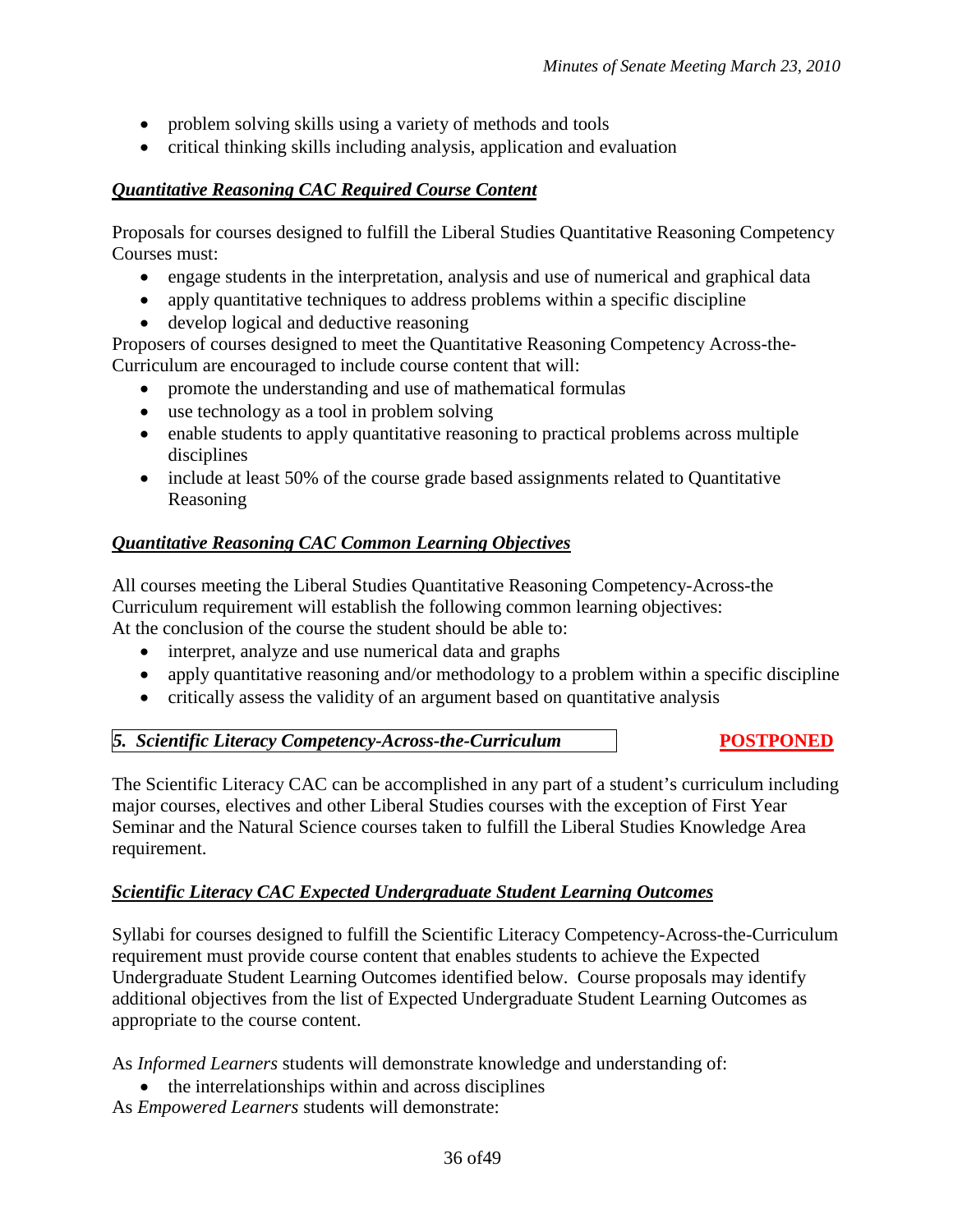- problem solving skills using a variety of methods and tools
- information literacy skills including the ability to access, evaluate, interpret and use information from a variety of sources
- critical thinking skills including analysis, application and evaluation

As *Responsible Learners*

• an understanding of the ethical and behavioral consequences of decisions and actions on themselves, on society and on the physical world

# *Scientific Literacy CAC Required Course Content*

Proposals for courses designed to fulfill the Scientific Literacy Competency-Across-the Curriculum must:

- have at least 50% of the course content be scientific domain knowledge (e.g., natural or social science) as employed in the investigation of the course subject matter
- investigate relevance, application, and impact of science to student's life or field of study
- apply problem solving and critical thinking skills
- transform information to explore hypotheses and draw conclusions

Proposers of courses designed to meet the Scientific Literacy Competency Across-the-Curriculum are encouraged to include course content that will:

• include at least 50% of the course grade based on assignments related to Scientific Literacy

Additionally, Scientific Literacy Competency-Across-the Curriculum courses:

- may be laboratory or non-laboratory
- may incorporate content from disciplines outside the College of Natural Science and **Mathematics**

# *Scientific Literacy CAC Learning Objectives*

All courses meeting the Liberal Studies Scientific Literacy Competency-Across-the Curriculum requirement will establish the following common learning objectives:

At the conclusion of the courses students should be able to:

- use the scientific methodology to identify sources of data and to collect and process data from a variety of sources
- develop an understanding of the importance of science as applied to issues in their field of study

*6. Written Communication Competency-Across-the-Curriculum* **POSTPONED**

The Written Communication CAC can be accomplished in any part of a student's curriculum including major courses, electives and other Liberal Studies courses with the exception of First Year Seminar and the English Composition I and II courses taken to fulfill the Liberal Studies Learning Skills requirements. The National Council of Teachers of English recommends class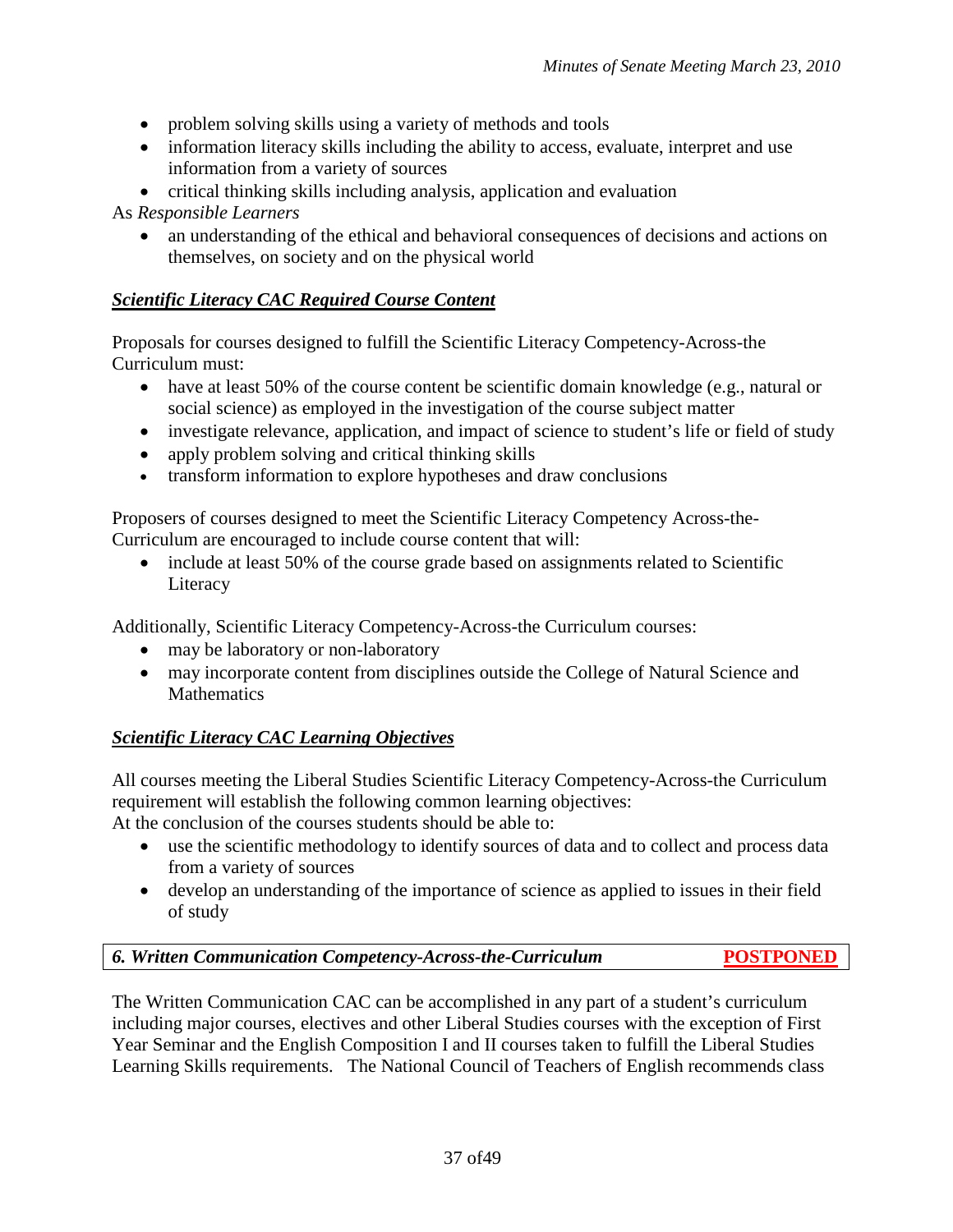sizes of no more than 20 for composition courses (NCTE, 1999). It is recommended that enrollment in these courses be limited to 25 students.

# *Written Communication CAC Expected Undergraduate Student Learning Outcomes*

Syllabi for courses designed to fulfill the Written Communication Competency-Across-the-Curriculum requirement must provide course content that enables students to achieve the Expected Undergraduate Student Learning Outcomes identified below. Course proposals may identify additional objectives from the list of Expected Undergraduate Student Learning Outcomes as appropriate to the course content.

As *Empowered Learners* students will demonstrate:

- effective oral and written communication abilities
- information literacy skills including the ability to access, evaluate, interpret and use information from a variety of sources
- critical thinking skills including analysis, application and evaluation
- reflective thinking and the ability to synthesize information and ideas

As *Responsible Learners* students will demonstrate:

• intellectual honesty

# *Written Communication CAC Required Course Content*

Proposals for courses designed to fulfill the Liberal Studies Written Communication Competency-Across-the-Curriculum requirement must include:

- writing assignments designed to enhance students' ability to write
- guidance to students in conceptualizing, organizing, and presenting written material giving attention to both the process and product of writing
- writing assignments that have clearly defined stages of preparation and regular progress reviews (including feedback from the instructor and opportunities for revision)
- at least one assignment that requires students to produce a finished, edited document
- written assignments throughout the semester that amount to a minimum of 15-20 typed pages or approximately 5,000 words

Proposers of courses designed to meet the Written Communication Competency Across-the-Curriculum are encouraged to include course content that will:

• include at least 50% of the course grade based on assignments related to writing

# *Written Communication CAC Common Learning Objectives*

All courses meeting this competency will establish the following common learning objectives: At the conclusion of the course the student should be able to:

- effectively communicate in writing
- respond critically and analytically to materials and sources relevant to the course
- discuss/critique his or her own writing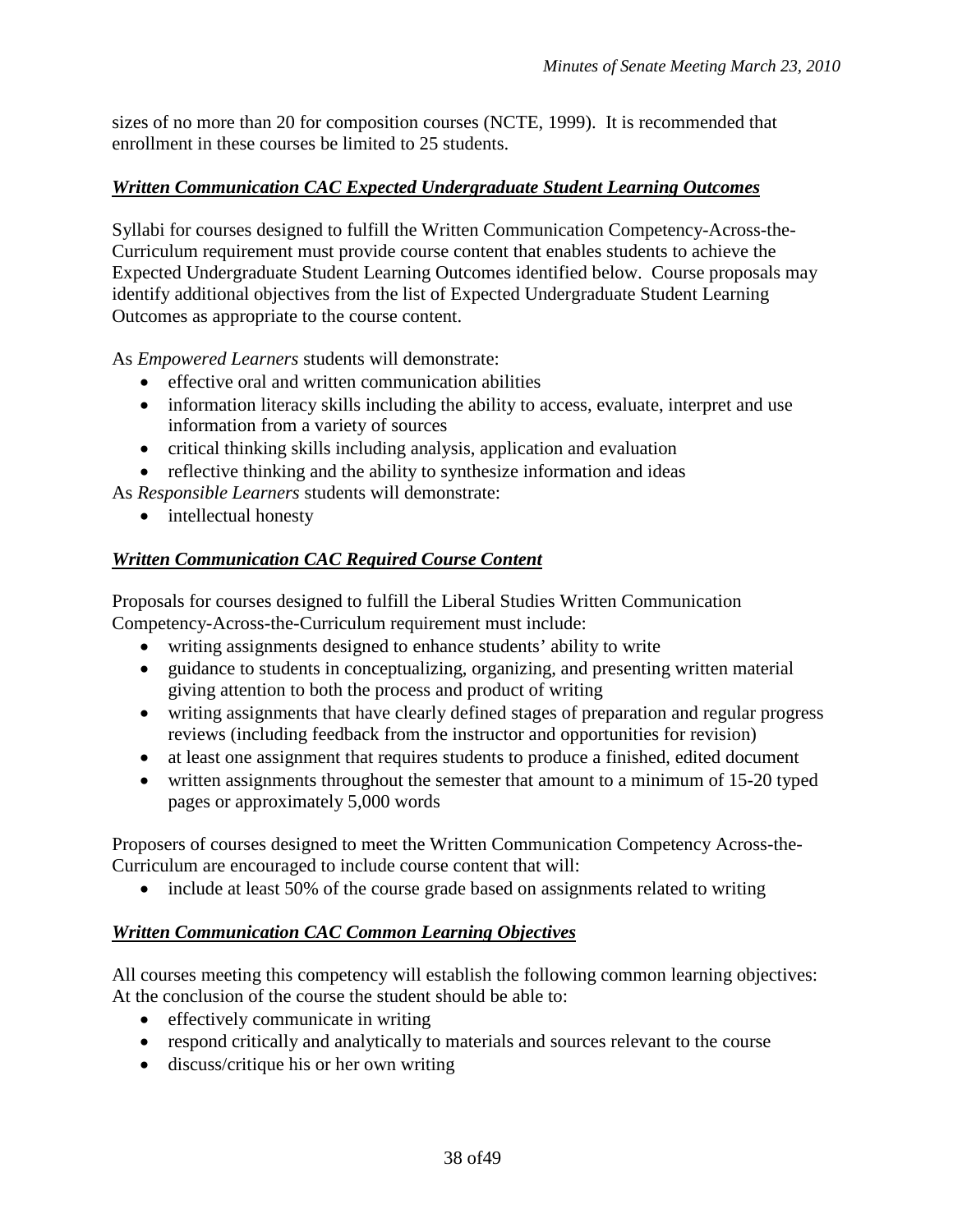#### **Introduction to Liberal Studies****POSTPONED**

The contents of this Liberal Studies Curriculum Handbook are intended to serve as a guide for faculty and departments in their efforts to develop courses for the Liberal Studies curriculum. It is necessary for this program to meet the goals of the University and to provide a comprehensive curriculum that will provide all IUP students the opportunity to meet the Expected Undergraduate Student Learning Outcomes. This is the objective of the Liberal Studies program as a whole but not the responsibility of individual courses. No one course or program is expected to meet all of the Student Learning Outcomes.

When developing curriculum proposals, individual faculty and departments should review the Expected Undergraduate Student Learning Outcomes and define them as appropriate to their courses and departmental goals. Specific terms included in the outcomes should be defined as appropriate to the course content or disciplinary area. This is particularly important in cases where multiple sections of a course are offered and being taught by different faculty members. These instructors will need to agree on how these student learning outcomes are defined within their courses.

Proposals will need to include a justification for the exclusion of an Expected Undergraduate Student Learning Outcome that has been designated as "required" in a particular course or curricular category. A justification will be needed should a proposer determine that a required outcome (in whole or in part) does not fit the course or category.

| <b>I. Guidelines for Liberal Studies Curriculum Proposals</b> | <b>POSTPONED</b> |
|---------------------------------------------------------------|------------------|
|---------------------------------------------------------------|------------------|

# **A. Course Proposal Content Guidelines**

Wherever appropriate to the course content, courses in the Liberal Studies curriculum should:

- provide course content that addresses issues of diversity, including the contributions of ethnic and racial minorities and of women
- address critical-thinking and scholarly discourse
- require the reading and use by students of at least one non-textbook work of fiction or non-fiction or a collection of related articles

Additionally, all courses in the Liberal Studies Curriculum must:

- be distinguished from technical courses designed primarily for majors
- be distinguished from professional or pre-professional courses, with the exception of the Capstone course
- be distinguished from courses that are designed primarily for the needs of beginning majors and which presume the taking of additional course work in that discipline
- be distinguished from remedial courses
- address (for multiple sections of the same course) how a basic equivalency will be achieved to enable all sections to meet common student learning outcomes and course content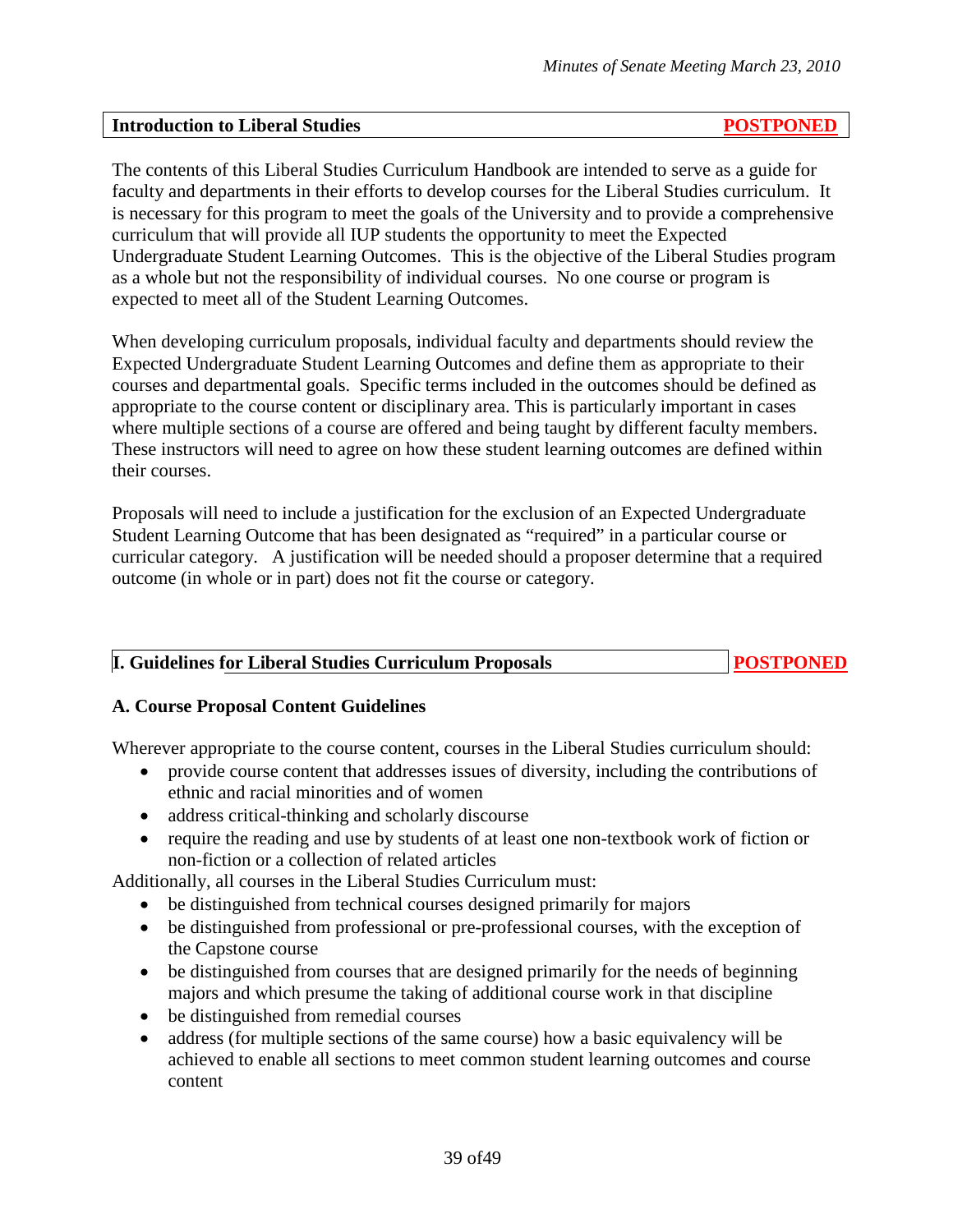# **B. Faculty and Department Commitment to Liberal Studies**

Individual faculty and academic departments offering courses in IUP's Liberal Studies program must commit to the following:

- sustaining the course content set out in the original course proposal in such a way that the course will continue to meet the course outcomes outlined in the approved course syllabus and the primary Expected Student Learning Outcomes set forth in the course criteria
- participating in the Liberal Studies Committee's periodic review and assessment of Liberal Studies courses, including requests for updated syllabi, assignments and grading rubrics
- addressing the teaching of Liberal Studies courses in departmental five-year reviews, including assessment of Liberal Studies courses taught by the department
- participating in assessment as set forth by the approved University Assessment Committee
- participating in relevant discussions and meetings related to Liberal Studies courses

| II. Liberal Studies Proposal Submission Guidelines | <b>POSTPONED</b> |
|----------------------------------------------------|------------------|
|                                                    |                  |

All curriculum proposals for Liberal Studies follow the procedures as outlined in the University-Wide Undergraduate Curriculum Committee (UWUCC) curriculum handbook. New and revised Liberal Studies courses and revisions to the Liberal Studies portion of any program also come to the Liberal Studies Committee for review, are forwarded to UWUCC and University Senate for action.

# **New and Revised Course Proposals submit:**

- One copy of the course syllabus (in UWUCC Syllabus of Record Format), with signed cover sheet attached to the Liberal Studies Office
- One copy of the Expected Undergraduate Student Learning Outcomes Chart (following page), identifying the primary outcomes for the course as outlined in the course or category criteria
- Assignment instructions for one of the major course assignments and a grading rubric or grading criteria for that assignment.
- Individuals proposing courses that fulfill only part of a requirement for a given course or category must address how students will be able to meet the remainder of the requirement. For example if a one-credit course is designed to fulfill one-third of a three-credit Liberal Studies requirement proposers will need to address the availability of two-credit courses to that allow students fulfill the remainder of the requirement.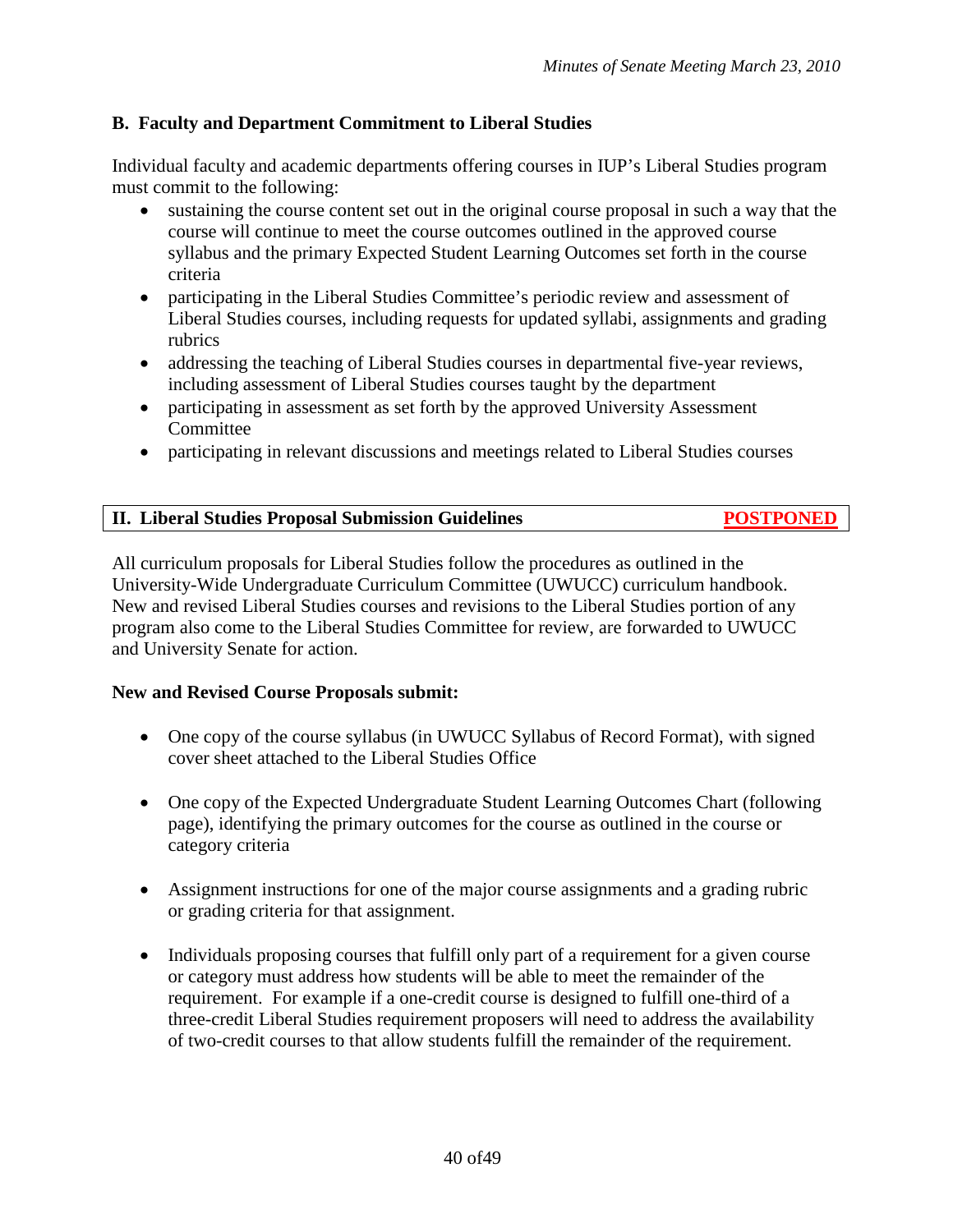# **Program Proposals**

- Proposals for new programs or revisions to the Liberal Studies portion of an existing program will submit one copy of the proposal, following the UWUCC guidelines, with signed cover sheet attached, to the Liberal Studies Office.
- Syllabi for new or revised courses that are part of the program revision must also be included.

# **University Wide Graduate Curriculum Committee (Senator Piper)**

# **FOR INFORMATION**

A tracking log of curriculum proposals that are currently being reviewed within the IUP's graduate curriculum approval process is on-line at the graduate school website. The log can be found under the Faculty and Staff heading at [http://www.iup.edu/graduatestudies.](http://www.iup.edu/graduatestudies)

# **Noncredit Instruction Committee (Senator O'Neil)**

**Library and Educational Services Committee (Senator Jozefowicz)**

The committee will meet on Tuesday, March 30 at 3:20 pm in Stabley 101

# **University Senate Research Committee (Chair Sciulli)**

The committee met on March 2, 2010.

The committee reviewed 9 Fellowship Award proposals. Of the reviewed proposals 6 were awarded \$23,383.00 in Fellowships to the following individuals:

- Paul Arpaia
- Beverly Chiarulli
- Richard Hsiao and Bob Kostelnik
- Robert Major
- Donald Robertson, Kevin Eisensmith, John Mills, and Zachary Collins
- Thomas Simmons

The committee reviewed 35 Small Grant proposals. Of the reviewed proposals 27 were awarded \$21,505 in Small Grants to the following individuals:

- Francis Allard
- George Bieger
- Lynn Botelho
- Beverly Chiarulli
- Zach Collins
- Laura Delbrugge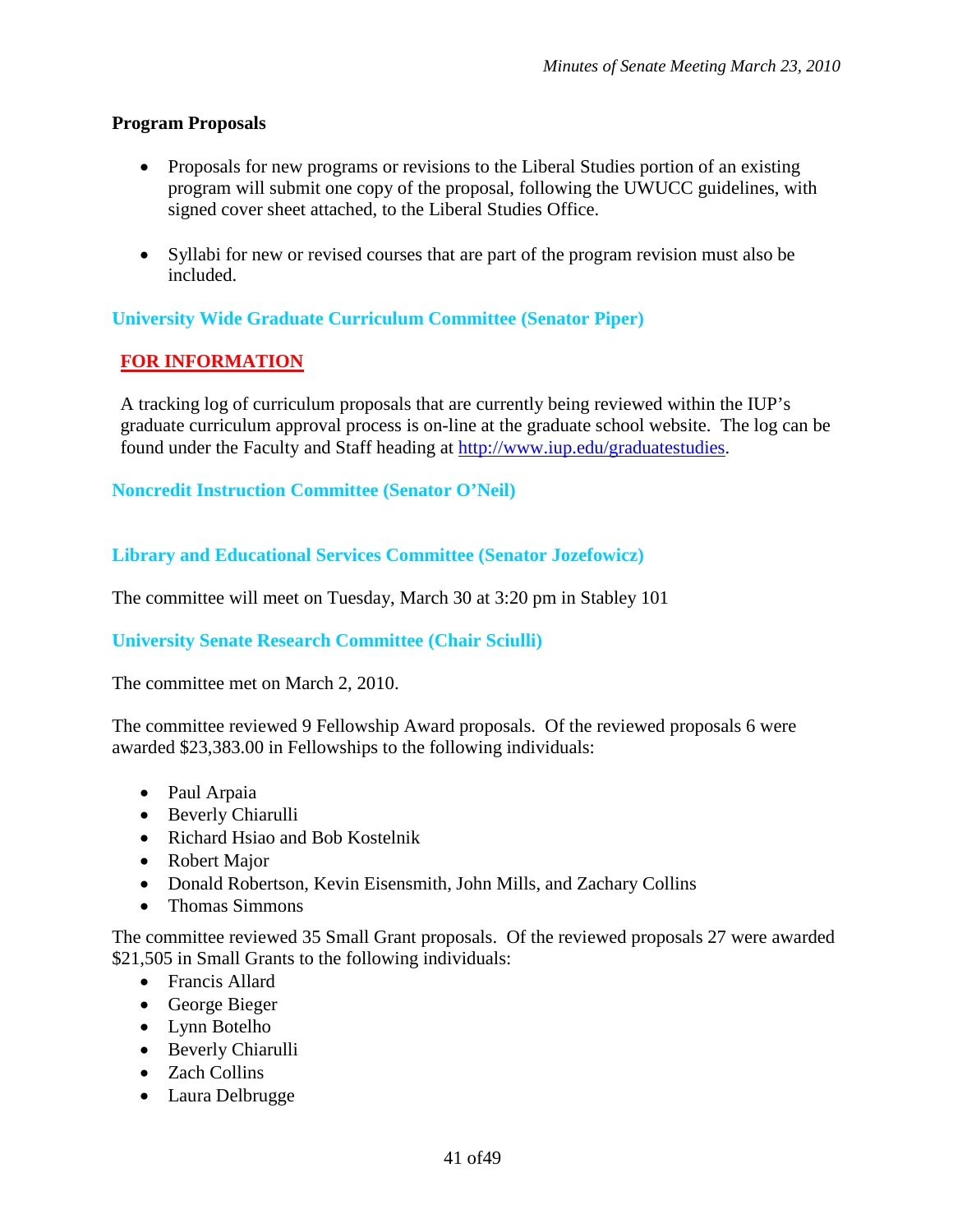- Kimberly Desmond
- Ben Ford
- Theresa Gropelli
- Kelly Heider
- Sarah Jackson
- Krys Kaniasty
- Becky Knickelbein
- DeAnna Laverick
- Mary Beth Leidman
- Soo Chun Lu
- Crystal Machado
- Nathan McElroy
- Mark McGowan
- Joann Migyanka
- Paul Nealen
- Lisa Newell
- Sarah Neusius
- Marveta Ryan-Sams
- John Taylor
- Monte Tidwell
- Danhua Wang

The committee will meet next on April 6 at 2:15 in Stright Hall.

# **Development and Finance Committee (Chair Domaracki)**

Senate Report March 02, 2010

# **Committee Reports**

Parking Committee Report – No report

Budget Report – No Report

# **Old Business**

Trail Blazer Directional Signs (Marx) - Current trailblazer signs directing traffic to campus are fifteen (15) years old and in various stages of disrepair. PennDot has given permission to update the signs. The new signs will be  $2'$  X  $2'$  as opposed to 18" X 18". The new signs will be made and erected by PennDot. New signs should be in place by the end of August

KCAC Construction – The project is 57% percent complete and gaining ion time. Completion is anticipated for 12-10.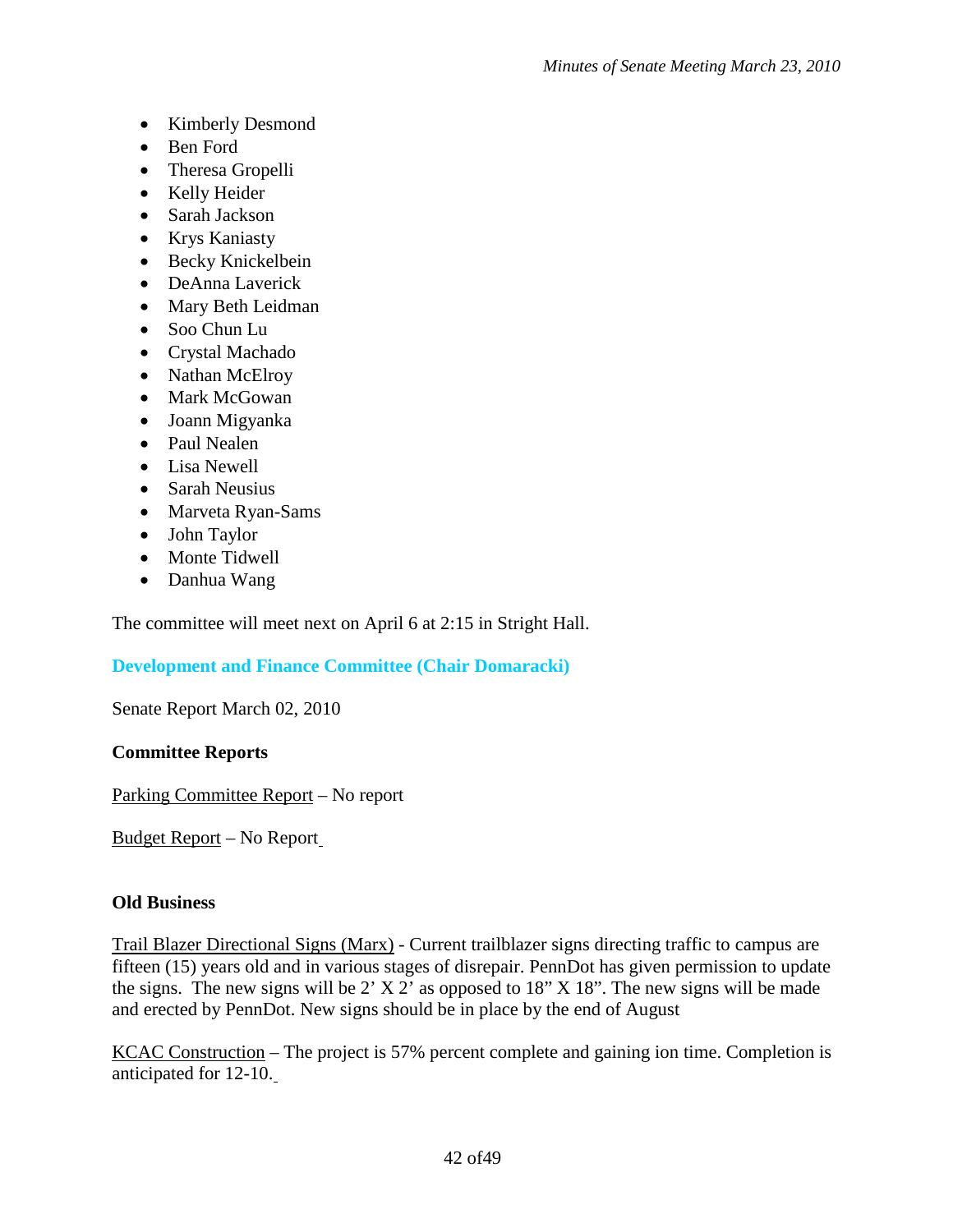Library Entrance – All concrete work on the library entrance has been completed and the structural repairs have been made. The granite facade has been machined and is ready for placement. The project is expected to be completed n April.

GESA project – Data collection began in January to compare actual energy savings with guaranteed savings. This is the beginning of a fifteen (15) year energy saving performance phase.

Sprowls Renovations – The work on the Art Friendly room (Room 118) is completed. Two additional rooms, the copy room and the second floor lounge, will be completed this summer.

Pratt Renovations –  $1<sup>st</sup>$  Floor Proposal – Renovations for the Developmental Studies Program on the Ground Floor are in the proposal stage. Work for the Center for Student Success will be completed in March.

Eberly Cooling Tower – The cooling tower on the roof of Eberly Hall must be replaced this summer. While the replacement work is taking place there will be no air conditioning in Eberly Hall

Stouffer Univents – Those Univents in need of significant repair in Stouffer hall will be replaced this summer.

Summer Sidewalk Maintenance – Sidewalk replacement work will be occurring all summer long.

Culinary Parking Area – Because of Penn Dot work on Route 119 in Punxsutawney at the bottom of the hill entering down town the parking lot of the Culinary Institute has been modified.

Door Replacements - \$50,000.00 worth of door replacements will occur this summer in various buildings across campus.

Elkin Roof – The roof of Elkin Hall needs to be repaired this summer. The cost of this project will be split between the maintenance and housing budgets.

Spending Plan – COT – The 2010-2011 Spending Plan will be approved by the Board of Trustees during the week of Spring Break.

 $11<sup>th</sup> Street, Oakland, Clark - 11<sup>th</sup> Street between Oakland Ave.$  and Grant Street as well as the Clark Hall parking lot will be paved this summer. Also, the sidewalk along the Oak Grove side of Oakland Avenue between  $11<sup>th</sup>$  Street and  $10<sup>th</sup>$  Street will be replaced.

Parking Garage Maintenance – The garage will be out of service for 2-3 weeks this summer for maintenance work.

Glass Street/Miller West Parking – The Glass Street and the Miller West Lots will be paved this summer.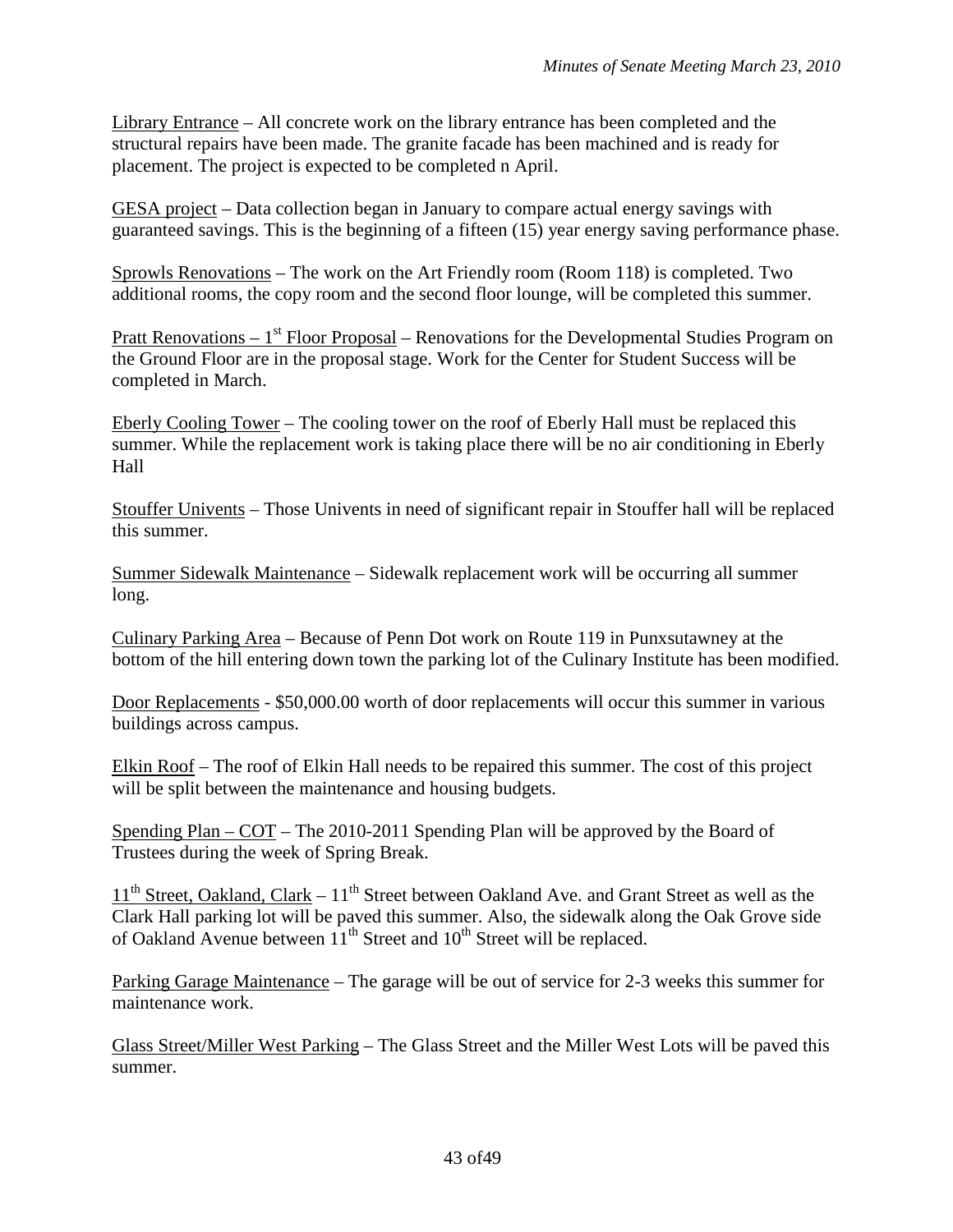Tennis Courts – All tennis courts will be resurfaced over a three year period. One set of courts will be done each summer beginning this summer.

#### **New Business**

Procurement – Retention Policy – No Report

Respectfully Submitted: Joseph Domaracki 3-15

The committee will meet on March 30 at 3:30 pm in University Towers.

**Student Affairs Committee (Senator Rieg)**

The committee will meet on March 30, 2010 at 3:30 pm in the HUB Conemaugh Room

#### **Academic Committee (Senator Dugan/Novels)**

#### **Anticipated Class Absence for University Representation and Participation APPROVED REVISION:**

The university community recognizes the value of student participation in co-curricular and extracurricular activities of the university, while acknowledging the faculty member's right to determine the terms of variance, if any, from the course syllabus.

The student must take the initiative to make all arrangements prior to class absence, including validation of participation as needed. Alternate arrangements to meet course requirements should be sought sufficiently in advance to permit faculty/student agreement on the plan for completion, whether the actual completion is rescheduled before or after the anticipated absence.

(Revised & approved 12/8/2009)

#### **ORIGINAL:**

The university community recognizes the values of student participation in co-curricular and extracurricular activities of the university. IUP has fostered this participation with an informal policy of good faith accommodation to meet overlapping demands of the curricular and extracurricular commitments.

The underlying spirit of good faith accommodation ultimately is set in the faculty member's unabridged right to determine the terms of variance, if any, from the established course syllabus– tests, quizzes, due dates for papers or other assignments, projects, presentations, and all other course operations.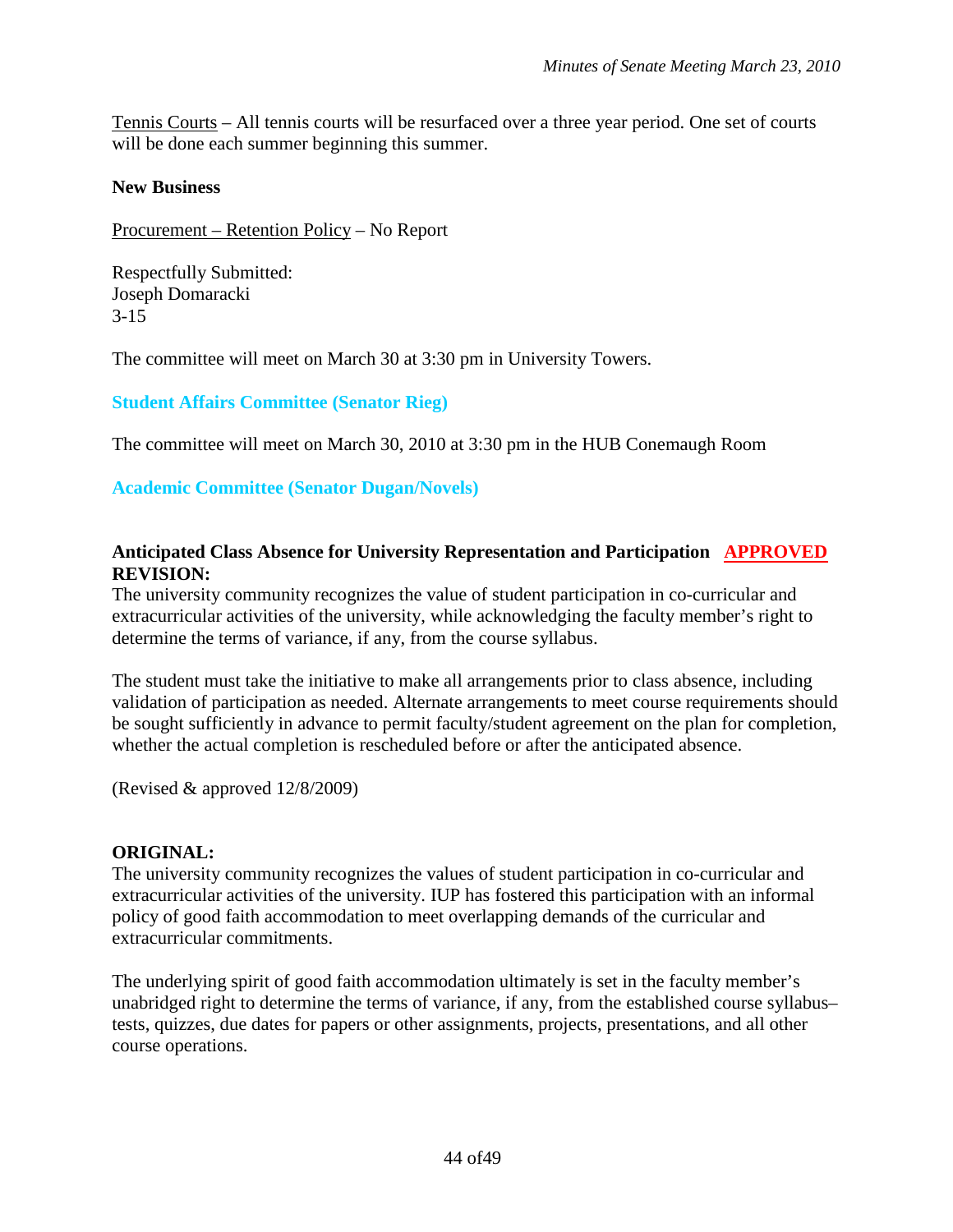In seeking variance, the student must take the initiative to make all arrangements including validation of participation as needed. The student should generally assume that papers and such assignments should be completed and submitted before the anticipated class absence. Alternate arrangements for tests, quizzes, labs, or class participation activity (panels, simulations, presentations) should be sought sufficiently in advance to permit faculty/student agreement on the plan for completion, whether the actual completion is rescheduled to be prior to or subsequent to the anticipated absence.

#### **Rationale:**

Language and intent were able to be simplified, with the intent remaining the same.

#### **Grading Policies REVISION:**

After each semester or session, a grade report will be available to each student at the University Records and Systems Assistant (URSA) at [www.iup.edu/ursa.](http://www.iup.edu/ursa)

Quality points are not counted on credits from other schools, and a student transferring from another school earns quality points only on work taken at this university.

Institutional credits are associated with courses numbered below 100. Institutional credits do not apply to degree requirements for graduation but are used to determine enrollment status (full- or part-time), including financial aid and athletic (NCAA) eligibility.

Revised & approved 12/8/2009

# **ORIGINAL:**

Shortly after each semester or session, a grade report will be available to each student at the University Records and Systems Assistant (URSA) at *www.iup.edu/ursa*.

Quality points are not counted on credits from other schools, and a student transferring from another school is held responsible for quality points only on work taken at this university. Institutional credits are associated with remedial courses which are numbered below 100. Credits from institutional credit courses do not apply to degree requirements for graduation but are used in determining enrollment enrollment status (full- or part-time), including financial aid and athletic (NCAA) eligibility.

#### **RATIONALE:**

Simplification of language and reflection of current practices were the impetus for these revisions.

# **Midterm Grade Report Policy REVISION:**

To help undergraduate students monitor their academic performance, faculty members will provide a warning to students with unsatisfactory performance at midterm. Each semester the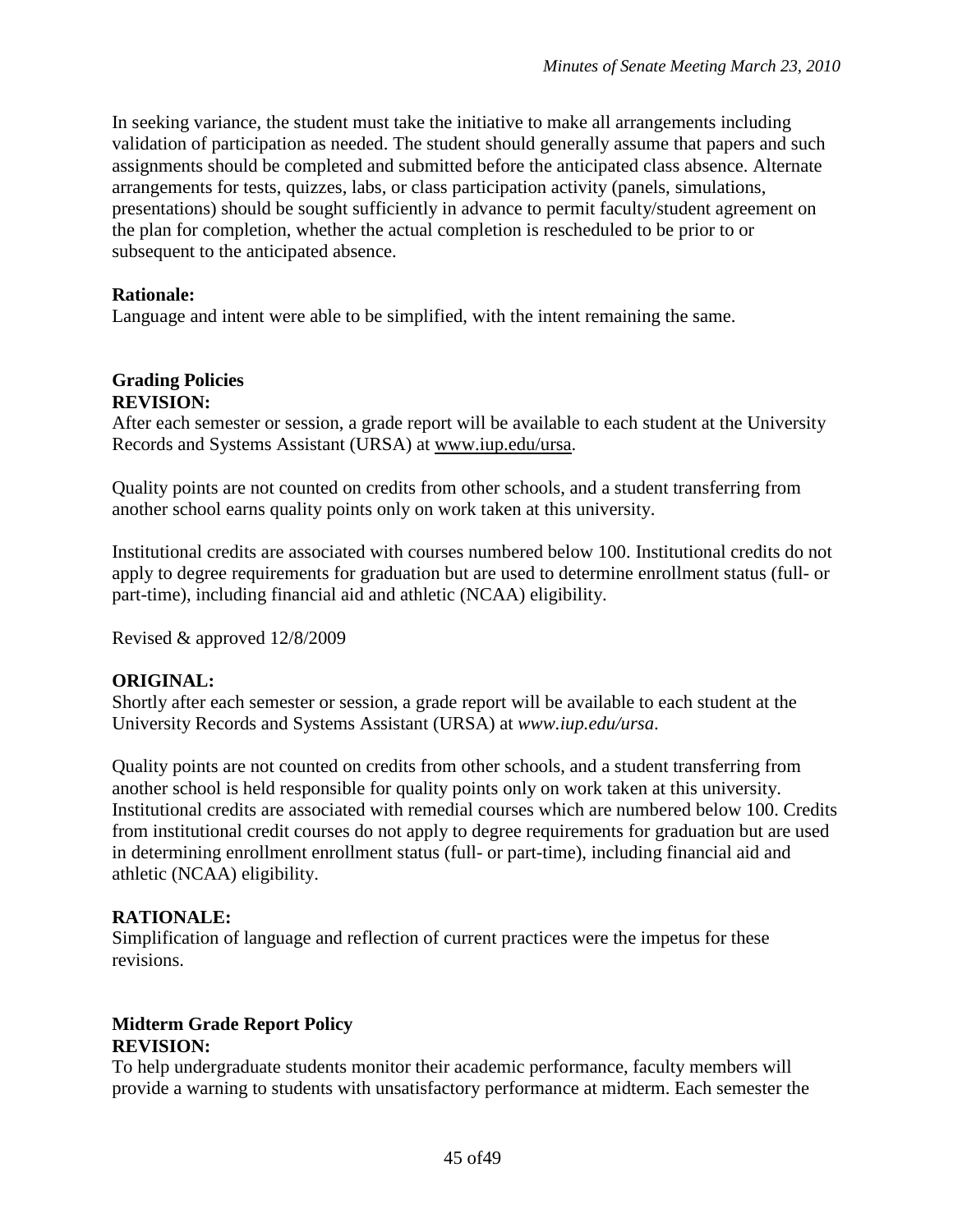Registrar will establish and announce the dates for the window within which midterm grades may be posted by faculty members and read by students and advisors. Faculty members will assign a midterm grade of "D" (danger or potential failure) or "F" (failure) by using the University Records and Systems Assistant (URSA) at [www.iup.edu/ursa](http://www.iup.edu/ursa) *.*

The midterm grade is an advisory grade and is not a permanent part of a student's academic history. It is not used to determine enrollment status, dismissal, or eligibility for financial aid, housing, or athletics.

Revised & approved 12/08/09

# **ORIGINAL:**

To help undergraduate students monitor their academic performance, faculty members will provide a warning to students with unsatisfactory performance at midterm. Using the university's accepted grade reporting technology, faculty members will assign a midterm grade of "D" (danger or potential failure) or "F" (failure). Each semester the Registrar will establish and announce the dates for the window within which midterm grades may be posted by faculty members and read by students and advisors. The midterm grade is an advisory grade and is not a permanent part of a student's academic history. It will not be used to determine enrollment status, dismissal, or eligibility for financial aid, housing, or athletics.

#### **Rationale:**

Simplification of language and reflection of current practices were the impetus for these revisions.

# **Undergraduate Course Attendance Policy**

# **REVISION:**

The university expects all students to attend class.

Individual faculty members may define attendance standards appropriate to each course and the consequences of not meeting those standards, within the following guidelines:

1. Each policy must be distributed in writing during the first week of the course. Normally, it is expected that the information dealing with class attendance standards will be distributed with the course syllabus.

2. Each policy must define some limited level of allowable absence.

3. Each policy must recognize students' need to miss class because of illness or personal emergency.

4. Each policy must not penalize students who add the class during the regular or specified university drop-add period and must allow those students to make up work missed prior to adding the class.

(Revised & approved 12/8/2009)

# **ORIGINAL:**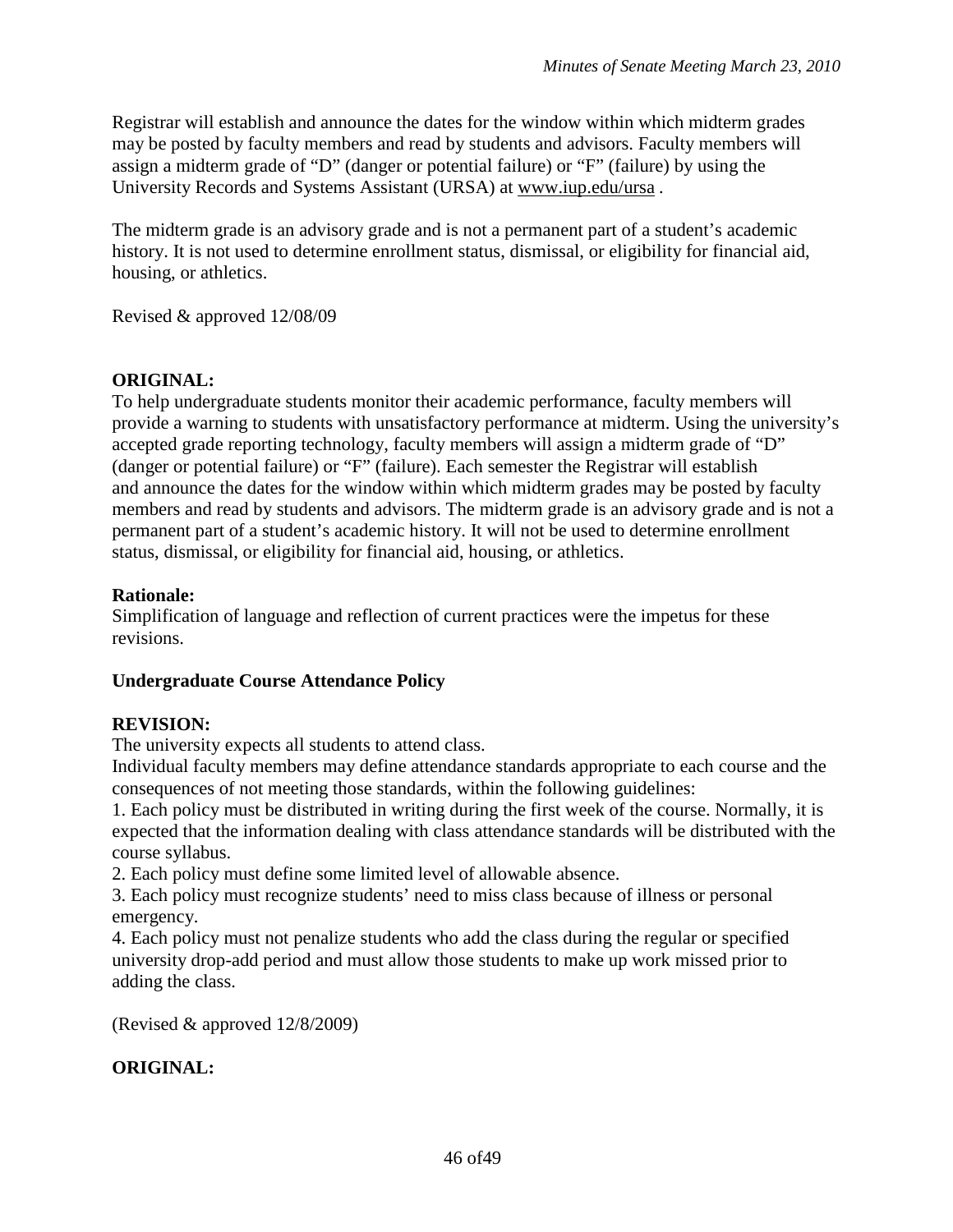The university expects all students to attend class.

Individual faculty members may define attendance standards appropriate to each course and the consequences of not meeting those standards, within the following guidelines:

- 1. Each policy must be distributed in writing during the first week of the course. Normally, it is expected that the information dealing with class attendance standards will be distributed with the Semester Course Syllabus.
- 2. 2. Each policy must recognize students' need to miss class because of illness or personal emergency.
- 3. 3. Each policy must define some limited level of allowable absence, normally at least a number of clock hours equal to course credits.
- 4. 4. Each policy must not penalize students who add the class during the regular or specified university drop-add period and must allow those students to make up work missed prior to adding the class.

# **Rationale for Changes:**

The policy continues to define that there should be acceptable absences, which should be made explicit to students. The changes made reflect the fact that IUP now has many times, other than the traditional semester, during which formal courses may occur. Similarly, the number of acceptable absences and types of reasons are varied and may be determined by course length, format and for other reasons.

# **Senate Submission from Academic Committee for Honorary Degree APPROVED**



with getting FEMA back on its feet.

# **Glenn Cannon**

In the aftermath of Hurricane Katrina, when FEMA's shortcomings made international headlines, the agency turned to Glenn Cannon '71—as a key member of an exclusively short list of this nation's most highly trained and experienced management leaders—to build a new FEMA. As director of FEMA's disaster operations, Cannon wasn't just responsible for coordinating the development and execution of interagency plans, policies, and procedures and for overseeing response operations in Presidential disaster and emergency declarations and other incidents of national significance. He was also charged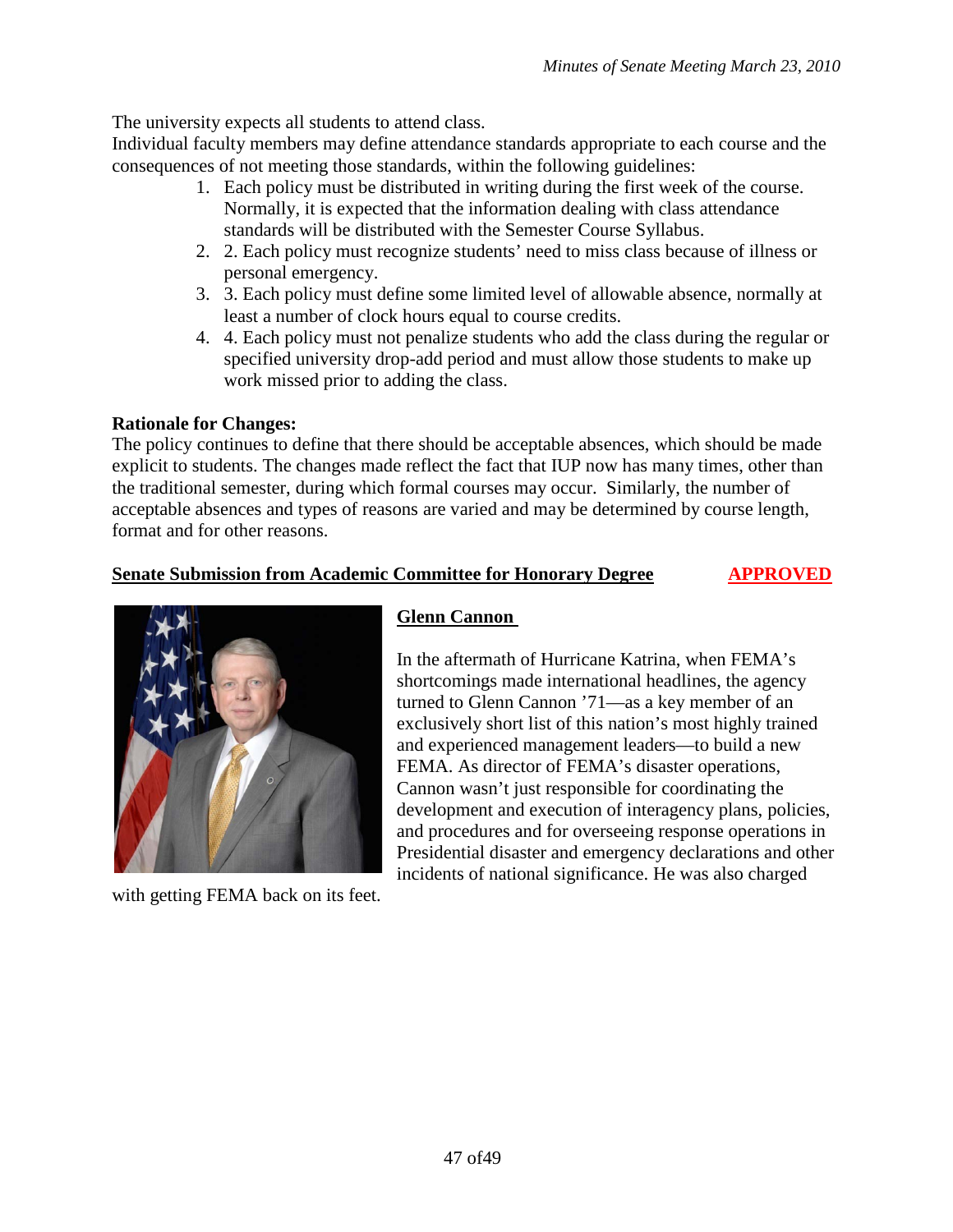Now, as a senior vice president for Hillard Heintze, Cannon is helping the firm's clients bring best practices to all phases of their emergency preparedness efforts.

Cannon was chosen for this strategic position, because his credentials are impeccable – not just as a national expert in emergency preparedness and response but also as a pragmatic business leader, advisor, and team-builder with a hands-on understanding about how to contain costs, improve processes, raise internal awareness, foster collaboration across multiple stakeholder groups, and craft innovative solutions that advance strategic organizational objectives. Cannon is also an expert in the field of technical and physical security.

Prior to his leadership role at FEMA, Cannon served as the chief operating officer of Allegheny County from 1996 to 2001. In this role, he was responsible for the day-to-day operations of 7,800 employees, a billion-dollar budget, and services for 1.4 million residents. Cannon streamlined forty-one departments into six, reduced operating costs by \$218 million, directed the development of the countywide 911 system, and successfully negotiated the county's labor agreements with eighteen unions.

Cannon served as the director of the Allegheny County Emergency Management and Public Safety Departments and the director of the Division of the State Fire Marshall in Florida. He also served in a number of leadership roles in the City of Pittsburgh, including as director of the Department of Public Safety, where he enhanced the city's fire, law enforcement, public safety, and EMS capabilities.

Cannon holds a master's degree in Public Management from Carnegie Mellon University and a law degree from Duquesne University. Highly active as a member of many public and private boards, Cannon is frequently called upon to brief Congress on key emergency planning and response matters, has been a prolific public speaker for decades, and is an author or coauthor of publications on topics ranging from critical issues in emergency planning and response to best practices in establishing public/private partnerships.

An alumnus of IUP's College of Education and Educational Technology, Cannon began his public service career as a student in 1966 with the Citizen's Ambulance Service in Indiana and later fought his first fire with the town's volunteer fire department before becoming a member of the Monroeville Fire Department.

Cannon served as master of ceremonies of IUP's first Legacy Gala. He received IUP's Distinguished Alumni Award in 1985 and served as a member of the IUP Alumni Association Board of Directors. He and his wife, Cathie, are the parents of two sons, Glenn and Grant. They have two grandchildren.

The committee met on March 16 at 3:30 pm in 201 McElhaney

#### **Awards Committee (Senator Ritchey)**

The following award winners were announced: For Research: Dr. Kelli Paquette, Professional Studies in Education